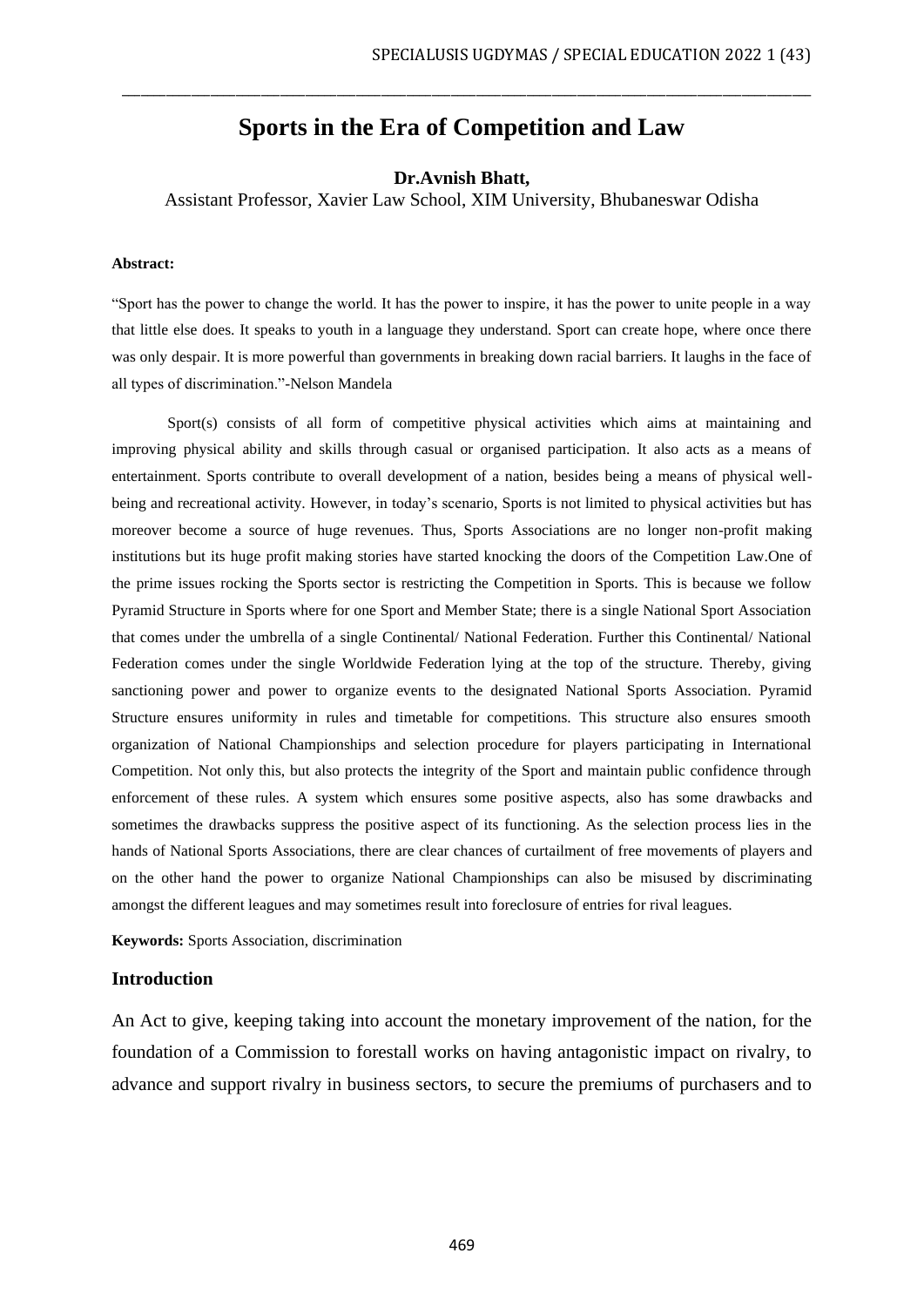guarantee opportunity of exchange carried on by different members in business sectors, in India, and for issues associated therewith or coincidental thereto.<sup>1</sup>

\_\_\_\_\_\_\_\_\_\_\_\_\_\_\_\_\_\_\_\_\_\_\_\_\_\_\_\_\_\_\_\_\_\_\_\_\_\_\_\_\_\_\_\_\_\_\_\_\_\_\_\_\_\_\_\_\_\_\_\_\_\_\_\_\_\_\_\_\_\_\_\_\_\_\_\_\_\_\_\_\_\_\_\_\_\_\_\_\_\_\_\_\_\_\_\_\_\_\_\_\_\_\_\_\_\_\_\_\_

The Competition Act, 2002(herein after as "the Competition Act") depends on the way of thinking of present day Competition Laws and was conceived so as to encourage rivalry and ensure Indian markets against hostile to serious practices by ventures. The primary focal point of the Act is to restrict against serious understandings, maltreatment of prevailing situation by ventures, and controls mixes (mergers, amalgamations, and acquisitions) so as to guarantee that there is no antagonistic impact on Competition in India.

The Statement of Objects and Reasons of the said Act shows that the said Act has been authorized by the Parliament because of the opening up of the economy, in quest for globalization. The reason for existing is to equip the Indian market to confront rivalry from inside, and outside. The Preamble of the Act gives that the Act is sanctioned considering the financial advancement of the nation, to forestall works on having unfriendly impact on rivalry, to advance and support rivalry in business sectors, to secure the premiums of purchasers and to guarantee opportunity of exchange did by different members and markets in India, $<sup>2</sup>$  thus the Act sought at ensuring fair competition in India by prohibiting such trade</sup> practices that cause appreciable adverse effect on the Competition in the Indian market and in furtherance to seek this purpose, establishment of quasi-judicial, Competition Commission of India was considered essential. This body was fused so as to check the negative parts of the opposition, which was given different forces through the Act to perform various types of capacities, including going of interval arranges and in any event, granting pay and forcing punishment. The specialized investigation wing of the Commission, the Director General is appointed under section  $16(1)^3$  of the Competition Act.

The outcome of Competition is a total welfare of consumers' as well as producers' welfare. Like other competition laws, Indian Competition Act promotes and protect competitive forces in the market. The Competition Law keeps a check on the structure, conduct and performance of firms at a market place, thus assessment of conduct of any non- economic or non- market entity would be futile. Enterprise is one of the four factors of production in economics. The other three are- Labour, Capital, and Land. Where labour earns wages, capital earns interest,

<sup>1</sup>Preamble, The Competition Act, 2002

<sup>2</sup>Hemant Sharma and Ors. V. Union of India and Ors., W.P. (C) 5770/ 2011 (Decided on 04.01.2011- DHC)

<sup>&</sup>lt;sup>3</sup>Section 16(1) of the Competition Act: The Central Government may, by notification, appoint a Director General for the purposes of assisting the Commission in conducting inquiry into contravention of any of the provisions of this Act and for performing such other functions as are, or may be, provided by or under this Act.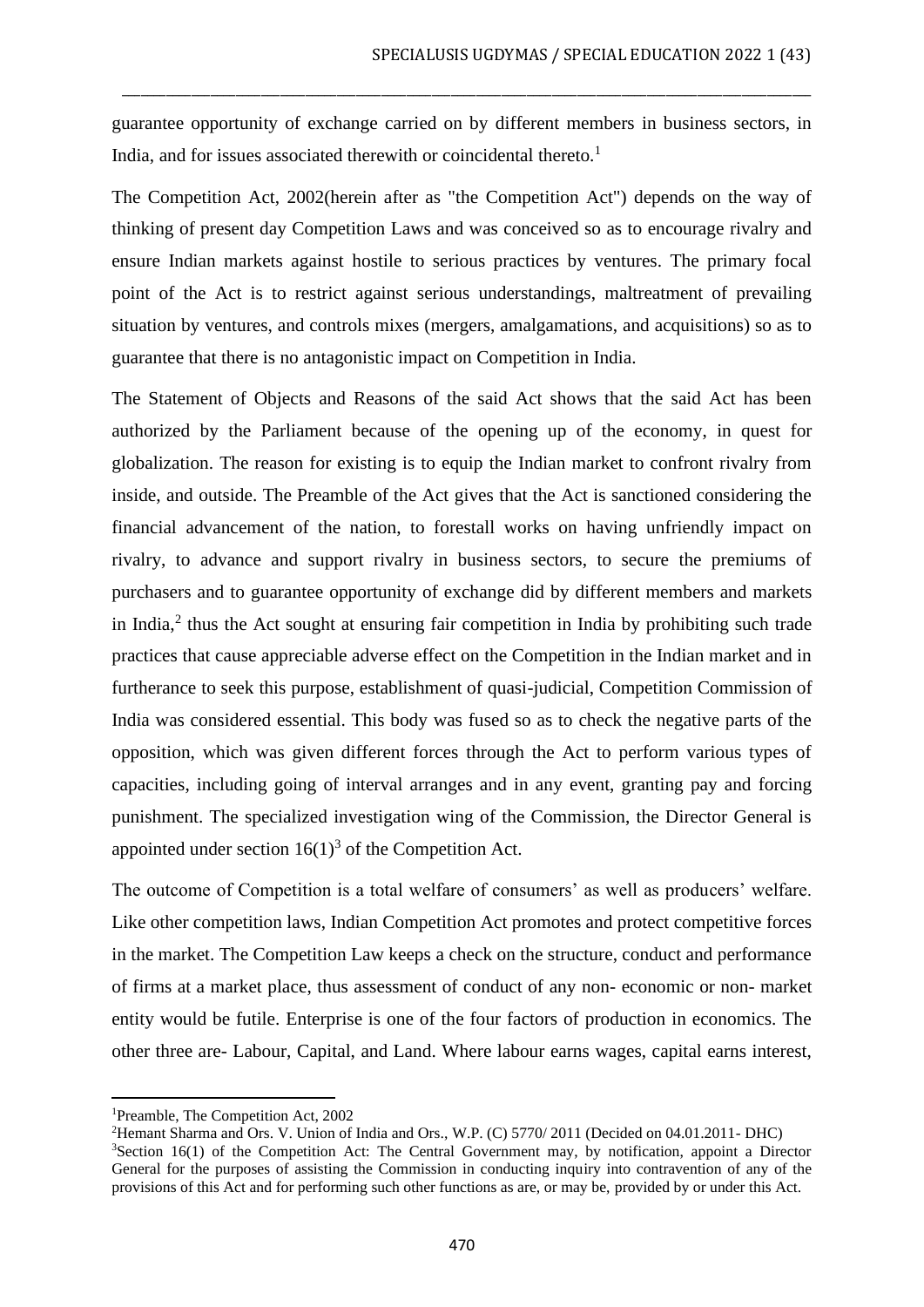and land earns rent, enterprise earns profit.<sup>4</sup> Therefore, the definition of enterprise under section  $2(h)^5$  of the Act reflects the market theories which essentially applies to the economic factor of production and represents entities operating in market as a firm with a view to earn profit.

\_\_\_\_\_\_\_\_\_\_\_\_\_\_\_\_\_\_\_\_\_\_\_\_\_\_\_\_\_\_\_\_\_\_\_\_\_\_\_\_\_\_\_\_\_\_\_\_\_\_\_\_\_\_\_\_\_\_\_\_\_\_\_\_\_\_\_\_\_\_\_\_\_\_\_\_\_\_\_\_\_\_\_\_\_\_\_\_\_\_\_\_\_\_\_\_\_\_\_\_\_\_\_\_\_\_\_\_\_

In order to determine whether an entity is an enterprise or not, its functional aspect is to be taken into account, rather than its form. The notion "enterprise" is a relative one. It may be the case that on one hand, an entity may operate as charitable or public capacity, but on the other hand may conduct commercial activities. In such case, an entity will be considered an "enterprise" only to the extent, if it gets engaged in an economic activity.<sup>6</sup>

The Hon'ble Supreme Court of India defined "enterprise" as any entity which is engaged in economic activity. The Supreme Court held that when some of the members of the association are found to be engaged in the production, distribution or exhibition- the same could not be ignored by merely considering it a cloak of trade unionism. The Apex Court took into account the functional aspect, rather than the form. It also held that "an economic activity includes any activity, whether or not profit making that involves economic trade." The same was followed in the case of Shri Vipul A. Shah v. All India Film Employee Confederation and others<sup>7</sup>.

Explanation -For the purposes of this clause, -

(ii) any branch or office established for the provision of any service;"

<sup>4</sup>Pitambra Books Private Limited, Delhi v. Primary Education Department, Office of the Director, Andhra Pradesh Open School, Andhra Pradesh & Ors. (30-11-2011, Competition Commission of India)

<sup>&</sup>lt;sup>5</sup>" section 2(h) of the Act: enterprise means a person or a department of the Government, who or which is, or has been, engaged in any activity, relating to the production, storage, supply, distribution, acquisition or control of articles or goods, or the provision of services, of any kind, or in investment, or in the business of acquiring, holding, underwriting or dealing with shares, debentures or other securities of any other body corporate, either directly or through one or more of its units or divisions or subsidiaries, whether such unit or division or subsidiary is located at the same place where the enterprise is located or at a different place or at different places, but does not include any activity of the Government relatable to the sovereign functions of the Government including all activities carried on by the departments of the Central Government dealing with atomic energy, currency, defence and space.

<sup>(</sup>a) "activity" includes profession or occupation;

<sup>(</sup>b) "article" includes a new article and "service" includes a new service;

<sup>(</sup>c) "unit" or "division", in relation to an enterprise, includes

<sup>(</sup>i) a plant or factory established for the production, storage, supply, distribution, acquisition or control of any article or goods;

<sup>6</sup>Competition Commission of India v. Coordination Committee of Artistes and Technicians of W.B Films and Television (07- 03-2017- SC)

<sup>&</sup>lt;sup>7</sup> Shri Vipul A. Shah v. All India Film Employee Confederation and others, Case No. 19 of 2014 (Decided on 31.10.2017).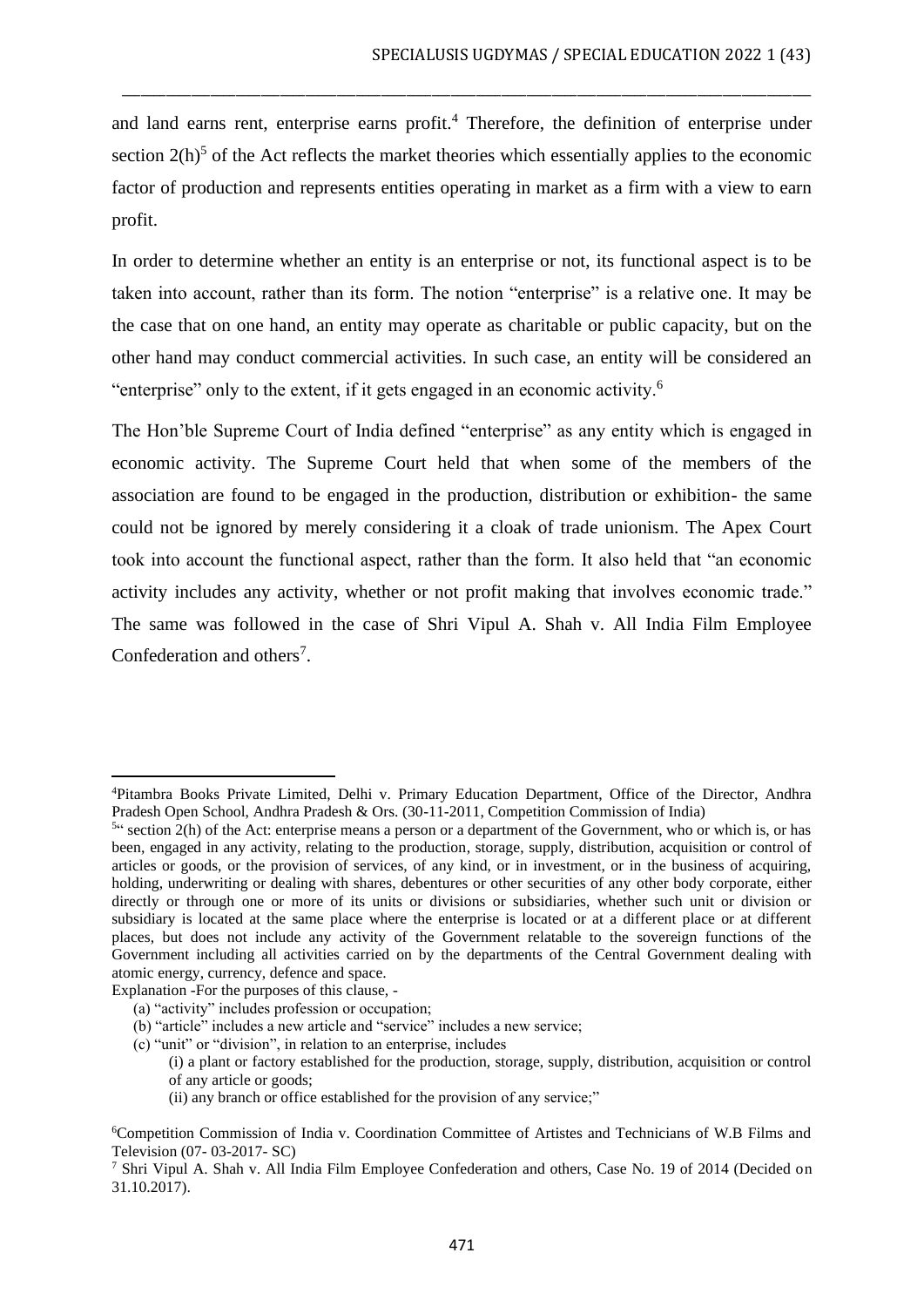#### **Applicability of competition law to sports**

As witnessed by the pyramid structure, for each sport in India there is a National Sports Federation. So this means that these National Sports Federations are the custodians of their particular Sports like Board of Cricket Control of India is the custodian for cricket in India, HI is the custodian for Hockey in India, AICF is the custodian of chess in India, and so on. These Federations are responsible for making rules and regulations under the guidance of the International Federations in order to maintain the uniformity of rules. Not only this but they are also responsible for selection of players for national as well as international tournaments, organization of various tournaments at national level, and deals with the distribution of various rights such as broadcasting rights, media rights, franchisee rights, TV rights, sponsorship rights, etc. These rights are distributed for gaining economic benefits which are a source of income for these Federations. In addition to distribution of these rights, there are numerous other ways by which these Federations are gaining economic benefits. So, this makes them fall under the category of enterprise mentioned under section 2(h) of the Competition Act, 2002.

\_\_\_\_\_\_\_\_\_\_\_\_\_\_\_\_\_\_\_\_\_\_\_\_\_\_\_\_\_\_\_\_\_\_\_\_\_\_\_\_\_\_\_\_\_\_\_\_\_\_\_\_\_\_\_\_\_\_\_\_\_\_\_\_\_\_\_\_\_\_\_\_\_\_\_\_\_\_\_\_\_\_\_\_\_\_\_\_\_\_\_\_\_\_\_\_\_\_\_\_\_\_\_\_\_\_\_\_\_

Although these Federations are registered as non-profit making organizations as per the National Sports Development Code, 2011 and claim that their primary function is to act as custodian of that particular Sports. They also claim that they plough back their profits back in promoting the game.In Motosyklestistiki Omospondia Ellados NPID (MOTOE) v. EllinikoDimosio<sup>8</sup>, it was held that where a person handles both administrative as well as organizational functions, such falls within the scope of Articles 82 EC and 86 EC. The White Paper<sup>9</sup> released by EC on Sports note that post Mecca Medina<sup>10</sup> judgement, National sports associations and International Sports Associations may be both undertaking under Articles  $81<sup>11</sup>$  and  $82<sup>12</sup>$  EC and associations of undertakings under Article  $81<sup>13</sup>$  EC. Sports associations

<sup>8</sup> Case No. C-49/07 (2008) ECR I - 4863

<sup>&</sup>lt;sup>9</sup> White Paper on Sport- European Commission, COM (2007) 391 final, (Assessed on 15<sup>th</sup> May, 2020, 15:45PM) [https://www.aop.pt/upload/tb\\_content/320160419151552/35716314642829/whitepaperfullen.pdf](https://www.aop.pt/upload/tb_content/320160419151552/35716314642829/whitepaperfullen.pdf)

<sup>&</sup>lt;sup>10</sup> Meca-Medina and Majcen v. Commission Case C- 519/04P, Meca-Medina and Majcen v. Commission, 2006 E.C.R I06991

<sup>&</sup>lt;sup>11</sup>Article 81 EC (now as Article 101 TFEU)

<sup>1.</sup> The following shall be prohibited as incompatible with the internal market: all agreements between undertakings, decisions by associations of undertakings and concerted practices which may affect trade between Member States and which have as their object or effect the prevention, restriction or distortion of competition within the internal market, and in particular those which:

<sup>(</sup>a) directly or indirectly fix purchase or selling prices or any other trading conditions;

<sup>(</sup>b) limit or control production, markets, technical development, or investment;

<sup>(</sup>c) share markets or sources of supply;

<sup>(</sup>d) apply dissimilar conditions to equivalent transactions with other trading parties, thereby placing them at a competitive disadvantage;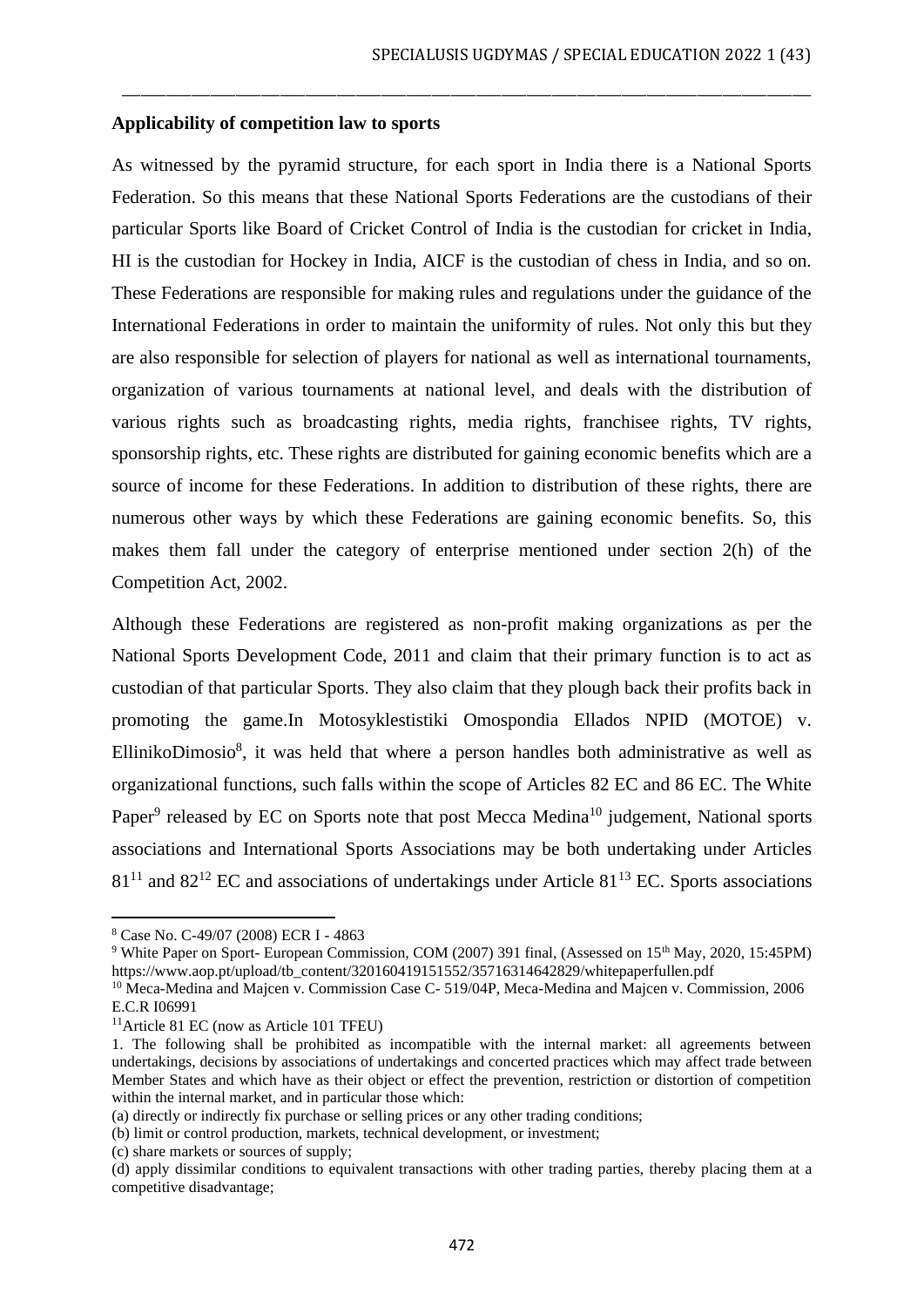are undertakings where they themselves carry out economic activity, e.g., by commercially exploiting a sport event. Sports associations are associations of undertakings under Article 81<sup>14</sup> EC to the extent they constitute groupings of sport clubs/teams or athletes for which the practice of sport constitutes an economic activity.<sup>15</sup>

\_\_\_\_\_\_\_\_\_\_\_\_\_\_\_\_\_\_\_\_\_\_\_\_\_\_\_\_\_\_\_\_\_\_\_\_\_\_\_\_\_\_\_\_\_\_\_\_\_\_\_\_\_\_\_\_\_\_\_\_\_\_\_\_\_\_\_\_\_\_\_\_\_\_\_\_\_\_\_\_\_\_\_\_\_\_\_\_\_\_\_\_\_\_\_\_\_\_\_\_\_\_\_\_\_\_\_\_\_

The Commission in the case of Hemant Sharma<sup>16</sup> held that the term enterprise under section 2(h) of the Competition Act, 2002 must be given a wider interpretation so as to include Any economic activity carried on by any entity within its purview. Be it production, storage, supply, distribution, acquisition, control of any article or goods or provision of services. The Only requirement is that there has to be some economic activity carried on by the entity in some market consisting of buyers as well as sellers. Thus, the Commission concluded AICF to be an enterprise within the meaning of section 2(h) of the Competition Act, 2002 because it not only organizes chess tournaments but also undertakes income generating activities.

## **4.2 BCCI Case<sup>17</sup>**

## **4.2.1 About BCCI**

<sup>12</sup> Article 82 EC (now as Article 102 TFEU)

<sup>(</sup>e) make the conclusion of contracts subject to acceptance by the other parties of supplementary obligations which, by their nature or according to commercial usage, have no connection with the subject of such contracts.

<sup>2.</sup> Any agreements or decisions prohibited pursuant to this Article shall be automatically void. 3. The provisions of paragraph 1 may, however, be declared inapplicable in the case of:

<sup>—</sup> any agreement or category of agreements between undertakings,

<sup>—</sup> any decision or category of decisions by associations of undertakings,

<sup>—</sup> any concerted practice or category of concerted practices,

which contributes to improving the production or distribution of goods or to promoting technical or economic progress, while allowing consumers a fair share of the resulting benefit, and which does not:

<sup>(</sup>a) impose on the undertakings concerned restrictions which are not indispensable to the attainment of these objectives;

<sup>(</sup>b) afford such undertakings the possibility of eliminating competition in respect of a substantial part of the products in question.

Any abuse by one or more undertakings of a dominant position within the internal market or in a substantial part of it shall be prohibited as incompatible with the internal market in so far as it may affect trade between Member States.

Such abuse may, in particular, consist in:

<sup>(</sup>a) directly or indirectly imposing unfair purchase or selling prices or other unfair trading conditions;

<sup>(</sup>b) limiting production, markets or technical development to the prejudice of consumers;

<sup>(</sup>c) applying dissimilar conditions to equivalent transactions with other trading parties, thereby placing them at a competitive disadvantage;

<sup>(</sup>d) making the conclusion of contracts subject to acceptance by the other parties of supplementary obligations which, by their nature or according to commercial usage, have no connection with the subject of such contracts.

<sup>&</sup>lt;sup>13</sup> Supra note 11  $^{14}$ ibid

<sup>&</sup>lt;sup>15</sup>Sh. Dhanraj Pillay and others v. M/s. Hockey India, Case No. 73 of 2011, (Decided on 31/05/2013), para 10.8.3

<sup>&</sup>lt;sup>16</sup>Hemant Sharma and Ors. v. All India Chess Federation, Case No. 79 of 2011, (Decided on 12/07/2018)

<sup>&</sup>lt;sup>17</sup> Surinder Singh Barmi v. The Board of Control for Cricket in India, Case No. 61/2010, (29.11.2017, CCI)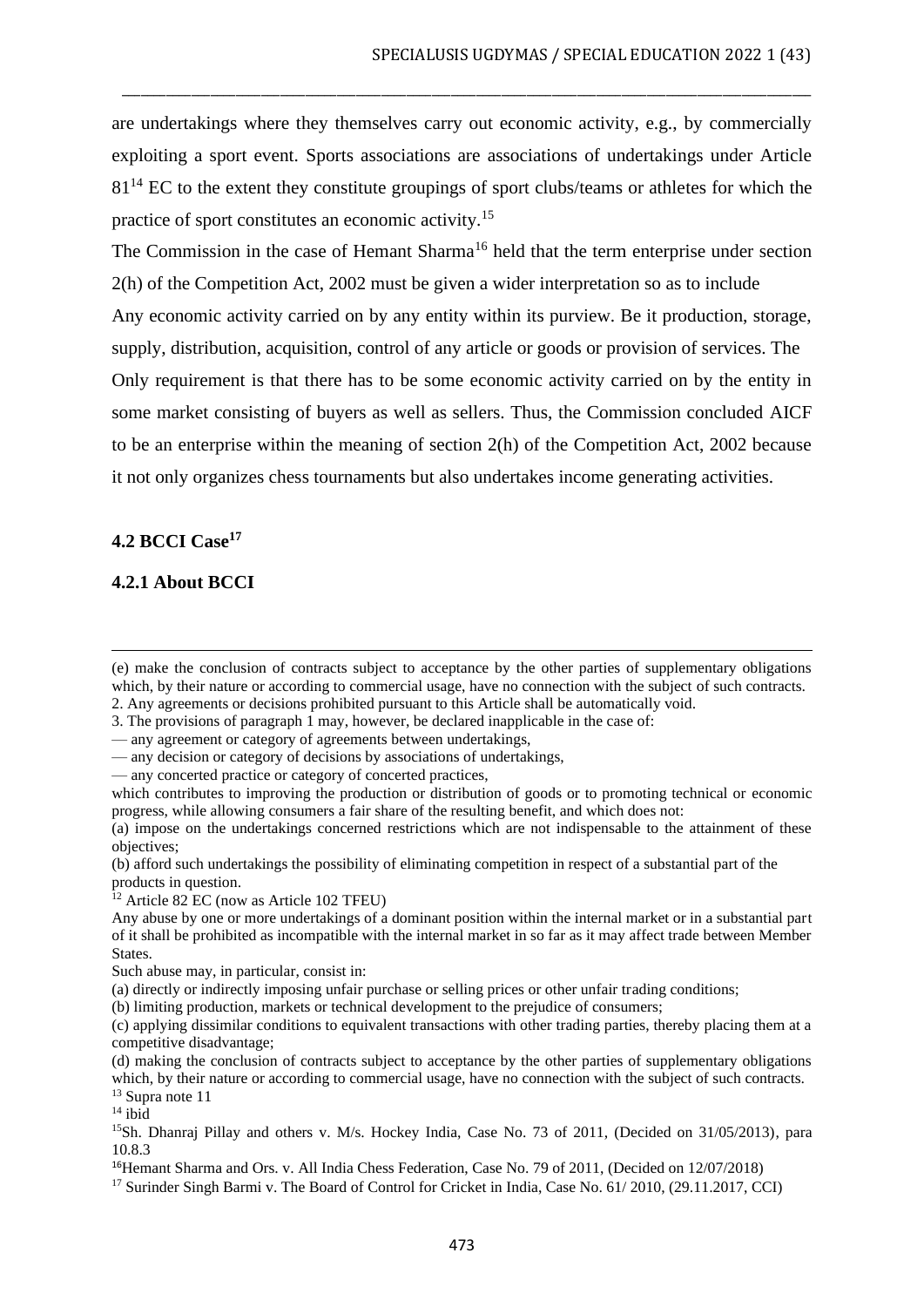BCCI, being registered under the Tamil Nadu Societies Registration Act, 1975 as a society regulates Cricket in India. BCCI operates under the pyramid structure of Sports Governance under the guidelines of the International Cricket Council ("herein after as ICC"). Amongst the various other guidelines, the one in conflict in this present case is Rule  $28^{18}$  of BCCI which talks about grant of permission to only members of BCCI. And in case of noncompliance of Rule 28 of BCCI rules, Section  $32^{19}$  of the ICC Bye-laws comes into picture, which provides for disapproval of cricket event conducted in contravention of Rule 28 of BCCI rules. And in addition to this is

\_\_\_\_\_\_\_\_\_\_\_\_\_\_\_\_\_\_\_\_\_\_\_\_\_\_\_\_\_\_\_\_\_\_\_\_\_\_\_\_\_\_\_\_\_\_\_\_\_\_\_\_\_\_\_\_\_\_\_\_\_\_\_\_\_\_\_\_\_\_\_\_\_\_\_\_\_\_\_\_\_\_\_\_\_\_\_\_\_\_\_\_\_\_\_\_\_\_\_\_\_\_\_\_\_\_\_\_\_

Rule 29<sup>20</sup> of BCCI rules provides for 'ban on participation in unapproved tournament.'

32.1.2 it is the subject of a Disapproval Notice issued by the ICC pursuant to section 32.2.

<sup>&</sup>lt;sup>18</sup> Rule 28 of BCCI

a) No club affiliated to a member or any other organization shall conduct or organize any tournament or any matches in which players /teams from the region within the jurisdiction of a member are participating or are likely to participate without the previous permission of the member affiliated to the Board.

b) No member or a club affiliated to a member or any other organization shall conduct or organize any tournament or any match/matches in which players/teams from region outside their jurisdiction are participating or are likely to participate without the previous permission of the Board. Permission for conducting or organizing any tournament or match/matches will be accorded only to the members of the Board and will be in accordance with the rules framed by the Board in this regard from time to time.

c) No member or a club affiliated to a member shall conduct or organize any international tournament or International match/matches in which foreign players/teams are participating or are likely to participate without the previous permission of the Board. Permission for conduction or organizing any International Tournaments or International match/matches will only be accorded to the Member of the Board and that too on very special occasions (e.g. celebration of jubilees of the member or club affiliated to a Member).

d) Private Organizations shall not be allowed to organize an International Tournament of International match/matches in which foreign players/teams are participating or likely to participate. If at all such a tournament/match/matches is to be staged, then it should be exclusively by the affiliated member which recommends the proposal and within whose jurisdiction the tournament/match/matches will be staged.

e) All International Tournaments, except in very exceptional cases, should be managed by the Board only.

<sup>&</sup>lt;sup>19</sup> 32.1 A cricket match will be deemed to be "Disapproved Cricket", and the terms of section 32.4 will apply to it, if:

<sup>32.1.1</sup> it has not been approved by the Member in whose territory it is played; or

For these purposes, "Member" means any member board recognised as such by the ICC from time to time....

<sup>32.4</sup> A Member shall, to the greatest extent permitted by applicable law (as determined in the reasonable opinion of the Member):

<sup>32.4.1</sup> not participate in any way in any form of Disapproved Cricket;

<sup>32.4.2</sup> not release or permit any players, match officials, coaching or management staff contracted to the Member to participate in any way in any form of Disapproved Cricket;

<sup>32.4.3</sup> prohibit the participation by organisations and individuals under its jurisdiction in any form of Disapproved Cricket;

<sup>32.4.4</sup> prohibit organisations under its jurisdiction from releasing or permitting any players, match officials, coaching or management staff contracted to them to participate in any form of Disapproved Cricket;

<sup>32.4.5</sup> impose appropriate disciplinary sanctions on any organisation or individual under its jurisdiction who breaches the foregoing prohibitions;

<sup>32.4.6</sup> recognise and enforce within its own jurisdiction any sanction, restriction or exclusion imposed on a player or organisation by another Member for breach(es) of the foregoing prohibitions; and

<sup>32.4.7</sup> make it a condition of eligibility to participate in cricket matches/events played under its jurisdiction that the individual or organisation in question has not participated in any form of Disapproved Cricket for a specified period.

<sup>&</sup>lt;sup>20</sup> Rule 29 of BCCI rules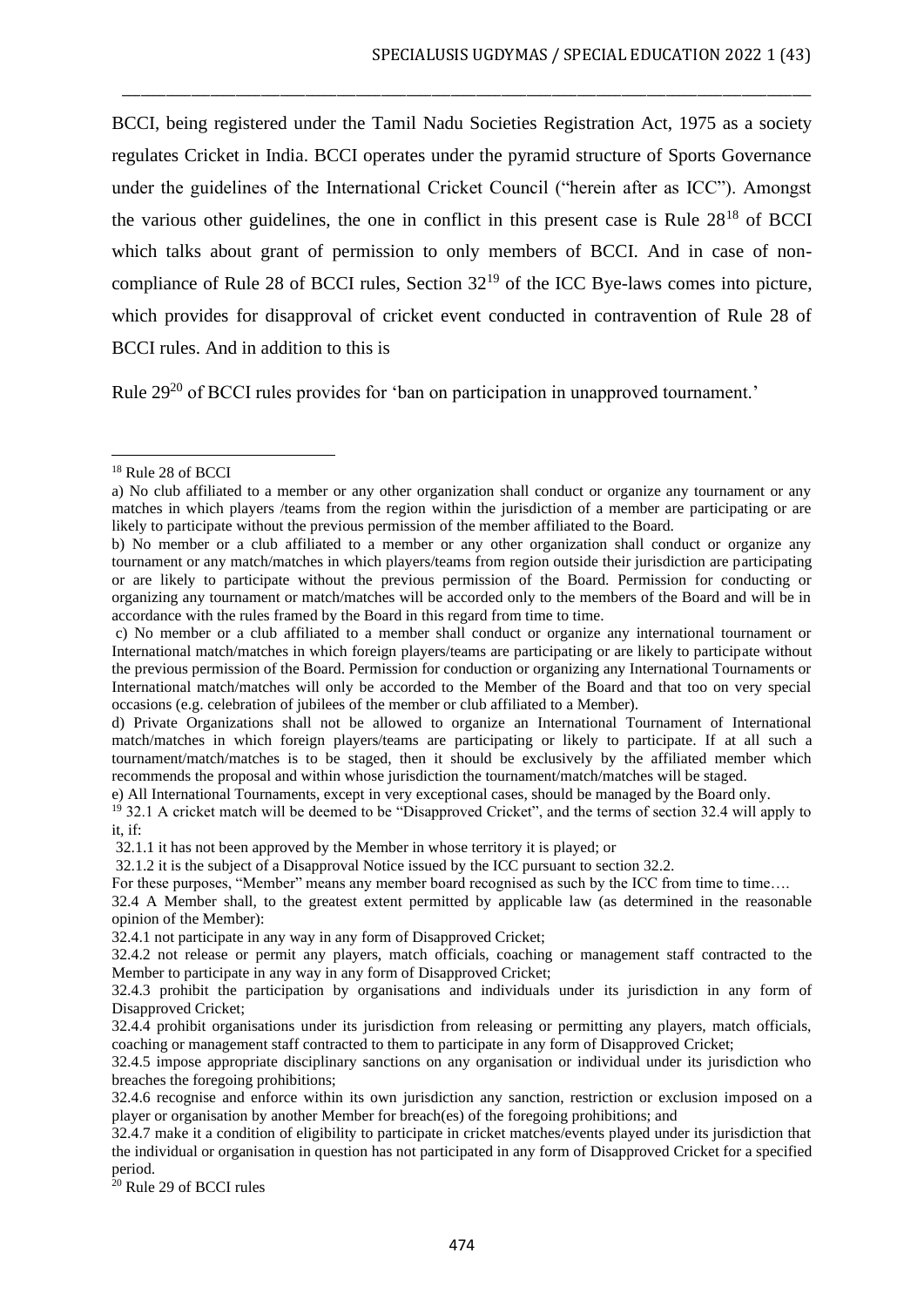## **4.2.2 Facts**

The case before Competition Commission of India (herein after as CCI) came alleging abuse of dominant position by BCCI. To this the CCI delivered judgement under Section  $27<sup>21</sup>$  of the Competition Act holding BCCI liable under section  $4^{22}$  of the Competition Act for abusing its

\_\_\_\_\_\_\_\_\_\_\_\_\_\_\_\_\_\_\_\_\_\_\_\_\_\_\_\_\_\_\_\_\_\_\_\_\_\_\_\_\_\_\_\_\_\_\_\_\_\_\_\_\_\_\_\_\_\_\_\_\_\_\_\_\_\_\_\_\_\_\_\_\_\_\_\_\_\_\_\_\_\_\_\_\_\_\_\_\_\_\_\_\_\_\_\_\_\_\_\_\_\_\_\_\_\_\_\_\_

(b) impose such penalty, as it may deem fit which shall be not more than ten percent of the average of the

turnover of the last three preceding financial years, upon each of such person or enterprises which are parties to such agreement or abuse.

Provided that in case any agreement referred to in section 3 has been entered into by a cartel, the Commission may impose upon each producer, seller, distributor, trader, or service provider included in that cartel, a penalty of up to three times of its profit for each year of the continuance of such agreement or ten percent of its turnover for each year of the continuance of such agreement, whichever is higher.

(c) [Omitted by Competition (Amendment) Act, 2007]

(d) direct that the agreements shall stand modified to the extent and in the manner as may be specified in the order by the Commission;

(e) direct the enterprises concerned to abide by such other orders as the Commission may pass and comply with the directions, including payment of costs, if any;

(f) [Omitted by Competition (Amendment) Act, 2007]

(g) pass such other order or issue such directions as it may deem fit.

Provided that while passing orders under this section, if the Commission comes to a finding, that an enterprise in contravention to section 3 or section 4 of the Act is a member of a group as defined in clause (b) of the Explanation to section 5 of the Act, and other members of such a group are also responsible for, or have contributed to, such a contravention, then it may pass orders, under this section, against such members of the group.

 $22$ Section 4 of the Competition Act (1) No enterprise or group shall abuse its dominant position.

(2) There shall be an abuse of dominant position 4 [under sub-section (1), if an enterprise or a group]-

(a) directly or indirectly, imposes unfair or discriminatory—

(i) condition in purchase or sale of goods or service; or

(ii)price in purchase or sale (including predatory price) of goods or service.

Explanation -For the purposes of this clause, the unfair or discriminatory condition in purchase or sale of goods or service referred to in sub-clause (i) and unfair or discriminatory price in purchase or sale of goods (including predatory price) or service referred to in sub-clause (ii) shall not include such discriminatory condition or price which may be adopted to meet the competition; or

(b) limits or restricts—

(i) production of goods or provision of services or market therefore; or

(ii)technical or scientific development relating to goods or services to the prejudice of consumers; or

(c) indulges in practice or practices resulting in denial of market access [in any manner]; or

(d) makes conclusion of contracts subject to acceptance by other parties of supplementary obligations which, by their nature or according to commercial usage, have no connection with the subject of such contracts; or

(e) uses its dominant position in one relevant market to enter into, or protect, other relevant market. Explanation, -For the purposes of this section, the expression-

(a) "dominant position" means a position of strength, enjoyed by an enterprise, in the relevant market, in India, which enables it to-

(i) operate independently of competitive forces prevailing in the relevant market; or

(ii) affect its competitors or consumers or the relevant market in its favour.

<sup>(</sup>a) no member, associate member or affiliate member of BCCI shall participate or extend help of any kind to an unapproved cricket tournament;

<sup>(</sup>b) no player registered with BCCI or its member, affiliate member or associate member could participate in an unapproved tournament; and

<sup>(</sup>c) no umpire or scorer on the BCCI Panel shall associate with an unapproved tournament.

<sup>&</sup>lt;sup>21</sup>Section 27 of the Competition Act: Where after inquiry the Commission finds that any agreement referred to in section 3 or action of an enterprise in a dominant position, is in contravention of section 3 or section 4, as the case may be, it may pass all or any of the following orders, namely:

<sup>(</sup>a)direct any enterprise or association of enterprises or person or association of persons, as the case may be, involved in such agreement, or abuse of dominant position, to discontinue and not to re-enter such agreement or discontinue such abuse of dominant position, as the case may be;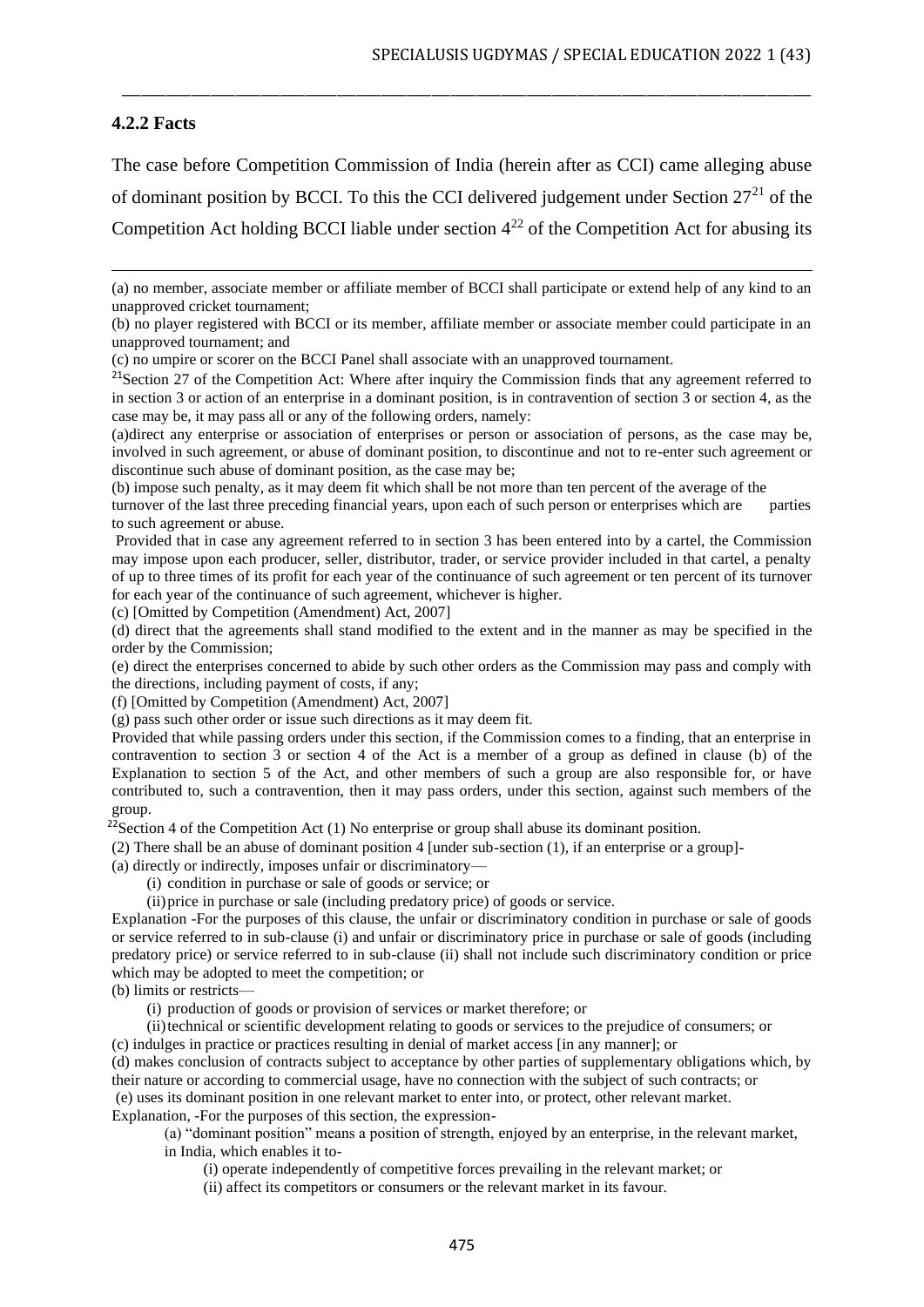dominant position through its conduct of entering into an agreement with respect to IPL Media Rights for a period of 10 years. But this judgement could not stand long as it was set aside in appeal and the appellate tribunal sent back the matter to CCI for fresh disposal.

\_\_\_\_\_\_\_\_\_\_\_\_\_\_\_\_\_\_\_\_\_\_\_\_\_\_\_\_\_\_\_\_\_\_\_\_\_\_\_\_\_\_\_\_\_\_\_\_\_\_\_\_\_\_\_\_\_\_\_\_\_\_\_\_\_\_\_\_\_\_\_\_\_\_\_\_\_\_\_\_\_\_\_\_\_\_\_\_\_\_\_\_\_\_\_\_\_\_\_\_\_\_\_\_\_\_\_\_\_

## **4.2.3 Findings**

### **4.2.3.1 BCCI- as an enterprise**

According to section  $4^{23}$  of the Competition Act, the entity in order to fall within the purview of this section needs to be an enterprise or group. Section  $2(h)^{24}$  of the Competition Act provides a wider definition of the word enterprise which includes economic activity carried on by any entity. The activity relating to the enterprise must be economic, no matter whether it relates to production, storage, supply, distribution, acquisition or control of any article or goods or provision of services. Not only this, but also BCCI being a registered society under the Tamil Nadu Societies Registration Act, 1975 falls within the definition of the word person under section  $2(1)^{25}$  of the Competition Act. Although BCCI is the only body

(b) "predatory price" means the sale of goods or provision of services, at a price which is below the cost, as may be determined by regulations, of production of the goods or provision of services, with a view to reduce competition or eliminate the competitors.

Explanation -For the purposes of this clause, -

- (b) "article" includes a new article and "service" includes a new service;
- (c) "unit" or "division", in relation to an enterprise, includes

(vi) any corporation established by or under any Central, State or Provincial Act or a Government company as defined in section 617 of the Companies Act, 1956 (1 of 1956);

(vii) any body corporate incorporated by or under the laws of a country outside India;

(viii) a co-operative society registered under any law relating to co-operative societies;

<sup>(</sup>c) "group" shall have the same meaning as assigned to it in clause (b) of the Explanation to section 5.

<sup>23</sup> Supra note 12

<sup>&</sup>lt;sup>24</sup>section 2(h) of the Act: enterprise means a person or a department of the Government, who or which is, or has been, engaged in any activity, relating to the production, storage, supply, distribution, acquisition or control of articles or goods, or the provision of services, of any kind, or in investment, or in the business of acquiring, holding, underwriting or dealing with shares, debentures or other securities of any other body corporate, either directly or through one or more of its units or divisions or subsidiaries, whether such unit or division or subsidiary is located at the same place where the enterprise is located or at a different place or at different places, but does not include any activity of the Government relatable to the sovereign functions of the Government including all activities carried on by the departments of the Central Government dealing with atomic energy, currency, defence and space.

<sup>(</sup>a) "activity" includes profession or occupation;

<sup>(</sup>i) a plant or factory established for the production, storage, supply, distribution, acquisition or control of any article or goods;

<sup>(</sup>ii) any branch or office established for the provision of any service;

 $25$  (1) "person" includes-

<sup>(</sup>i) an individual;

<sup>(</sup>ii) a Hindu undivided family;

<sup>(</sup>iii) a company;

<sup>(</sup>iv) a firm;

<sup>(</sup>v) an association of persons or a body of individuals, whether incorporated or not, in India or outside India;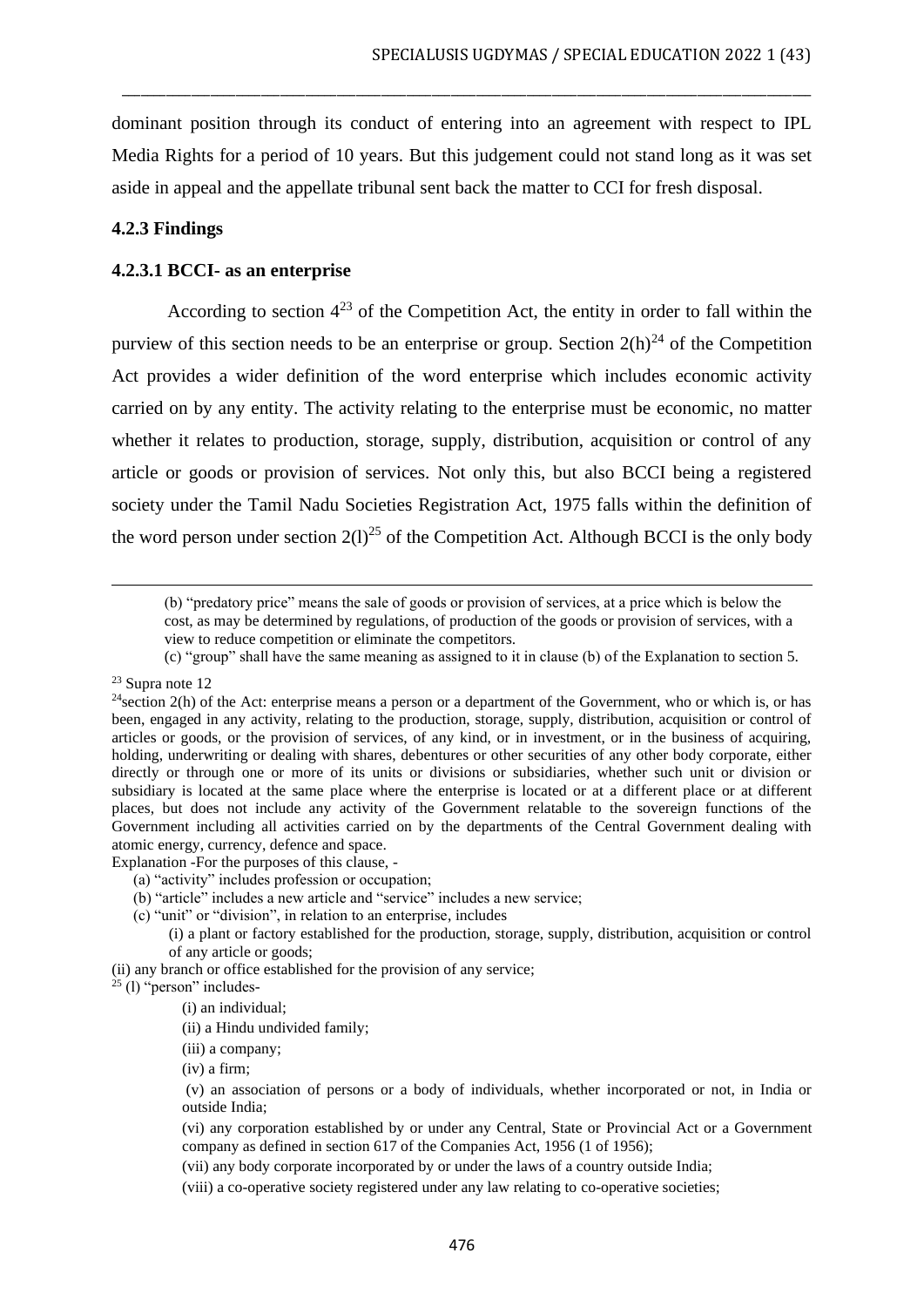which regulates cricket in India but it operates under the whims and fancies of the apex body i.e. International Cricket Council. For Cricket in India, BCCI acts as custodian as well as responsible for organising different format of cricket matches/ tournaments. Therefore, these matches as well as tournaments form the source of income for BCCI. Thus, the regulatory role played by the BCCI does not affect its income generating role which makes him an enterprise under section 2(h) of the Competition Act. Along with this, the commission relied upon the financial statements of BCCI regarding IPL and its contribution towards GDP; which stands out to be nearly INR 11.5 billion for a 60 days event.

\_\_\_\_\_\_\_\_\_\_\_\_\_\_\_\_\_\_\_\_\_\_\_\_\_\_\_\_\_\_\_\_\_\_\_\_\_\_\_\_\_\_\_\_\_\_\_\_\_\_\_\_\_\_\_\_\_\_\_\_\_\_\_\_\_\_\_\_\_\_\_\_\_\_\_\_\_\_\_\_\_\_\_\_\_\_\_\_\_\_\_\_\_\_\_\_\_\_\_\_\_\_\_\_\_\_\_\_\_

The Commission relied upon the pattern followed in European Union with regard to the status of Sports Federation engaged in economic activities. In Motosyklestistiki Omospondia Ellados NPID (MOTOE) v. EllinikoDimosio<sup>26</sup>, it was held that where a person handles both administrative as well as organizational functions, such falls within the scope of Articles 82 EC and 86 EC.

### **4.2.3.2 Relevant Market**

The Commission relied on the findings of the Director General who stated that relevant market in this case is the market for organisation of professional domestic cricket leagues/events in India. The Commission clarified the fact that professional domestic leagues like IPL stand on a different footing than other forms of Cricket in several ways. In private leagues like IPL, the team not only includes national players but also foreign players who are selected through bidding process by private clubs/ franchisees, who see it as profit-making ventures. Unlike other formats of cricket where the team represents the Nation or the concerned States in International or general domestic cricket events.

IPL in India shows a new era of Cricket in India and has contributed to the idea of Professional Domestic Cricket League in India, as in Europe and USA of football and Baseball. This form of cricket which is organized as per the viewer's convenience as well as for an interval of three hours is best suited for commercial exploitation. And incomparable revenue potentials of IPL adds on to it. Thus, on the basis of the above discussed points, the Commission concluded that the professional domestic cricket leagues like IPL stands on a different footing than other formats of cricket.

<sup>(</sup>ix) a local authority;

<sup>(</sup>x) every artificial juridical person, not falling within any of the preceding sub-clauses; <sup>26</sup> Case No. C-49/07 (2008) ECR I - 4863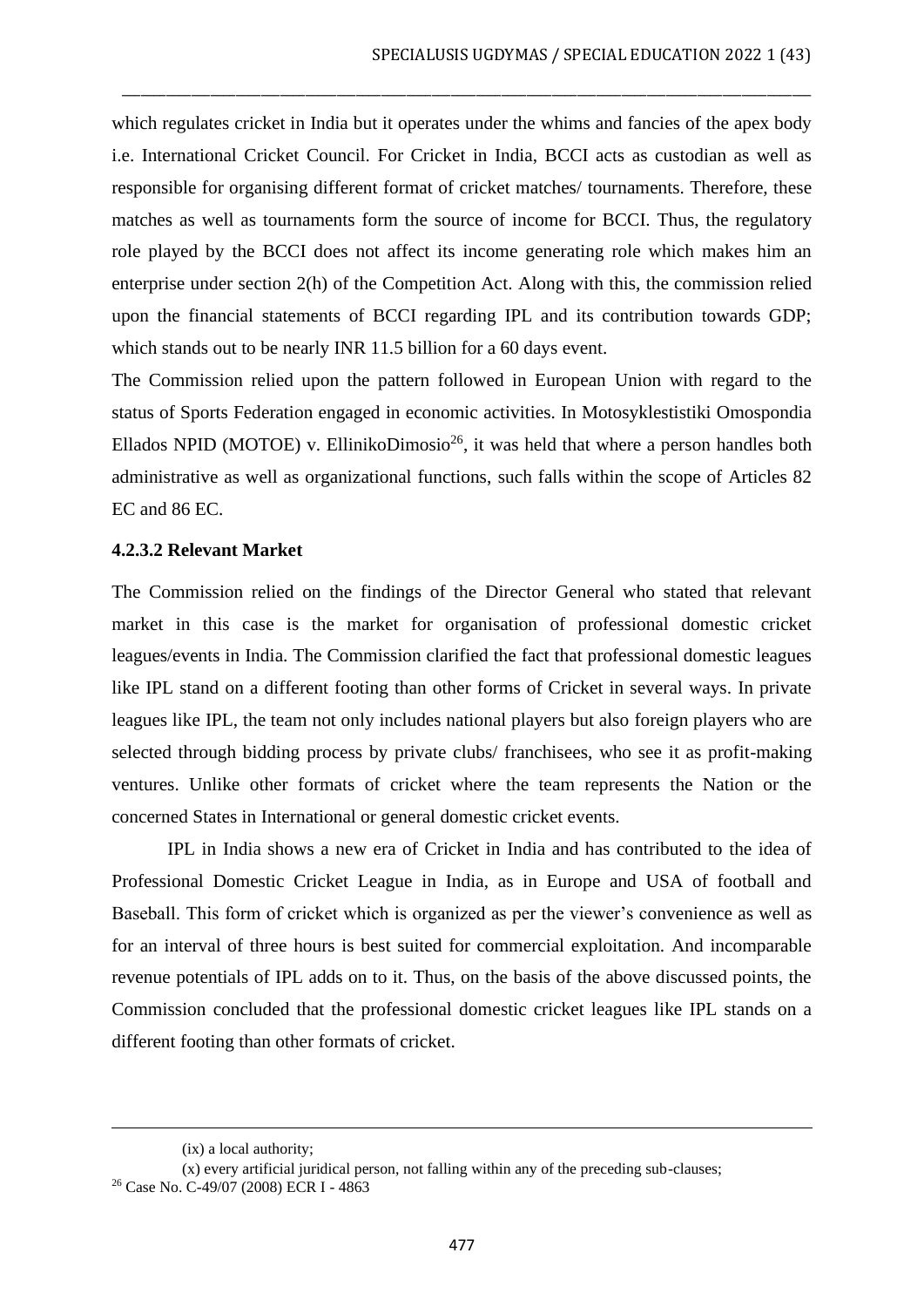The Commission realized that cricket, as a product stands on a different footing altogether as compared to general entertainment television programmes and other sports even though they possess common viewership. There is nothing to show that on lowering the price of ticket of football event, or on increasing the price of ticket for cricket match, or increasing the amount for channel subscription, the viewers will prefer other sports over cricket. This shows the inclination of viewers towards cricket. This shows non-substitutability of the cricket as a sports with other form of sports or with general entertainment programmes.

\_\_\_\_\_\_\_\_\_\_\_\_\_\_\_\_\_\_\_\_\_\_\_\_\_\_\_\_\_\_\_\_\_\_\_\_\_\_\_\_\_\_\_\_\_\_\_\_\_\_\_\_\_\_\_\_\_\_\_\_\_\_\_\_\_\_\_\_\_\_\_\_\_\_\_\_\_\_\_\_\_\_\_\_\_\_\_\_\_\_\_\_\_\_\_\_\_\_\_\_\_\_\_\_\_\_\_\_\_

## **4.2.3.3 Dominant Position**

After examination of the given facts and circumstances, the Commission held BCCI to be enjoying dominant position with respect to the above held relevant market based on the following conclusions drawn by the director general: The BCCI, custodian of cricket in India is the only authority which regulates cricket in India and it gains its authority from ICC. Some of the sections of ICC manual which authorises BCCI are:

- Section  $32^{27}$  of ICC manual states that the exclusive authority to sanction/ approve cricket events in India vests in the BCCI. Any tournament which is not approved by BCCI, is Disapproved. This section gives a position of dominance to the BCCI in context of authorising cricket tournaments in India. I.e. without the previous sanction from BCCI, no tournament can be held in India. Therefore, this section enables the BCCI enjoy his independent position in the Cricket sector in India.
- Section  $28^{28}$  of the BCCI Rules which provides for the permission to conduct tournaments.
- Section  $29^{29}$  of the BCCI Rules which provides for ban on participation in unapproved tournaments.

The above sections clearly illustrate the dominant nature of the BCCI, being the only regulatory authority of Cricket in India, a member of ICC. Thus, through the above sections and rules the BCCI derives dominant position in the relevant market of organising professional private cricket tournaments and provides entry barriers for the cricket leagues, other than organised by it. In addition to this the market shares and the revenue it makes during IPL add to its dominant position.

## **4.2.3.4 Abuse of Dominant Position:**

<sup>27</sup>Supra note 9

 $28$  Supra note 8

 $29$  Supra note 10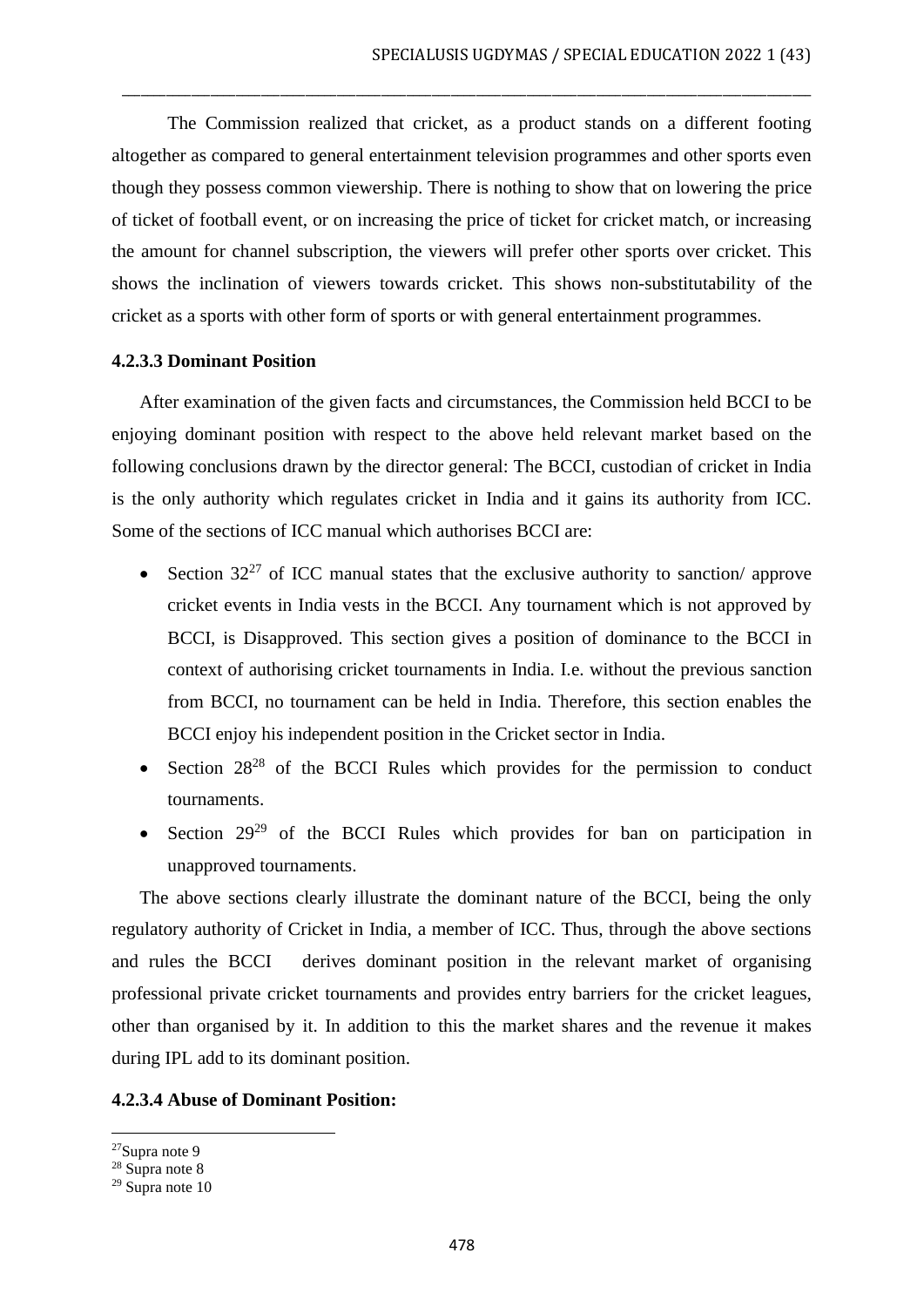The Commission in order to determine the abuse of dominant position considered the agreement entered by BCCI in-order to grant IPL media rights which stated that during the period of 10 years i.e. the agreement period between BCCI and the SONY TV, BCCI will not sanction, support, organise, recognise another professional T20 cricket which is competitive to IPL. Along with this rules and regulation laid down by the BCCI comprising rule 28(b)<sup>30</sup> and 28(d)<sup>31</sup> are in contravention of the section  $4(2)(c)^{32}$  of the Competition Act as it acts as an entry barrier for other cricket leagues to organise, conduct professional domestic cricket tournaments. These restrictions are in no way for development of Cricket in India, in fact they act as an entry barrier for new entrants thereby, restricting the development to and from BCCI only.

\_\_\_\_\_\_\_\_\_\_\_\_\_\_\_\_\_\_\_\_\_\_\_\_\_\_\_\_\_\_\_\_\_\_\_\_\_\_\_\_\_\_\_\_\_\_\_\_\_\_\_\_\_\_\_\_\_\_\_\_\_\_\_\_\_\_\_\_\_\_\_\_\_\_\_\_\_\_\_\_\_\_\_\_\_\_\_\_\_\_\_\_\_\_\_\_\_\_\_\_\_\_\_\_\_\_\_\_\_

Thus these restrictive conditions in no case suggests that they preserve the interest of Sports in the country but are highlighting the way BCCI is protecting the commercial interest of the Sports in the Country. Thus, BCCI intended to foreclose the competition and restrictions had no nexus with the objective/ Interest of Cricket in India. Thus the BCCI cannot seek the protection under the section  $32^{33}$  of the ICC bye-laws. The same policy was followed by European Commission in Mecca-Madina Case.<sup>34</sup>

## **4.2.5 ORDER**

Order of cease and desist was passed and BCCI was directed not to pass blanket restrictions regarding organization of professional domestic cricket leagues/ events by non-members. And in order to avoid BCCI to take advantage of its dominant position, BCCI was directed to clarify the rules with respect to the organization of professional domestic cricket leagues/ events in India. Along with this pecuniary liability was imposed of INR 52.24 crores.

## **4.3 Hockey Case<sup>35</sup>**

### **4.3.1 Facts**

### **4.3.1.1 Jurisdiction**

Although the Hockey India (herein after 'HI') and International Hockey Federation (herein after as 'FIH') are non-profit making federations but their involvement in award of rights like franchisee rights, media rights, TV rights, sponsorship rights and different rights help create incomes by these alliances make them fall under the classifications of business exercises.

<sup>30</sup> Supra note 8

 $31$  ibid

<sup>32</sup> Supra note 12

<sup>&</sup>lt;sup>33</sup> Supra note 9

<sup>34</sup> Case C-519/04P, ECR 2006, I-6991

<sup>35</sup>Sh. Dhanraj Pillay and others v. M/s. Hockey India, Case No. 73 of 2011, (Decided on 31/05/2013)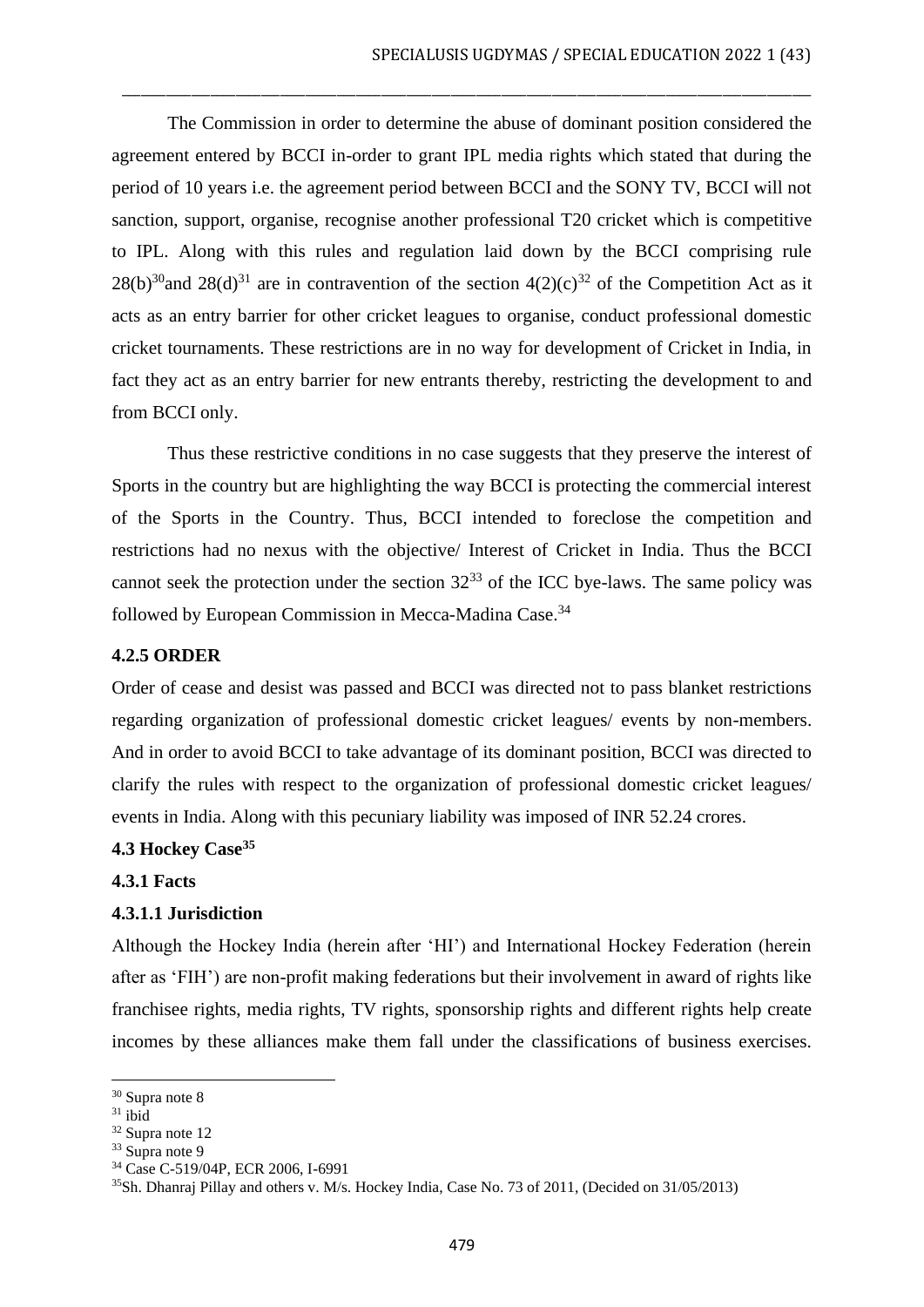Such activities are to be viewed differently from the non-profit making nature of these federations. Therefore, the activities carried on by HI and FIH fall under the category of economic activities. Thus fall under the category of 'enterprise' and 'person' defined under the section  $2(h)^{36}$  and section  $2(l)^{37}$  of the Competition Act respectively.

\_\_\_\_\_\_\_\_\_\_\_\_\_\_\_\_\_\_\_\_\_\_\_\_\_\_\_\_\_\_\_\_\_\_\_\_\_\_\_\_\_\_\_\_\_\_\_\_\_\_\_\_\_\_\_\_\_\_\_\_\_\_\_\_\_\_\_\_\_\_\_\_\_\_\_\_\_\_\_\_\_\_\_\_\_\_\_\_\_\_\_\_\_\_\_\_\_\_\_\_\_\_\_\_\_\_\_\_\_

The Director General (herein after as 'DG') relied on the case Hemant Sharma & Ors. v. Union of India  $\&$  Anr.<sup>38</sup>, where the Delhi High Court held Chess Federation as an 'enterprise' under section  $2(h)^{39}$  of the Act. The judgement is also applicable to the instant case where HI and FIH fall under the same category as the All India Chess Federation.

## **4.3.1.2 Relevant Market**

The DG considered supply side and demand side in-order to evaluate the Relevant Market. According to DG the Indian Hockey players who are the primary beneficiaries of the services rendered by the International Hockey activities in relation to conduct and governance of Hockey constitute the demand side. On the other hand, HI which is responsible for conducting and organising hockey tournaments constitute the supply side. In response to a change in supply side by conducting any other sports, the hockey players will not shift to that Sports. In this way, the market for leading and overseeing household and global hockey exercises for the two people alongside the financial exercises led by them in India framed the pertinent market under section  $2(r)^{40}$  of the Competition Act.

### **4.3.1.3 Dominant Position**

Under the Pyramidal Structure of Sports, the HI is the National Level Regulatory Authority responsible for conducting and governing all hockey activities and enjoys dominant position in team selection and organising international events, etc. The DG took into account the restrictions imposed by the HI on its player under Code of Conduct Agreement (herein after as 'CoC agreement') which highlights its dominant position. The DG placed its reliance on the Minnesota Made Hockey, Inc. V Minnesota Hockey, Inc., Civil No.10-3884(JRT/JJK), United States District Court, District of Minnesota) affiliated to United States Olympic Committee, where it was held, "Given the unique status of defendants as an organization under the auspices of the USOC, Supreme Court precedent involving

<sup>36</sup> Supra note 14

<sup>37</sup> Supra note 15

<sup>38</sup> W.P.(C)5770/2011 decided by Delhi High Court

 $39$  Supra note 14

 $^{40}$ Section2(r) of the Competition Act, 2002: relevant market means the market which may be determined by the commission with reference to the relevant product market or the relevant geographic market or with reference to both the markets.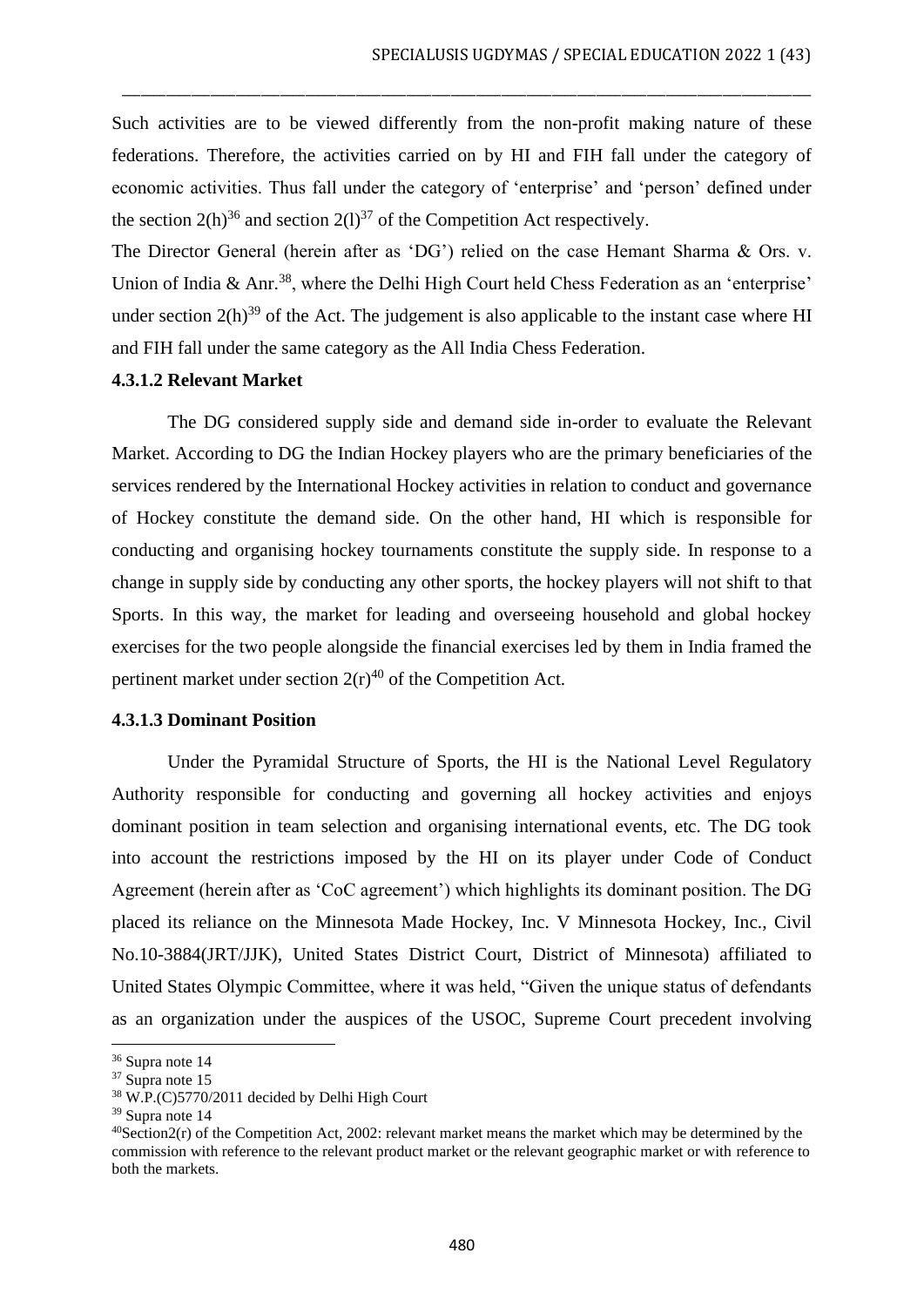similar sporting entities, such as the National Collegiate Athletic Association, is instructive. The Supreme Court has noted that the NCAA"s role "in the regulation of amateur collegiate sports" has rendered it such a powerful player in areas that touch collegiate sports that "the absence of proof of market power does not justify" anti-competitive behaviour."<sup>41</sup>

\_\_\_\_\_\_\_\_\_\_\_\_\_\_\_\_\_\_\_\_\_\_\_\_\_\_\_\_\_\_\_\_\_\_\_\_\_\_\_\_\_\_\_\_\_\_\_\_\_\_\_\_\_\_\_\_\_\_\_\_\_\_\_\_\_\_\_\_\_\_\_\_\_\_\_\_\_\_\_\_\_\_\_\_\_\_\_\_\_\_\_\_\_\_\_\_\_\_\_\_\_\_\_\_\_\_\_\_\_

### **4.3.1.3.1 Abuse of Dominant Position**

Abuse of dominant position was alleged by the informants on the basis of following grounds:

- a) By introducing rules related to sanctioned and unsanctioned events, HI has foreclosed the market for competitors with respect to organisation of domestic hockey events.
- b) Dictating the participation of players in domestic hockey events organised by competitors of HI, by imposing strict terms and conditions in the CoC agreement.

The DG found that the rules laid down by the HI in collaboration with FIH came up only after the WSH, which is indicative of the fact that the intention of laying the rules after WSH was to continue enjoying the monopoly which was being enjoyed by the HI over the game of Hockey. WSH was one of the domestic event of Hockey which was organised after sanction from one of the National Association for Hockey i.e. IHF. HI and FIH in-order to prevent the hockey players from participating in WSH issued a letter that in-case any of the player participated; he will not be permitted to play for 12 months in National Hockey Team. Hence this warning letter was a clear indicative of the anti-competitive practice carried on by HI and FIH. This information was corroborated by the letter dated 05-06-2012 from the Ministry of Youth Affairs and Sports which proved that those players who played in World Series Hockey (herein after 'WSH'), those players were restricted from playing 4 nation test matches in London and 7 nation Azlan shah hockey tournaments in Malaysia.

This sort of conduct is anti-competitive whereby it forecloses the market for new organisers of Hockey matches. In addition to this, these rules are not in the interest of Hockey, Hockey Players, Consumers as well as the spectators. Thus this conduct was in violation of Section 4(2) (a) (i)<sup>42</sup> and 4(2) (c)<sup>43</sup> of the Competition Act.

## **4.3.1.4 Conflict with Section 3 of the Competition Act**

<sup>41</sup> Supra note 25, para 7.3.1

 $42$  Supra note 12

 $43$  ibid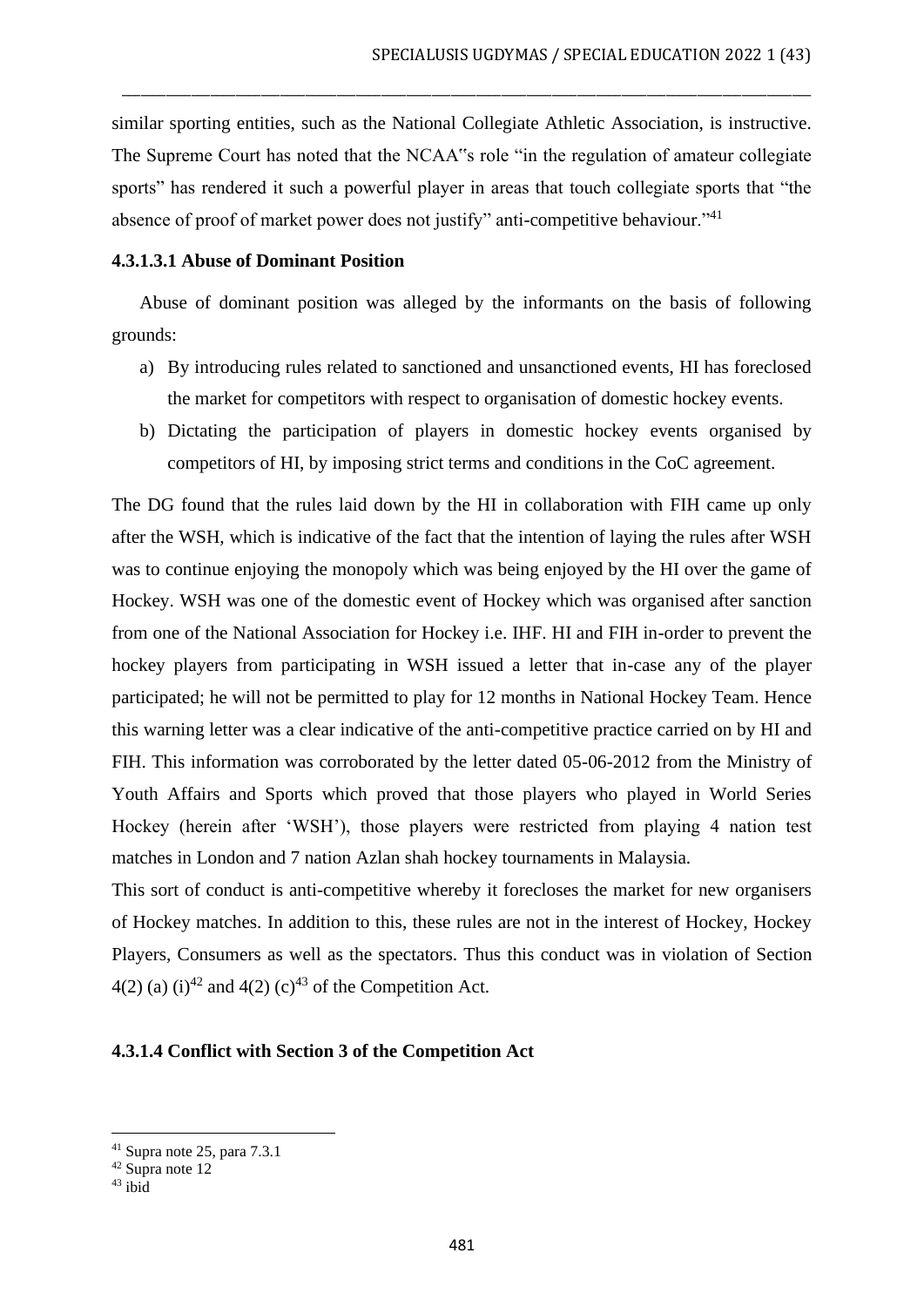Whether the Code of Conduct signed between HI and FIH is in contravention of section  $3(4)^{44}$  of the Competition Act?

\_\_\_\_\_\_\_\_\_\_\_\_\_\_\_\_\_\_\_\_\_\_\_\_\_\_\_\_\_\_\_\_\_\_\_\_\_\_\_\_\_\_\_\_\_\_\_\_\_\_\_\_\_\_\_\_\_\_\_\_\_\_\_\_\_\_\_\_\_\_\_\_\_\_\_\_\_\_\_\_\_\_\_\_\_\_\_\_\_\_\_\_\_\_\_\_\_\_\_\_\_\_\_\_\_\_\_\_\_

(d) directly or indirectly results in bid rigging or collusive bidding, shall be presumed to have an appreciable adverse effect on competition:

Provided that nothing contained in this sub-section shall apply to any agreement entered into by way of joint ventures if such agreement increases efficiency in production, supply, distribution, storage, acquisition or control of goods or provision of services.

Explanation, -For the purposes of this sub-section, "bid rigging" means any agreement, between enterprises or persons referred to in sub-section (3) engaged in identical or similar production or trading of goods or provision of services, which has the effect of eliminating or reducing competition for bids or adversely affecting or manipulating the process for bidding

(4) Any agreement amongst enterprises or persons at different stages or levels of the production chain in different markets, in respect of production, supply, distribution, storage, sale or price of, or trade in goods or provision of services, including-

(a) tie-in arrangement;

- (b) exclusive supply agreement;
- (c) exclusive distribution agreement;
- (d) refusal to deal;
- (e) resale price maintenance,

shall be an agreement in contravention of sub-section (1) if such agreement causes or is likely to cause an appreciable adverse effect on competition in India.

Explanation, - For the purposes of this sub-section, -

(a) "tie-in arrangement" includes any agreement requiring a purchaser of goods, as a condition of such purchase, to purchase some other goods;

(b) "exclusive supply agreement" includes any agreement restricting in any manner the purchaser in the course of his trade from acquiring or otherwise dealing in any goods other than those of the seller or any other person;

(c) "exclusive distribution agreement" includes any agreement to limit, restrict or withhold the output or supply of any goods or allocate any area or market for the disposal or sale of the goods;

(d) "refusal to deal" includes any agreement which restricts, or is likely to restrict, by any method the persons or classes of persons to whom goods are sold or from whom goods are bought;

(e) "resale price maintenance" includes any agreement to sell goods on condition that the prices to be charged on the resale by the purchaser shall be the prices stipulated by the seller unless it is clearly stated that prices lower than those prices may be charged.

(5) Nothing contained in this section shall restrict—

(i) the right of any person to restrain any infringement of, or to impose reasonable conditions, as may be necessary for protecting any of his rights which havebeen or may be conferred upon him under-

(a) the Copyright Act, 1957 (14 of 1957);

(b) the Patents Act, 1970 (39 of 1970);

(c) the Trade and Merchandise Marks Act, 1958 (43 of 1958) or the Trade Marks Act, 1999 (47 of 1999);

(d) the Geographical Indications of Goods (Registration and Protection) Act, 1999 (48 of 1999);

(e) the Designs Act, 2000 (16 of 2000);

<sup>&</sup>lt;sup>44"</sup> section 3(1) No enterprise or association of enterprises or person or association of persons shall enter into any agreement in respect of production, supply, distribution, storage, acquisition or control of goods or provision of services, which causes or is likely to cause an appreciable adverse effect on competition within India.

<sup>(2)</sup> Any agreement entered into in contravention of the provisions contained in subsection (1) shall be void.

<sup>(3)</sup> Any agreement entered into between enterprises or associations of enterprises or persons or associations of persons or between any person and enterprise or practice carried on, or decision taken by, any association of enterprises or association of persons, including cartels, engaged in identical or similar trade of goods or provision of services, which—

<sup>(</sup>a) directly or indirectly determines purchase or sale prices;

<sup>(</sup>b) limits or controls production, supply, markets, technical development, investment or provision of services;

<sup>(</sup>c) shares the market or source of production or provision of services by way of allocation of geographical area of market, or type of goods or services, or number of customers in the market or any other similar way;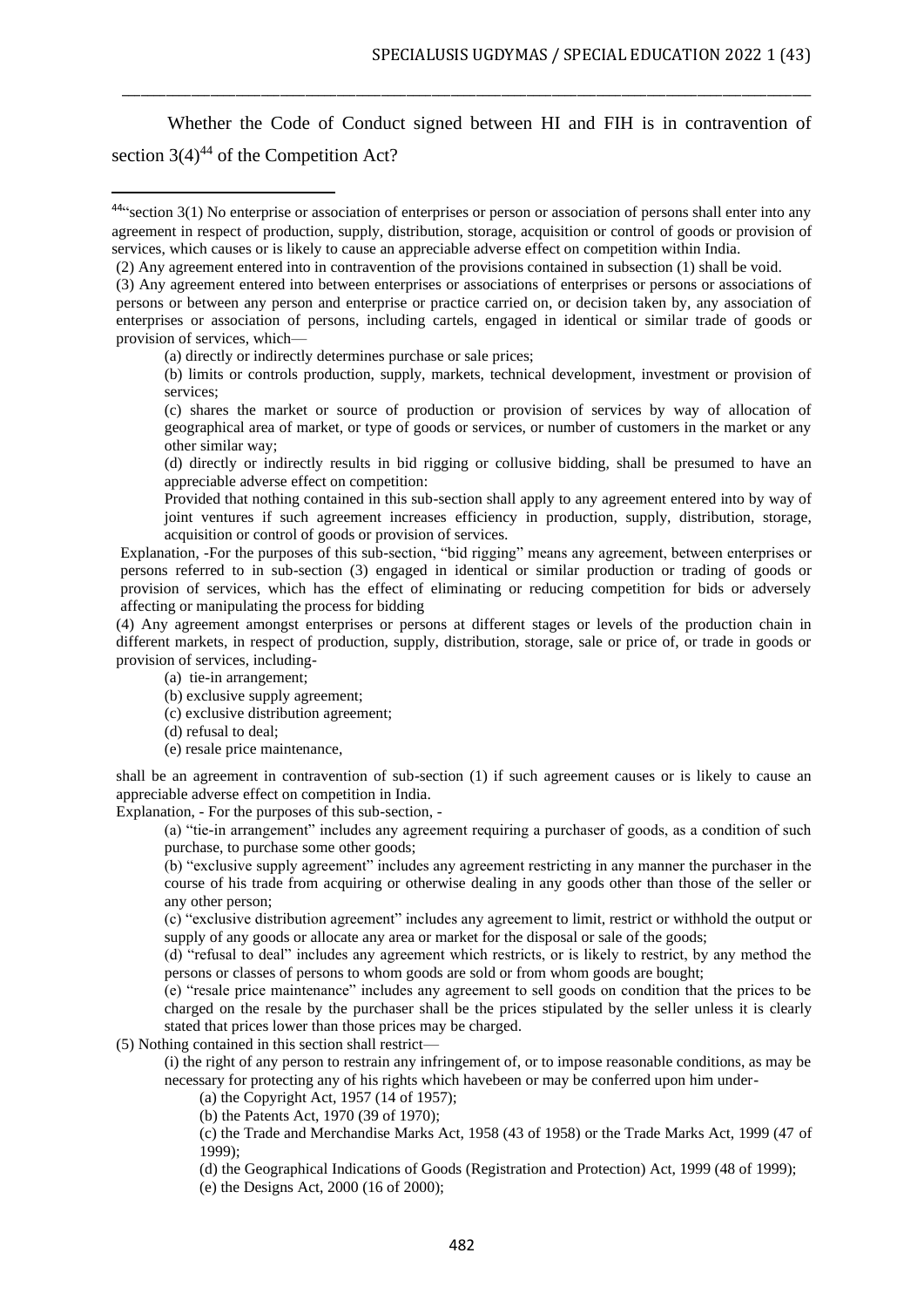The relationship between the HI and the FIH lack the following particulars:

a) The players are not contracted by HI as professional player to play for the national team.

\_\_\_\_\_\_\_\_\_\_\_\_\_\_\_\_\_\_\_\_\_\_\_\_\_\_\_\_\_\_\_\_\_\_\_\_\_\_\_\_\_\_\_\_\_\_\_\_\_\_\_\_\_\_\_\_\_\_\_\_\_\_\_\_\_\_\_\_\_\_\_\_\_\_\_\_\_\_\_\_\_\_\_\_\_\_\_\_\_\_\_\_\_\_\_\_\_\_\_\_\_\_\_\_\_\_\_\_\_

- b) No match fee or retainer-ship fee is given to the players by HI to players for representing the national team.
- c) There is no system of a regular employment or engagement of players by HI.
- d) No commercial relationship whatsoever is existing between players and HI at present.<sup>45</sup>

Thus due to lack of commercial relationship between the players and the HI, section  $3(4)^{46}$  of the Competition Act is not attracted. In addition to this the decision of the HI and FIH to not allow and cooperate with any event not organised or proposed by the members of the FIH amounts to contravention of section  $3(3)(b)^{47}$  of the Competition Act.

## **4.3.2 Analysis by Commission**

When the power to sanction an event or organization is vested in a single entity i.e. National Association in the present case, there are more likelihoods of misusing their powers by abusing their dominant position in the Sports. This case highlights the same, whereby the players of the hockey are restricted from participating in unsanctioned events; which results in denial of entry to the Competitors. Thus the Sports sector is nowadays not only limited to conducting and organization of Sports events, but is earning lots of revenue.

### **4.3.2.1 Pyramidal Structure**

For analysing the present issue, the Commission analysed the pyramidal structure of Sports which is followed in India. In the Pyramidal Structure, every member state has a single National Sport Association per Sport. In a hierarchy, the National Sports Association operates under a single continental/ national federation, which operates under a single worldwide federation lying at the top of the pyramid. For Olympic Level Sports, International Olympic Committee ('IOC') forms the top of the pyramid, followed by FIH, then Asian Hockey Federation, which is a continental federation and then National Association – Hockey India, lying at the base of the Pyramid structure.

<sup>(</sup>f) the Semiconductor Integrated Circuits Layout-Design Act, 2000 (37 of 2000);

<sup>(</sup>ii) the right of any person to export goods from India to the extent to which the agreement relates exclusively to the production, supply, distribution or control of goods or provision of services for such export."

 $47$  ibid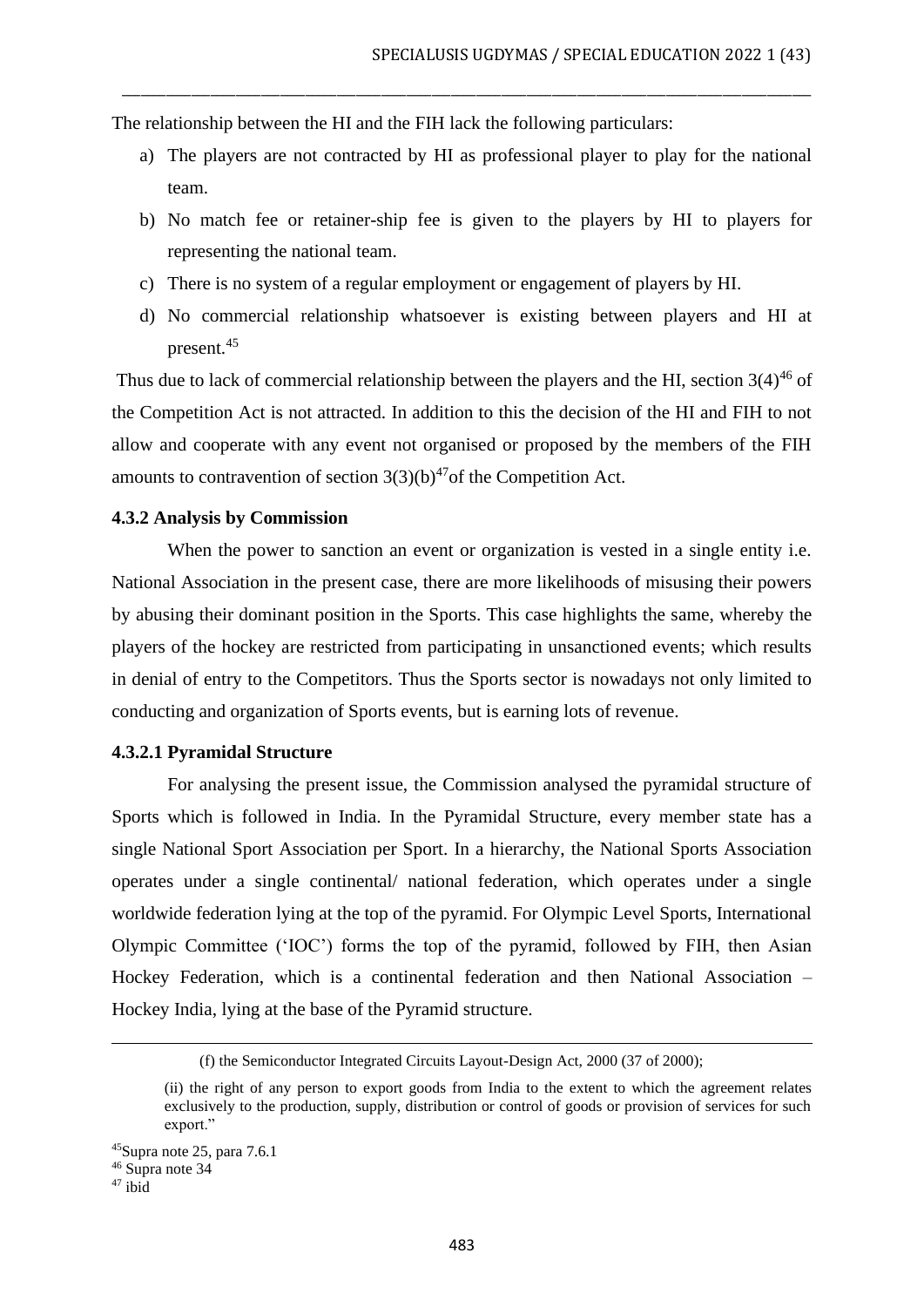## **4.3.2.1.1 Merits of Pyramid Structure**

i. Pyramid structure helps ensure that proper account, of uniform rules and uniform time table for Competition, are taken care of.

\_\_\_\_\_\_\_\_\_\_\_\_\_\_\_\_\_\_\_\_\_\_\_\_\_\_\_\_\_\_\_\_\_\_\_\_\_\_\_\_\_\_\_\_\_\_\_\_\_\_\_\_\_\_\_\_\_\_\_\_\_\_\_\_\_\_\_\_\_\_\_\_\_\_\_\_\_\_\_\_\_\_\_\_\_\_\_\_\_\_\_\_\_\_\_\_\_\_\_\_\_\_\_\_\_\_\_\_\_

- ii. Pyramid Structure ensure:
	- a) Organization of National Events;
	- b) Selection of National Players for International Competitions;
	- c) Enforcement of rules for:
		- 1. Organisation and prioritisation of International Competition;
		- 2. Protecting integrity of the Sports;
		- 3. Maintaining Public Confidence in Sports.

## **4.3.2.1.2 Effect of Pyramidal Structure on Competition**

Pyramidal structure is being used in a negative sense by:

- Affecting the decision makings of the players with respect to the selection of Federations/ Clubs.
- Discriminating and fore-closing of entry of the rival leagues.

Although this model was established for enhancing the efficiency of Sports, but is now being misused in order to abuse its dominant position.

## **4.3.2.2 Inherence Proportionality Test**

So as to address the Competition Issues in Sports division, the proper methodology is the Inherence-proportionality test. This test gives that if the supposed prohibitive conditions are inalienable to the goals of the Sports Federation. The prohibitive conditions will not be viewed as hostile to serious, if:

- i. The asserted prohibitive conditions are intrinsic to the targets of the Sports Federation;
- ii. The impact of the prohibitive conditions on the financial rivalry among the partners or on free development of the players is proportional to the genuine sporting interest examined

Rather than categorising rules under the notion "Purely Sporting Rules", now all the rules, whether organizational/ structural/ regulatory in nature must be judged in the light of Inherence and Proportionality test.

## **4.3.2.3 Issues**

Thus keeping in view the above considerations, the Commission framed the following issues for determination:

- i. Whether the Commission has jurisdiction over the HI and FIH?
- ii. Whether there has been any abuse of dominance by HI/ FIH?
- iii. Whether there has been a contravention of Section 3 of the Act?

## **4.3.3 Decision**

## **4.3.3.1 Jurisdiction**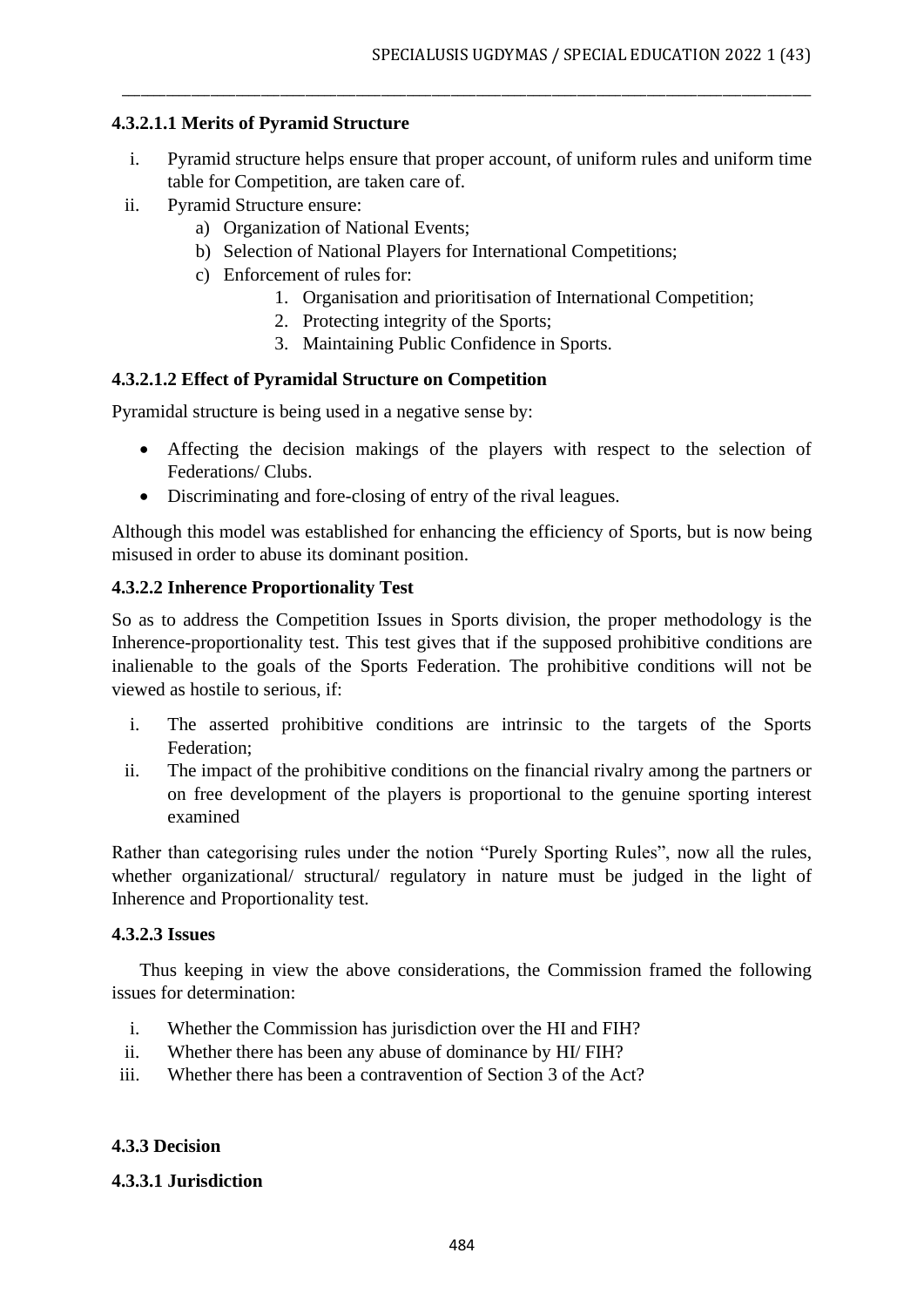In order to decide on the issue of Jurisdiction, the Commission relied on some foreign judgements as well as International Jurisprudence and literature on Sports Sector laid down in other countries related to the nature of the Sports Federations. The main contention of the opponent was the non- profit making nature of the Federations which are not carrying any economic activities. Thus are not the subject matter of the Competition Law. The Commission relied on the case MOTOE case<sup>48</sup> in which it was held that the way that MOTOE, the candidate in the primary procedures, is itself a non-benefit making affiliation has, starting there of view, no impact on the arrangement as an endeavour of a legitimate individual, for example, ELPA. In the first place, it isn't incomprehensible that, in Greece, there exist, notwithstanding the affiliations whose exercises comprise in sorting out and monetarily misusing motorcycling occasions without trying to make a benefit, affiliations which are occupied with that action and do try to make a benefit and which are in this manner in rivalry with ELPA. Second, non-benefit making affiliations which offer merchandise or administrations on a given market may wind up in rivalry with each other. The achievement or monetary endurance of such affiliations relies at last upon their having the option to force, on the pertinent market, their administrations to the disadvantage of those offered by different administrators. The Commission further relied on the Minnesota made Hockey Inc. case<sup>49</sup> in order to decide on the non- profit making contention raised by the HI in the present case. The US District Court held that:

\_\_\_\_\_\_\_\_\_\_\_\_\_\_\_\_\_\_\_\_\_\_\_\_\_\_\_\_\_\_\_\_\_\_\_\_\_\_\_\_\_\_\_\_\_\_\_\_\_\_\_\_\_\_\_\_\_\_\_\_\_\_\_\_\_\_\_\_\_\_\_\_\_\_\_\_\_\_\_\_\_\_\_\_\_\_\_\_\_\_\_\_\_\_\_\_\_\_\_\_\_\_\_\_\_\_\_\_\_

"Since the defendants here offer services in exchange for money, their actions are commercial and trigger potential liability ("The exchange of money for services, even by a non-profit organization, is a quintessential commercial transaction. Therefore, the Court finds unavailing defendants" argument for immunity from antitrust law based on their non-profit status.")."

The White Paper<sup>50</sup> released by EC on Sports note that post Meca Medina<sup>51</sup> judgement, National sports associations and International Sports Associations may be both undertaking under Articles  $81^{52}$  and  $82^{53}$  EC and associations of undertakings under Article  $81^{54}$  EC.

<sup>48</sup> MotosykletistikiOmospondiaEllados NPID (MOTOE) v. EllinikoDimosio,Case No C-49/07, THE COURT (Grand Chamber)

<sup>49</sup> Minnesota Made Hockey, Inc. V Minnesota Hockey, Inc., Civil No.10-3884(JRT/JJK)

<sup>&</sup>lt;sup>50</sup> White Paper on Sport- European Commission, COM (2007) 391 final, (Assessed on 15<sup>th</sup> May, 2020, 15:45PM)

[https://www.aop.pt/upload/tb\\_content/320160419151552/35716314642829/whitepaperfullen.pdf](https://www.aop.pt/upload/tb_content/320160419151552/35716314642829/whitepaperfullen.pdf)

<sup>51</sup> Meca-Medina and Majcen v. Commission Case C- 519/04P, Meca-Medina and Majcen v. Commission, 2006 E.C.R I06991

<sup>52</sup>Article 81 EC (now as Article 101 TFEU)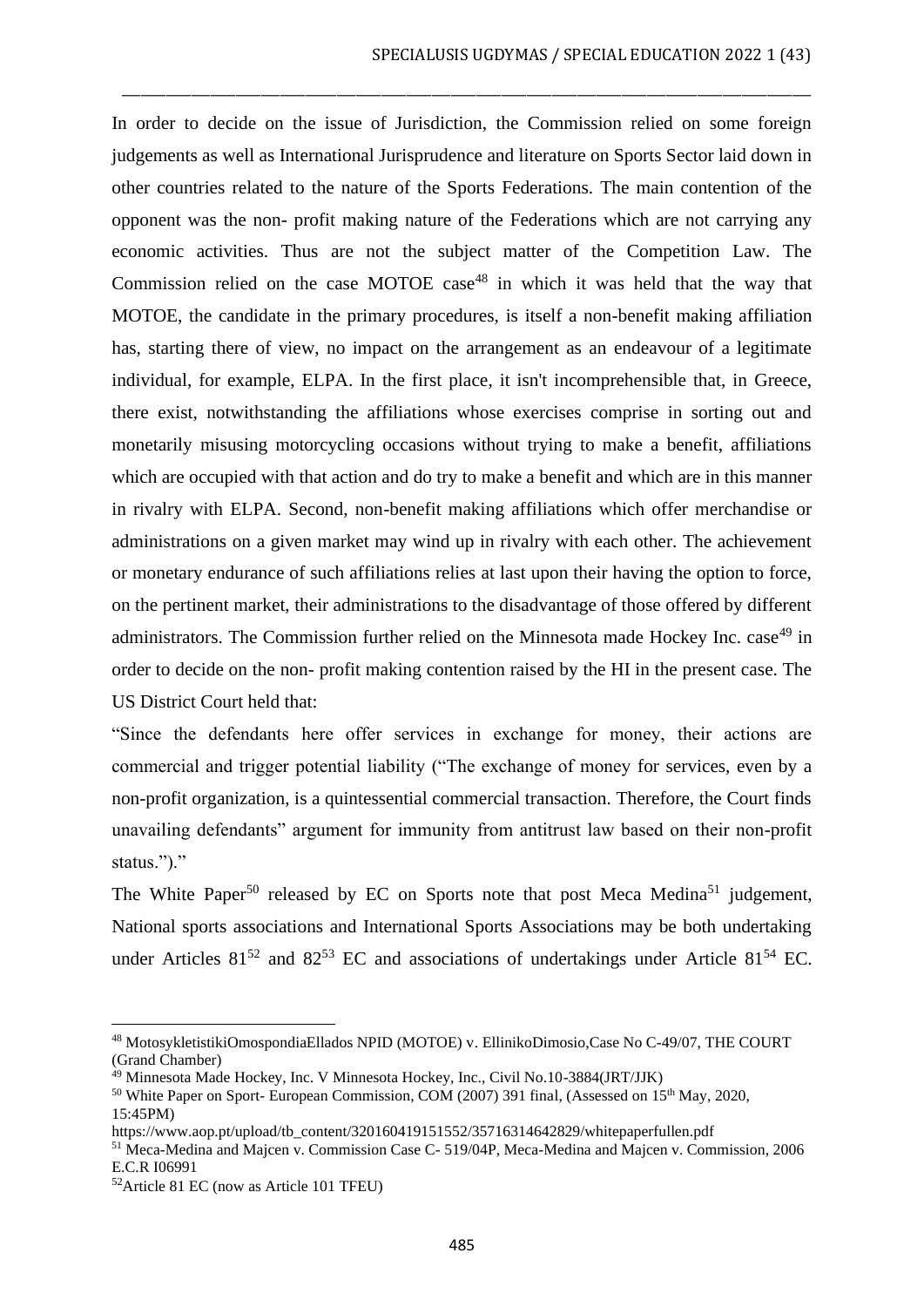Sports associations are undertakings where they themselves carry out economic activity, e.g., by commercially exploiting a sport event. Sports associations are associations of undertakings under Article  $81^{55}$  EC to the extent they constitute groupings of sport clubs/teams or athletes for which the practice of sport constitutes an economic activity.<sup>56</sup>

\_\_\_\_\_\_\_\_\_\_\_\_\_\_\_\_\_\_\_\_\_\_\_\_\_\_\_\_\_\_\_\_\_\_\_\_\_\_\_\_\_\_\_\_\_\_\_\_\_\_\_\_\_\_\_\_\_\_\_\_\_\_\_\_\_\_\_\_\_\_\_\_\_\_\_\_\_\_\_\_\_\_\_\_\_\_\_\_\_\_\_\_\_\_\_\_\_\_\_\_\_\_\_\_\_\_\_\_\_

Based on above considerations, Commission held that the National Sports Association are the subject matter of the Competition Law and the HI fall within the jurisdiction of the Commission. With respect to FIH, which is an International Federation. The Commission held that it has jurisdiction over it placing reliance on section  $2(1)^{57}$  of the Competition Act which talks about 'person' and section  $32^{58}$  of the Competition Act which talks about extraterritorial jurisdiction.

- (a) directly or indirectly fix purchase or selling prices or any other trading conditions;
- (b) limit or control production, markets, technical development, or investment;
- (c) share markets or sources of supply;

(d) apply dissimilar conditions to equivalent transactions with other trading parties, thereby placing them at a competitive disadvantage;

(e) make the conclusion of contracts subject to acceptance by the other parties of supplementary obligations which, by their nature or according to commercial usage, have no connection with the subject of such contracts.

2. Any agreements or decisions prohibited pursuant to this Article shall be automatically void.

3. The provisions of paragraph 1 may, however, be declared inapplicable in the case of:

— any agreement or category of agreements between undertakings,

- any decision or category of decisions by associations of undertakings,
- any concerted practice or category of concerted practices,

which contributes to improving the production or distribution of goods or to promoting technical or economic progress, while allowing consumers a fair share of the resulting benefit, and which does not:

(a) impose on the undertakings concerned restrictions which are not indispensable to the attainment of these objectives;

(b) afford such undertakings the possibility of eliminating competition in respect of a substantial part of the products in question.

<sup>53</sup> Article 82 EC (now as Article 102 TFEU)

Any abuse by one or more undertakings of a dominant position within the internal market or in a substantial part of it shall be prohibited as incompatible with the internal market in so far as it may affect trade between Member **States** 

Such abuse may, in particular, consist in:

- (a) directly or indirectly imposing unfair purchase or selling prices or other unfair trading conditions;
- (b) limiting production, markets or technical development to the prejudice of consumers;

(c) applying dissimilar conditions to equivalent transactions with other trading parties, thereby placing them at a competitive disadvantage;

(d) making the conclusion of contracts subject to acceptance by the other parties of supplementary obligations which, by their nature or according to commercial usage, have no connection with the subject of such contracts.

<sup>54</sup> Supra note 42

<sup>55</sup> ibid

<sup>58</sup>The Commission shall, notwithstanding that, -

(a) an agreement referred to in section 3 has been entered into outside India; or

<sup>1.</sup> The following shall be prohibited as incompatible with the internal market: all agreements between undertakings, decisions by associations of undertakings and concerted practices which may affect trade between Member States and which have as their object or effect the prevention, restriction or distortion of competition within the internal market, and in particular those which:

<sup>56</sup>Supra note 25, para 10.8.3

<sup>57</sup> Supra note 15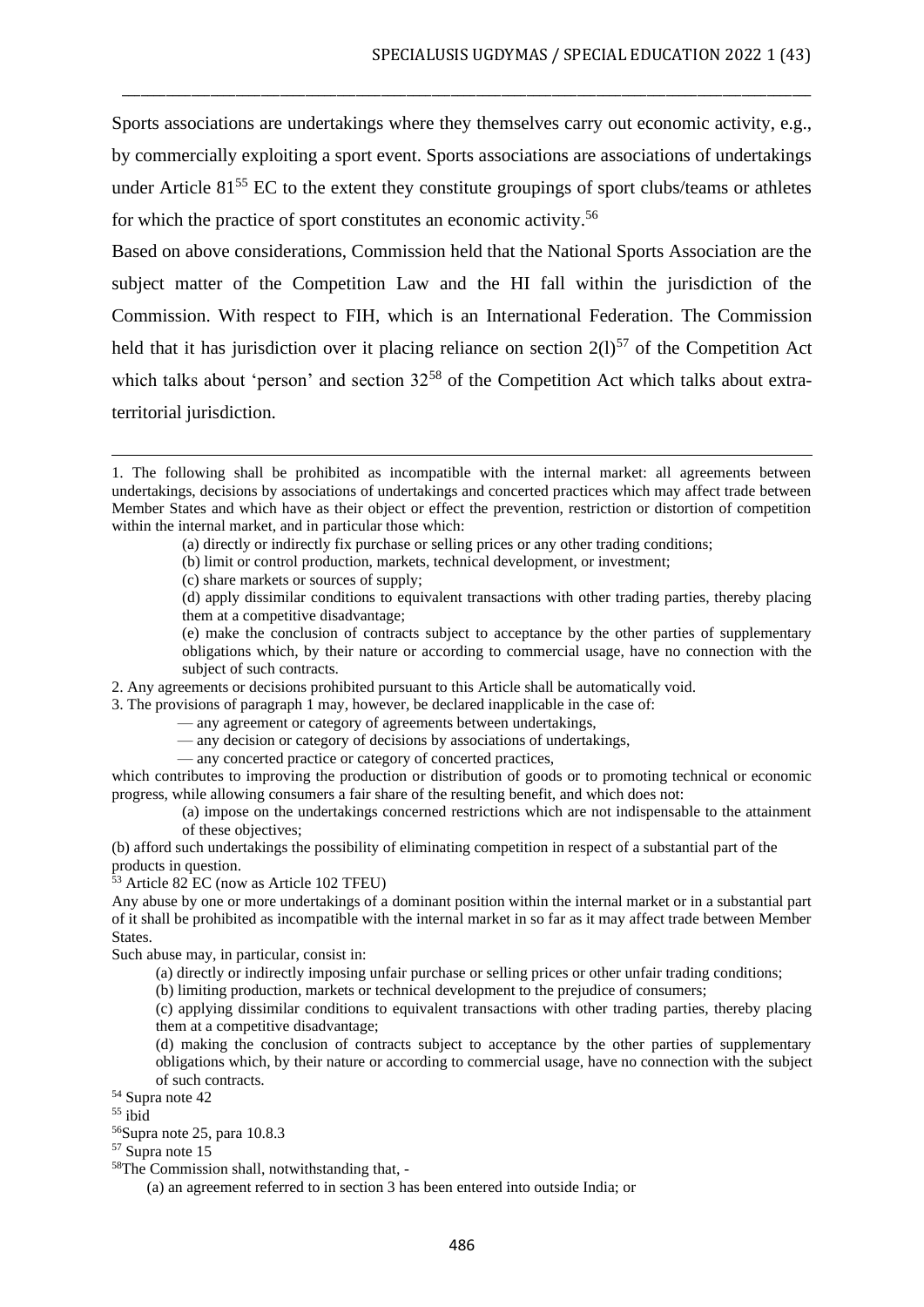### **4.3.3.2 Relevant Market**

The word applicable item showcase is characterized under the section 2(t) of the Competition Act as: a market involving each one of those items or administrations which are viewed as compatible or substitutable by the buyer, by reason of attributes of the items or administrations, their costs and expected use." But so as to characterize the significant item advertise as for this case, it is basic to recognize the buyers and the substitutability from the customer perspective. The commission characterized important item advertise contingent on the two primary issues before the Commission for example significant item advertise, as respect to the claims of dispossession of adversary classes as, "the market for association of private expert hockey groups in India. And as regard to the second issue i.e. restrictions on the movements of the players- in this case HI was taken as a consumer, because HI hired the service of the Hockey Players in consideration of the match fees.

\_\_\_\_\_\_\_\_\_\_\_\_\_\_\_\_\_\_\_\_\_\_\_\_\_\_\_\_\_\_\_\_\_\_\_\_\_\_\_\_\_\_\_\_\_\_\_\_\_\_\_\_\_\_\_\_\_\_\_\_\_\_\_\_\_\_\_\_\_\_\_\_\_\_\_\_\_\_\_\_\_\_\_\_\_\_\_\_\_\_\_\_\_\_\_\_\_\_\_\_\_\_\_\_\_\_\_\_\_

#### **4.3.3.3 Dominance**

The regulatory power of HI is the most significant source of dominance in the abovesaid defined market. HI, a National Association for Hockey in India is vested with various rights by the FIH operating in the Pyramidal Structure. Amongst the various other rights, one such right is the right to sanction/ approve hockey events to be organised by other competing leagues. This creates an entry barrier for the other competing leagues. Not only this but also the players willing to participate in the events organised by other leagues have to obtain a NOC from HI. This clearly shows that HI enjoyed a dominant position under the pyramidal structure. The Commission relied on the MOTOE<sup>59</sup> case in which it was observed that:

An arrangement of undistorted rivalry, for example, that accommodated by the bargain, can be ensured just if uniformity of chance is made sure about between the different financial administrators. To depend a legitimate individual, for example, ELPA, the National Association for Motorcycling in Greece, which itself sorts out and financially abuses

<sup>(</sup>b) any party to such agreement is outside India; or

<sup>(</sup>c) any enterprise abusing the dominant position is outside India; or

<sup>(</sup>d) a combination has taken place outside India; or

<sup>(</sup>e) any party to combination is outside India; or

<sup>(</sup>f) any other matter or practice or action arising out of such agreement or dominant position or combination is outside India, have power to inquire in accordance with the provisions contained in sections 19, 20, 26, 29 and 30 of the Act into such agreement or abuse of dominant position or combination if such agreement or dominant position or combination has, or is likely to have, an appreciable adverse effect on competition in the relevant market in India and pass such orders as it may deem fit in accordance with the provisions of this Act."

<sup>59</sup> Motosykletistiki Omospondia Ellados NPID (MOTOE) v. EllinikoDimosio No C-49/07, THE COURT (Grand Chamber)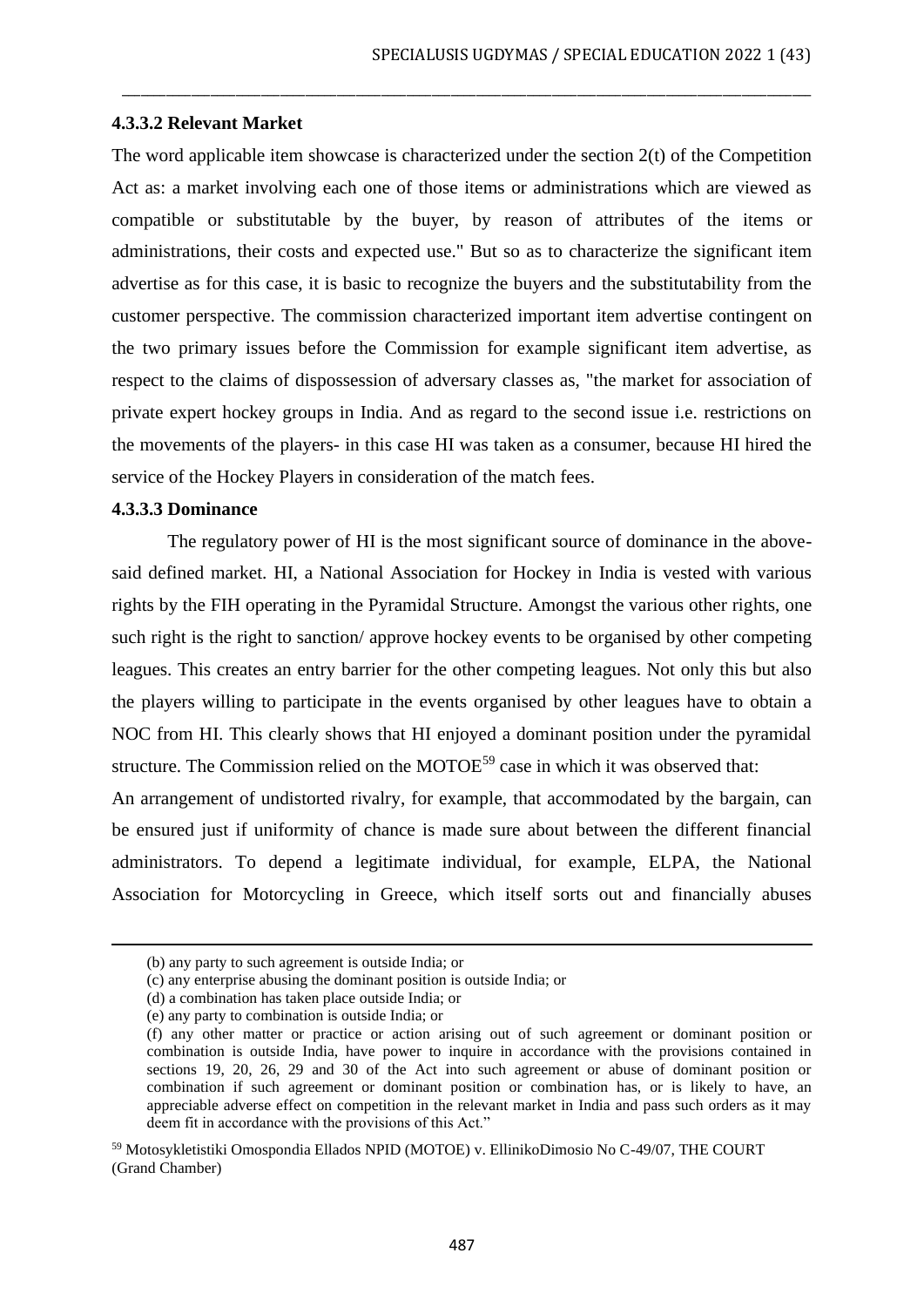motorcycling occasions, the errand of giving the equipped organization its agree to applications for approval to compose such occasions, is equivalent accepted to giving upon it the ability to assign the people approved to arrange those occasions and to set the conditions wherein those occasions are composed, consequently setting that element at an undeniable bit of leeway over its rivals. Such a privilege may in this way lead the endeavour which has it to deny different administrators access to the pertinent market.

\_\_\_\_\_\_\_\_\_\_\_\_\_\_\_\_\_\_\_\_\_\_\_\_\_\_\_\_\_\_\_\_\_\_\_\_\_\_\_\_\_\_\_\_\_\_\_\_\_\_\_\_\_\_\_\_\_\_\_\_\_\_\_\_\_\_\_\_\_\_\_\_\_\_\_\_\_\_\_\_\_\_\_\_\_\_\_\_\_\_\_\_\_\_\_\_\_\_\_\_\_\_\_\_\_\_\_\_\_

Amongst all other facts, the fact that HI was in a position to choose from many players and not vice-versa; shows the nature of  $HI - a$  monopsony buyer. These facts clearly establish that HI was in a position to act independent of the Hockey players.

## **4.3.3.4 Abuse of Dominant Position**

In order to decide on the abuse of dominant position, the Commission relied on the FIH byelaws which provided for sanctioned/ unsanctioned event: "Where a proposed domestic event would be open only to teams in membership of or affiliated to one National Association, and would be staged entirely within that National Association's territory, then in order for that event to be recognised as a Sanctioned Event it must be organised or sanctioned by that National Association. Where a proposed Domestic Event would be open to more than one National Association's teams and/or Athletes, and/or would be staged by one National Association in another National Association's territory or in more than one National Association's territory, then in order for that event to be recognised as a Sanctioned Event: a. if the event is open only to teams and/or Athletes in membership of or affiliated to National Associations within one Continental Federation, and the event would be staged entirely within that continent, then it must be sanctioned by that Continental Federation; while if the event is open to teams and/or Athletes in membership of or affiliated to National Associations from different Continental Federations, and/or it would be staged (in whole or in part) outside of the teams" continent, it must be sanctioned by the relevant Continental Federations and by the FIH."

Keeping in view the above byelaw and the nature of event to be conducted by the WSH, the sanctioning authority was the Continental Federation and FIH, and not the National Association. Thus, HI was not indeed the sanctioning authority. The Commission concluded that the allegations against HI/ FIH of denying access to rivals to the market was not proved. And hence there was no contravention of section  $4(2)(c)^{60}$  of the Act.

<sup>60</sup> Supra note 12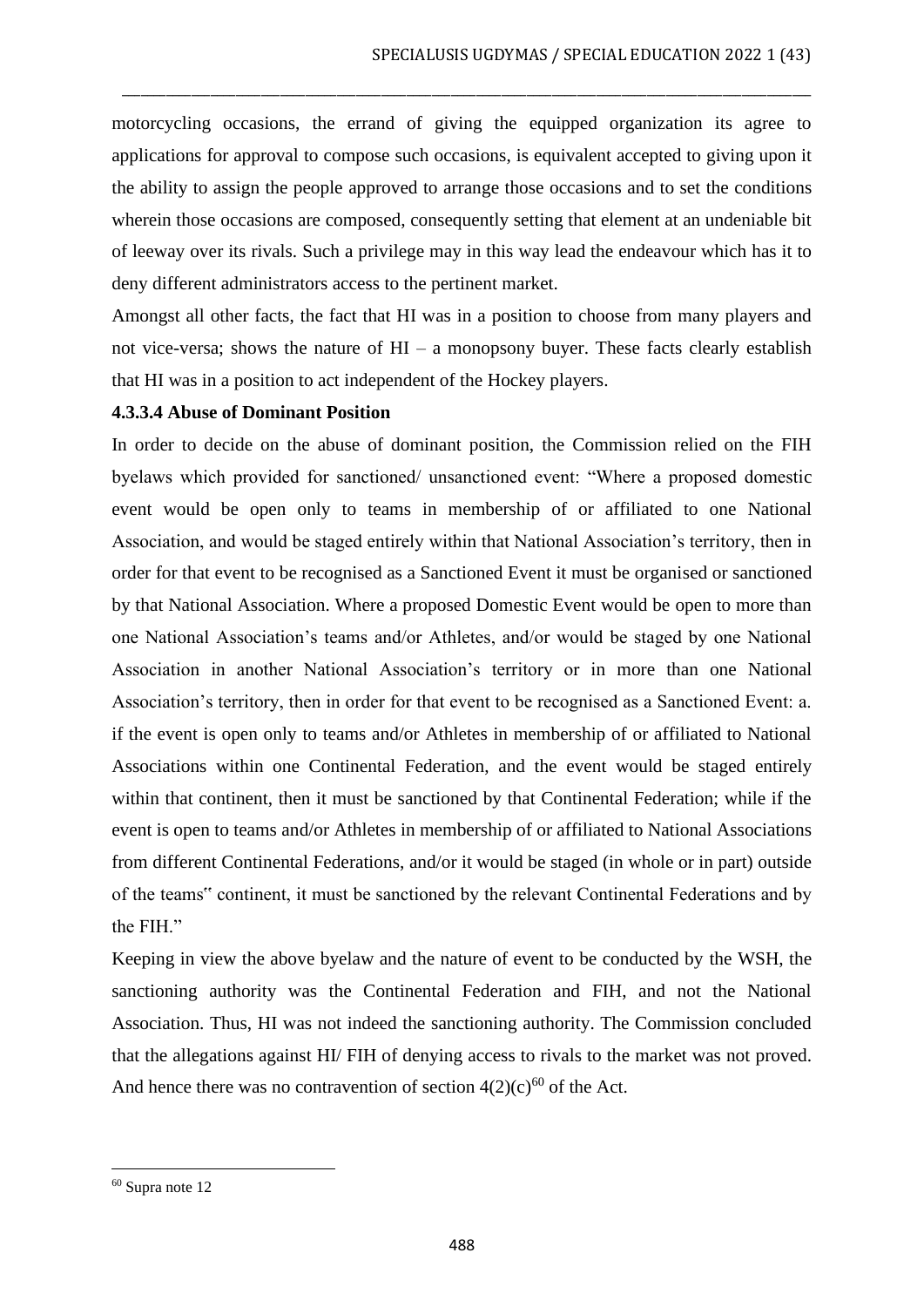### **4.3.4 Conclusion**

In BCCI case, whereby the Competition Commission of India held that BCCI to be in dominant position, and abused its dominant position. The Act of BCCI in which BCCI imposed a self-regulatory condition in the agreement for IPL Media Rights and the other were the Rules  $28(b)^{61}$  and  $28(d)^{62}$  of the BCCI rules which required prior approval from BCCI in order to conduct a cricket match; were held to be violative of section  $4(2)(c)^{63}$  of the Act.

\_\_\_\_\_\_\_\_\_\_\_\_\_\_\_\_\_\_\_\_\_\_\_\_\_\_\_\_\_\_\_\_\_\_\_\_\_\_\_\_\_\_\_\_\_\_\_\_\_\_\_\_\_\_\_\_\_\_\_\_\_\_\_\_\_\_\_\_\_\_\_\_\_\_\_\_\_\_\_\_\_\_\_\_\_\_\_\_\_\_\_\_\_\_\_\_\_\_\_\_\_\_\_\_\_\_\_\_\_

Contrary to the BCCI case, in Hockey India case the Commission failed to take account of the commercial nature of the Hockey India. In the case of Hockey India, Hockey India imposed restrictions on the free movement of the hockey players. And the case clearly shows the monopsony nature of HI, whereby the players had no option rather than being ruled by the monopolistic policies of the HI. But the Commission failed to take cognizance of the point of HI being a commercial exploiter of the Sport and not merely a regulator.

The facts of the BCCI case and the HI case resembled the facts in the case Hendry v. World Professional Billiards and Snooker Association Ltd.<sup>64</sup>; whereby the Court held that the WPBSA the governing body of snooker and billiards to be violating Article  $81^{65}$  and  $82^{66}$  of the E.C. Along with this the Competition Commission of India failed to apply proportionality test in Hockey India case. The Inherence proportionality test was propounded in the Mecamedina case.

### **4.4 Chess Case<sup>67</sup>**

### **4.4.1 Facts**

The informants filed information under section  $19(1)(a)^{68}$  of the Competition Act, 2002 alleging that All India Chess Federation (herein after as AICF), being a society registered under the Tamil Nadu Societies Registration Act, 1975 is a National Sports

<sup>61</sup> Supra note 8

 $62$  ibid

<sup>63</sup> Supra note 12

 $64$  (2002) E.C.C.8.

<sup>65</sup> Supra note 42

<sup>66</sup> Supra note 43

<sup>67</sup> Hemant Sharma and Ors. v. All India Chess Federation, Case No. 79 of 2011, (Decided on 12/07/2018)

<sup>&</sup>lt;sup>68</sup> Section 19(1) of the Competition Act: The Commission may inquire into any alleged contravention of the provisions contained in subsection (1) of section 3 or sub-section (1) of section 4 either on its own motion or on- (a) receipt of any information, in such manner and accompanied by such fee as may be determined by

regulations, from any person, consumer or their association or trade association; or

<sup>(</sup>b) a reference made to it by the Central Government or a State Government or a statutory authority.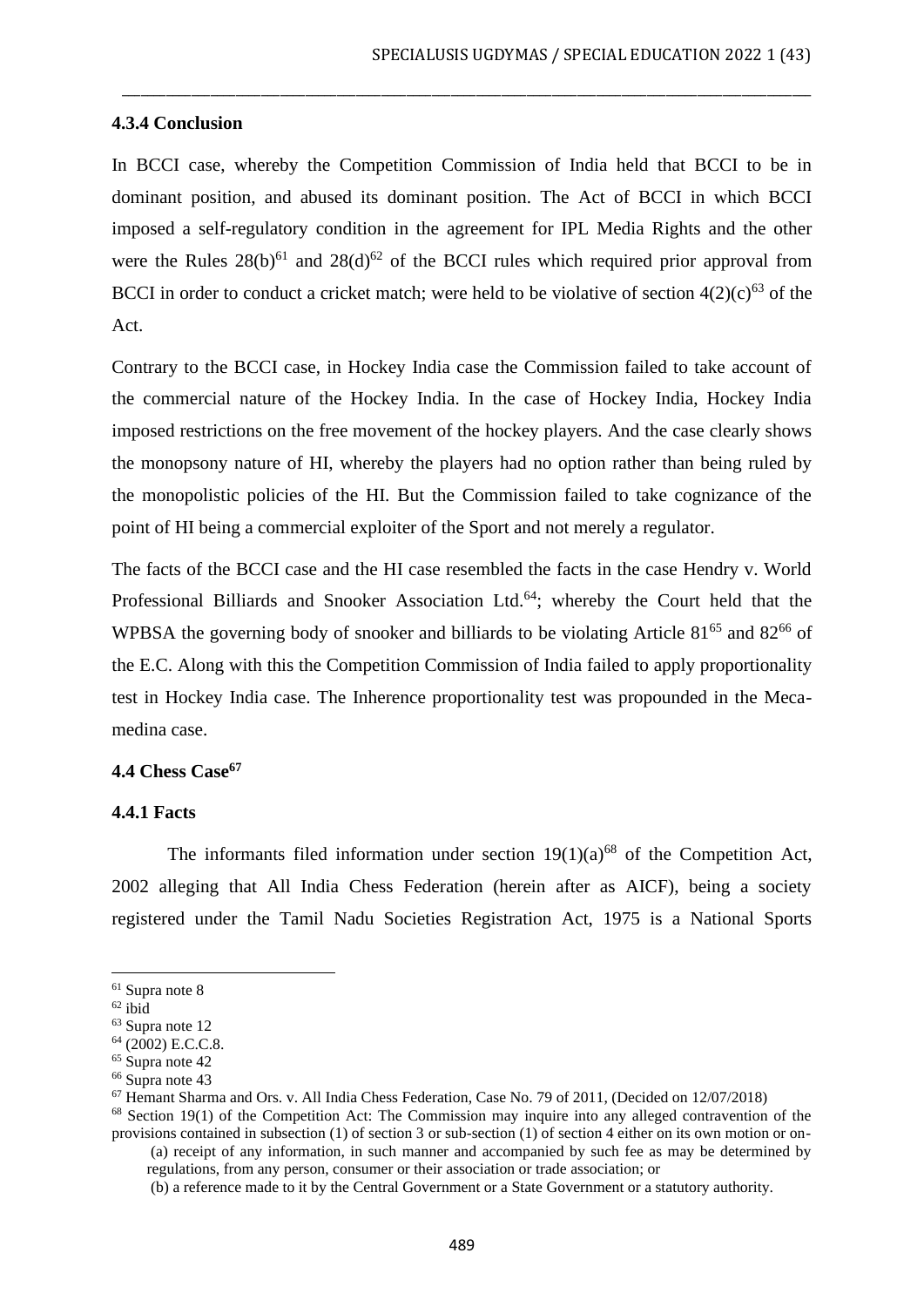Federation (herein after as "NSF") for sport of Chess. AICF is also affiliated to Federation Internationale des Echecs (herein after as "FIDE"), which is the apex International body governing the Sport of Chess. The Informants, being the Chess Players are registered with AICF on an annual basis, which is necessary in order to be selected for National or International events. Being registered to AICF, the players are prohibited from participating in an unauthorized tournament/ championship by AICF. In case of participation in an unauthorized tournament/ championship, the participant players are banned for a period of one year from participating in the National Chess Championships and other events. In addition to this, such players have to surrender fifty (50) percent of the prize money to AICF, if any, which that players may have gain through participation in an unauthorized event; and has to make an unauthorized apology along with an understanding that he/she will not participate in any unauthorized tournament in future. AICF, without giving any prior notice to the participants removed the ELO Rating $^{69}$  of the informants. These all were the consequences of participating in the Chess tournament sponsored by the Chess Association of India ("CAI"), which was not authorized by AICF. Thus, the informants alleged the practices in contravention of the provisions of the section  $3^{70}$  and  $4^{71}$  of the Competition Act.

\_\_\_\_\_\_\_\_\_\_\_\_\_\_\_\_\_\_\_\_\_\_\_\_\_\_\_\_\_\_\_\_\_\_\_\_\_\_\_\_\_\_\_\_\_\_\_\_\_\_\_\_\_\_\_\_\_\_\_\_\_\_\_\_\_\_\_\_\_\_\_\_\_\_\_\_\_\_\_\_\_\_\_\_\_\_\_\_\_\_\_\_\_\_\_\_\_\_\_\_\_\_\_\_\_\_\_\_\_

## **4.4.2 Conflict**

The preliminary issue was whether AICF is an enterprise or not; whereas other issues involved were:

- 1. What is/ are the relevant market(s)<sup>72</sup>?
- 2. Whether AICF enjoys dominant position in the relevant market(s)? If the answer to issue no.2 is positive, the next question to be decided is whether there has been an abuse of dominant position by AICF?

<sup>69</sup>ELO Rating System is a method for calculating the relative skill levels of players in a two player games such as Chess, and Go.

<sup>&</sup>quot;Elo" is often written in capital letters (ELO), but it is not an acronym. It is the family name of the system's creator, Arpad Elo (1903–1992), a Hungarian-born American physics professor. Elo was originally invented as an improved chess rating system although it is used in many games today. It is also used as a rating system for competitive multi-player play in a number of computer games, and has been adapted to team sports including international football, American college football and basketball, and Major League Baseball. Arpad Elo was a master-level chess player and an active participant in the United States Chess Federation (USCF) from its founding in 1939. The USCF used a numerical ratings system, devised by Kenneth Harkness, to allow members to track their individual progress in terms other than tournament wins and losses. The Harkness system was reasonably fair, but in some circumstances gave rise to ratings which many observers considered inaccurate. On behalf of the USCF, Elo devised a new system with a more statistical basis.

<sup>70</sup> Supra note 34

 $71$  Supra note 12

<sup>72</sup> Supra note 30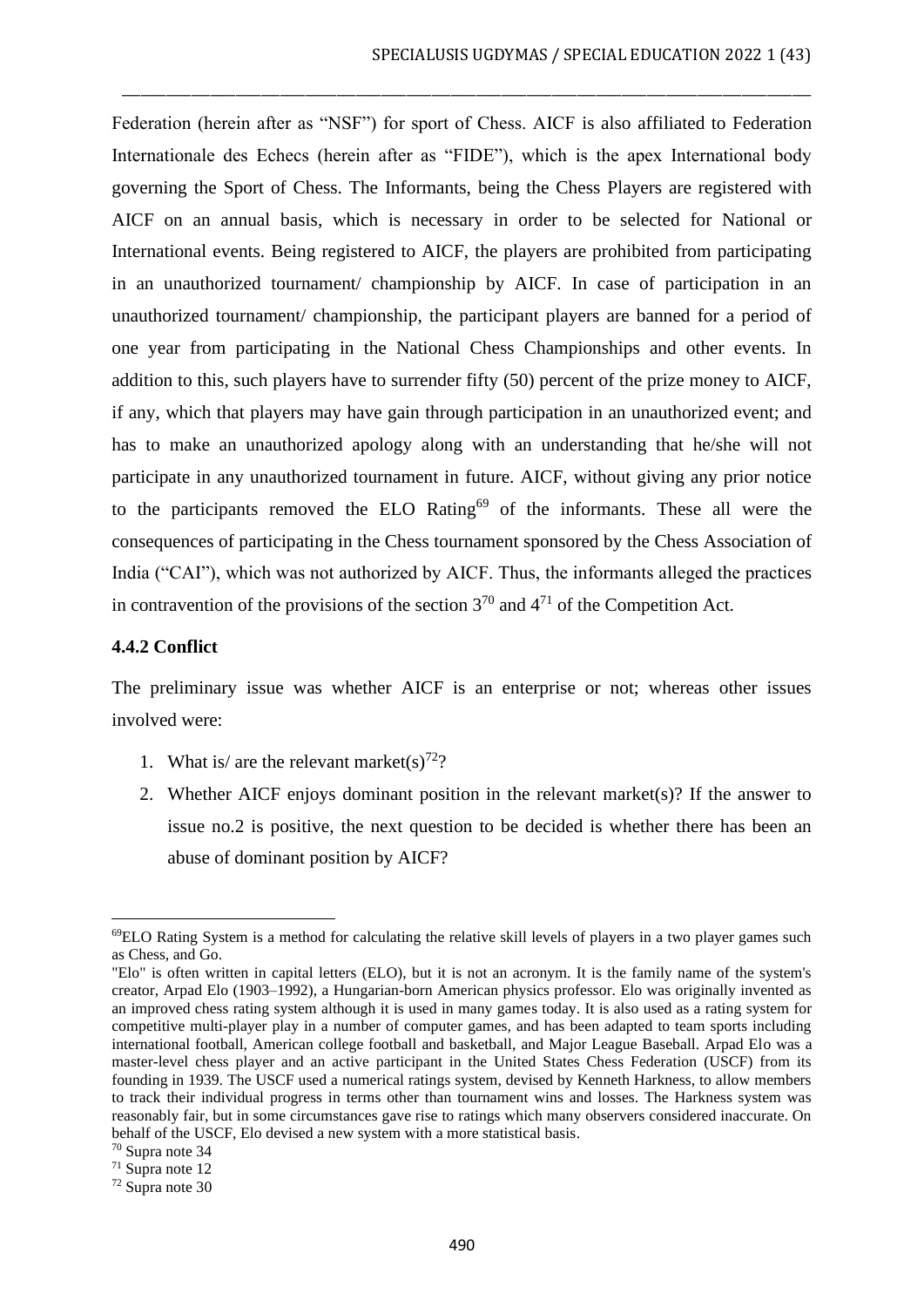3. Whether the declaration, which the players are made to sign by understanding not to play any open tournament, is anti-competitive agreement as per the Act and it causes appreciable adverse effect on Competition as per section  $3(4)^{73}$  of the Competition Act read with section  $3(1)^{74}$  of the Competition Act?

\_\_\_\_\_\_\_\_\_\_\_\_\_\_\_\_\_\_\_\_\_\_\_\_\_\_\_\_\_\_\_\_\_\_\_\_\_\_\_\_\_\_\_\_\_\_\_\_\_\_\_\_\_\_\_\_\_\_\_\_\_\_\_\_\_\_\_\_\_\_\_\_\_\_\_\_\_\_\_\_\_\_\_\_\_\_\_\_\_\_\_\_\_\_\_\_\_\_\_\_\_\_\_\_\_\_\_\_\_

### **4.4.3 Conclusions reached by Commission**

#### **4.4.3.1 AICF- an enterprise**

AICF, being a registered society under the Tamil Nadu Societies Registration Act, 1975 is a person under section  $2(1)^{75}$  of the Competition Act. AICF, on one hand enjoys the status of National Sports Federation assigned by the Government of India; and on the other hand is the only body in India, for regulating and organising events for the Sport of Chess, recognised and affiliated from  $FIDE^{76}$ . In addition to this, the Constitution and the Bye- Laws of the AICF provides that it was established to organise national and international championships. Therefore, the activity of organising chess events/ tournaments is a revenue generating activity falling within the ambit of Section  $2(h)^{77}$  of the Competition Act. Even though AICF conducted Chess events through or in collaboration with the State Association/ Clubs, it's deemed to be organised by the AICF. The Commission took into account the financial statements of AICF for the financial year 2008-09, 2010-11, 2015-16 to evaluate the income earned by AICF through the sale of advertisement space, sale of media rights and sponsorship; and financial statements of 2011-12, 2012-13, 2013-14 to evaluate the income from registration fee, recognition fees (i.e. share of prize) entry fee, non- refundable earnest money deposits, donor entry fees, etc. The Commission upheld that AICF is an enterprise within the meaning of section  $2(h)^{78}$  of the Competition Act.

"The Commission notes that though AICF may plough back all its revenue into the game of chess but that still does not change the nature of economic activities performed by it. It is observed that concept of enterprise does not depend on profit motive alone. The characterizing highlight of the idea 'undertaking' is that it takes part in a financial movement inside the ambit of Section 2(h) of the Act. On the off chance that an individual is occupied with any such action, regardless of with or without benefit thought process, it would be

<sup>73</sup> Supra note 34

 $74$  ibid

<sup>75</sup> Supra note 15

<sup>&</sup>lt;sup>76</sup>The Fédération Internationale des Échecs is an international organization based in Switzerland that connects the various national chess federations and acts as the governing body of international chess competition.

<sup>77</sup> Supra note 14

 $78$  ibid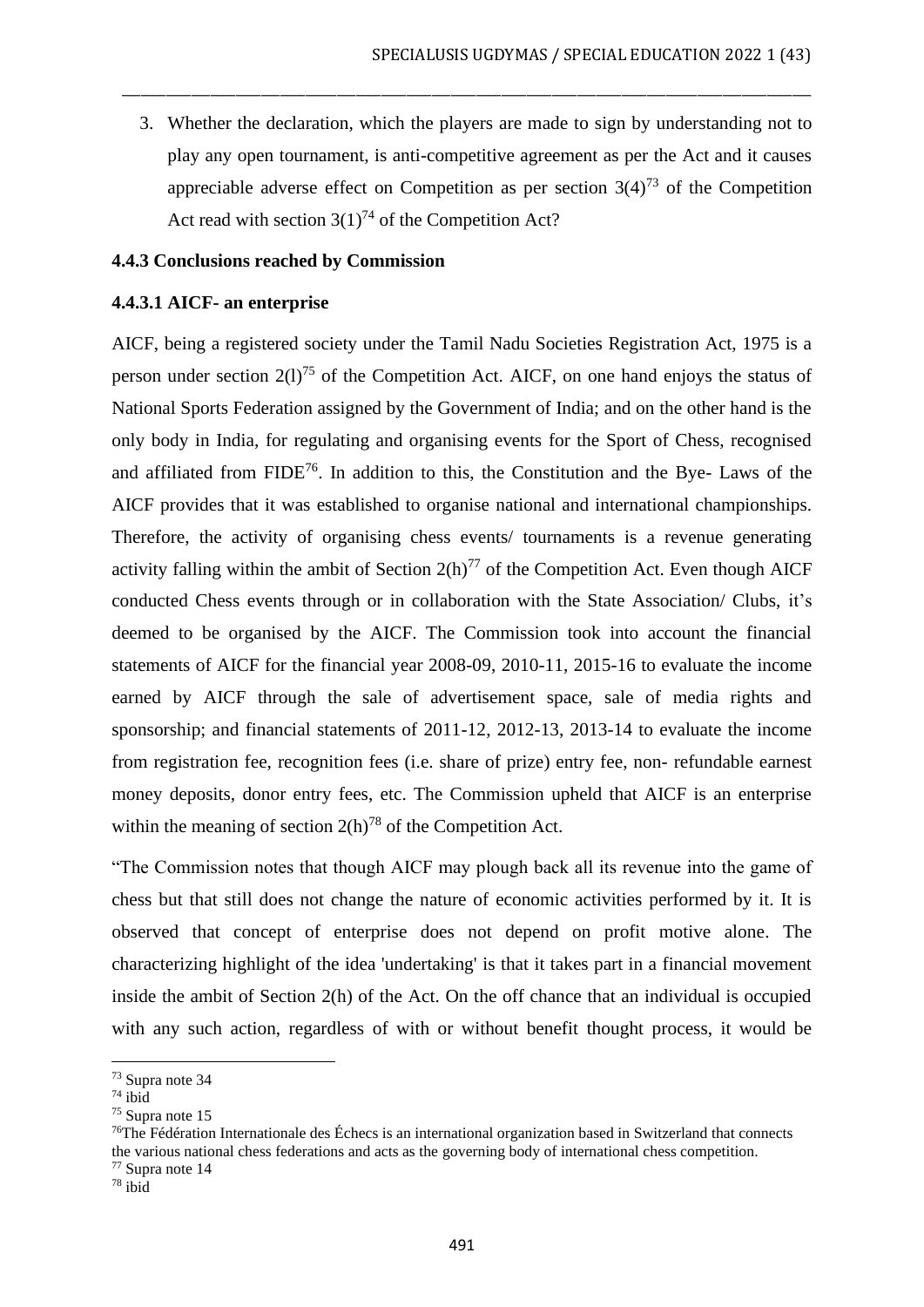considered as a venture, as it interfaces with the market and subsequently, with different options for the item or administration being referred to. The essential assignment of a games alliance is to embrace administrative exercises, for example, confining guidelines and undertaking measures to save the respectability of the game. Nonetheless, nonappearance of a benefit thought process doesn't adjust the endeavour status if the concerned substance seeks after monetary exercises, and that too salary creating financial exercises.<sup>79</sup>

\_\_\_\_\_\_\_\_\_\_\_\_\_\_\_\_\_\_\_\_\_\_\_\_\_\_\_\_\_\_\_\_\_\_\_\_\_\_\_\_\_\_\_\_\_\_\_\_\_\_\_\_\_\_\_\_\_\_\_\_\_\_\_\_\_\_\_\_\_\_\_\_\_\_\_\_\_\_\_\_\_\_\_\_\_\_\_\_\_\_\_\_\_\_\_\_\_\_\_\_\_\_\_\_\_\_\_\_\_

Thus, the Commission concluded that the AICF is an enterprise within the meaning of section 2(h) of the Competition Act. Reference is drawn to the decisions of the Commission in Dhanraj Pillay and others v. Hockey India (Case No. 73 of 2011) and Surinder Singh Barmi v. Board for Control of Cricket in India (Case No. 61 of 2010) in this regard. Oppressing monetary exercises of sports alliance to rivalry law is additionally reliable with the practices followed by develop rivalry systems like the European Union. In Motosyklestistiki Omospondia Ellados NPID (MOTOE) v. EllinikoDimosio [Case No. C-49/07 (2008) ECR I - 4863], it was held that "A legitimate individual whose exercises comprise not just in partaking in regulatory choices approving the association of motorcycling occasions, yet in addition in sorting out such occasions itself and in entering, in that association, into sponsorship, promoting and protection contracts, falls inside the extent of Articles 82 EC and 86 EC.<sup>80</sup>

## **4.4.3.2 Issue 1: Relevant Market**

Regardless of supposed maltreatment of prevailing position, outline of significant market is significant as it defines out the limits of rivalry investigation. Appropriate outline of pertinent market is important to recognize in a precise way, the contending options accessible to the buyers and likewise the serious requirements looked by the venture under investigation. The way toward characterizing the significant market is generally a procedure of deciding the substitutable merchandise or administrations as likewise to portray the geographic extension inside which such products or administrations contend. It is inside the characterized item and geographic limits that the serious impacts of a specific business lead are to be evaluated. $81$ 

For this situation, the Director General finished up the Relevant Market as the market for 'leading and overseeing residential and universal chess exercises for the two people and hidden financial exercises in India.' But the CCI chose the opposite and saw that there are two

<sup>79</sup>Supra note 25, para 26

<sup>80</sup>ibid, para 27

 $81$ ibid, para 32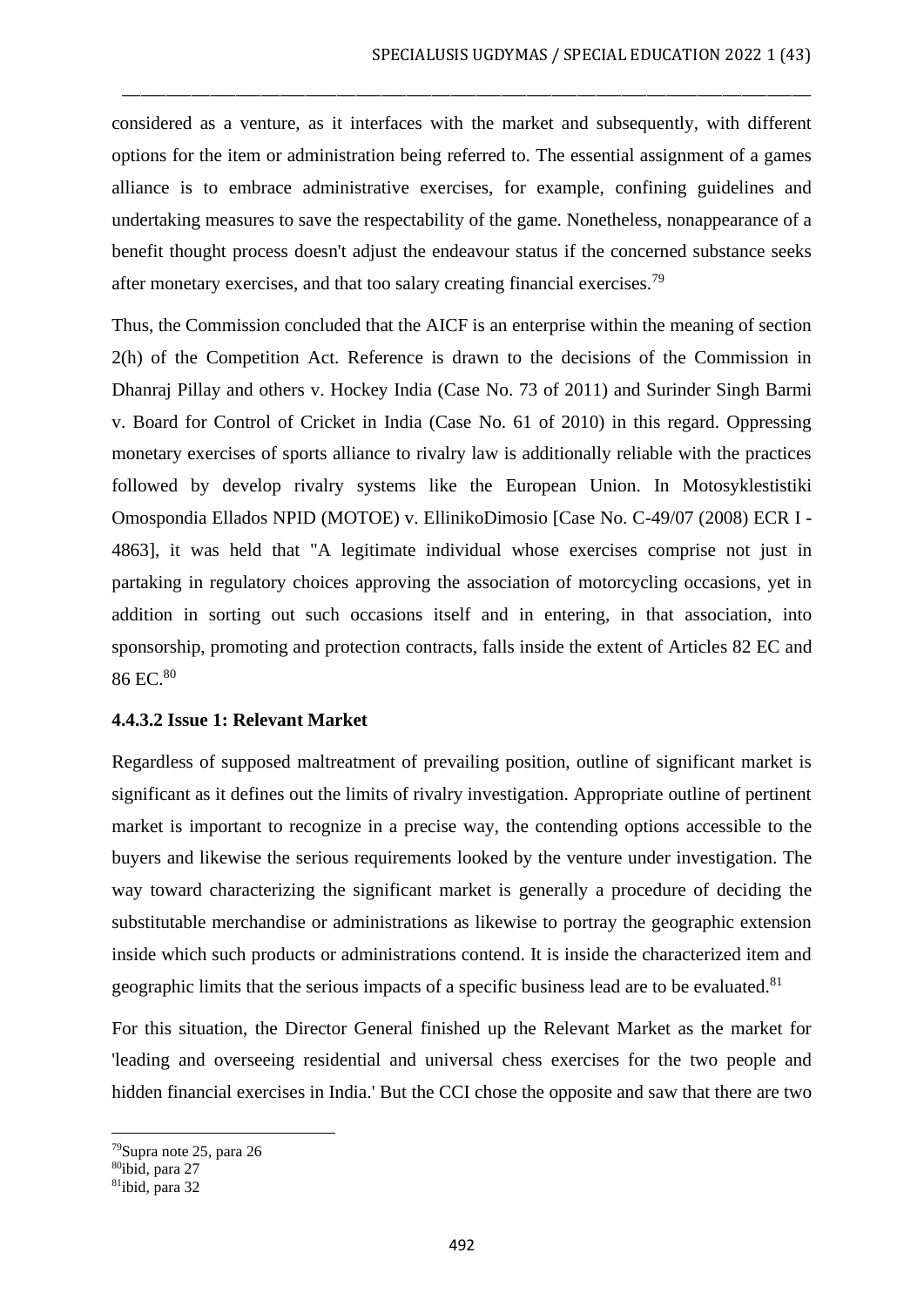important markets in the moment case-in particular 'showcase for association of expert chess competition/occasions' and 'market for administrations of chess players'.

\_\_\_\_\_\_\_\_\_\_\_\_\_\_\_\_\_\_\_\_\_\_\_\_\_\_\_\_\_\_\_\_\_\_\_\_\_\_\_\_\_\_\_\_\_\_\_\_\_\_\_\_\_\_\_\_\_\_\_\_\_\_\_\_\_\_\_\_\_\_\_\_\_\_\_\_\_\_\_\_\_\_\_\_\_\_\_\_\_\_\_\_\_\_\_\_\_\_\_\_\_\_\_\_\_\_\_\_\_

"In Dhanraj Pillay case<sup>82</sup>, the Commission noted that the sports sector comprises multitude of relationships. For example, a sports federation may be a seller of various rights such as media rights, sponsorship rights, and franchise rights associated with sport event (s) under its purview and correspondingly, there would be a separate set of consumers for each of such rights. However, the ultimate viewers of sport events are the end consumers, who influence the popularity of the sport, which in-turn determines the value proposition of the commercials associated in different verticals. Also, a sports federation requires services of players, officials etc. for staging an event which makes sports federations themselves as consumers. In this multitude of relationships, defining the relevant consumer would enable defining the relevant market."<sup>83</sup>

"The Commission notes that every sport has unique characteristics which distinguish it from other sports. Given the unique characteristics of chess, it is unlikely that consumers will regard any other sport or event as substitutable. Similarly, from an intended use perspective also entertainment from sport may not be regarded as substitutable with other forms of general entertainment. Thus, other sports and other forms of entertainment do not constrain chess in any manner."84

## **4.4.3.3 Issue 2: Dominant Position**

The Commission considered the perceptions made by the Director General and maintained that AICF appreciated predominant situation in the pertinent market, for example, 'showcase for association of expert chess competitions/occasions' and 'market for administrations of chess players'. The Commission relied on the observations made by the DG that the AICF is a National Sports Federation for the game of Chess in India i.e. the only national level chess federation affiliated to FIDE. Being the sole and exclusive authority to regulate and govern the game of chess in India, it has the authority to select Indian chess players, conduct national, open and international tournaments, approve tournaments, place restrictions on participation of players, etc.

<sup>82</sup> Supra note 25

<sup>&</sup>lt;sup>83</sup>Supra note 25, para 35

<sup>84</sup>Ibid, para 36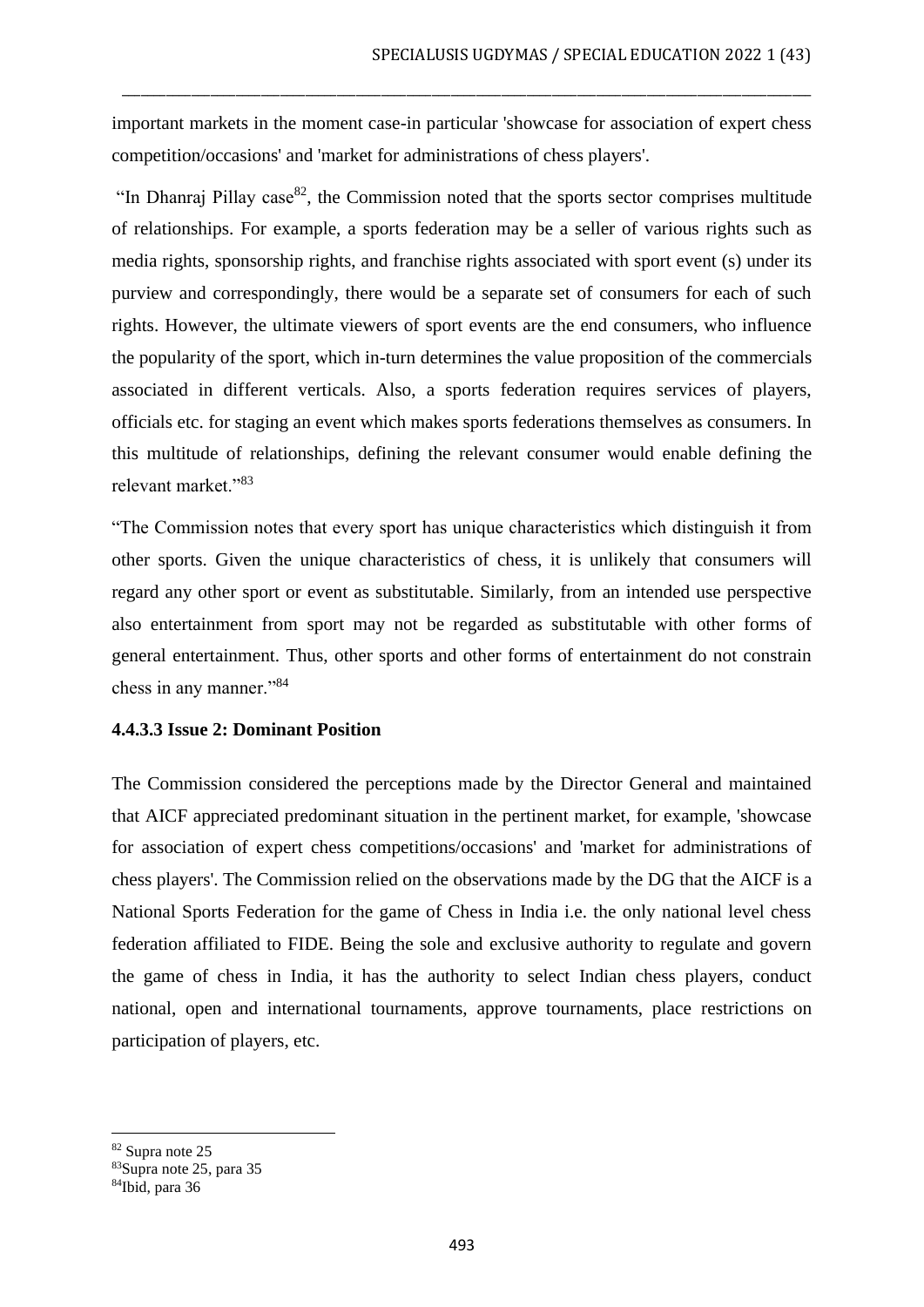Under the pyramid structure of the Sports Governance, AICF being the regulatory body enjoyed the dominant position for controlling and managing the game of Chess. The Regulatory power of the AICF include sanctioning/disapproving proposals for organisation of chess events and subjecting players to disciplinary action in case of participation in unauthorised chess events. The 'Code of Conduct of the players'<sup>85</sup> provided under the Constitution and Bye- Laws of the AICF and the rules related to Organisation of National Championship/Tournaments; Conditions for organising chess events also indicated the same<sup>86</sup>.

\_\_\_\_\_\_\_\_\_\_\_\_\_\_\_\_\_\_\_\_\_\_\_\_\_\_\_\_\_\_\_\_\_\_\_\_\_\_\_\_\_\_\_\_\_\_\_\_\_\_\_\_\_\_\_\_\_\_\_\_\_\_\_\_\_\_\_\_\_\_\_\_\_\_\_\_\_\_\_\_\_\_\_\_\_\_\_\_\_\_\_\_\_\_\_\_\_\_\_\_\_\_\_\_\_\_\_\_\_

"These rules undoubtedly confer AICF with control over professional chess players in India, who have no bargaining power. As per the rules, the players desirous of participating in FIDE/Asian/Commonwealth Championships are mandatorily required to participate in National Championships organised by AICF. Further, players registered with AICF alone can participate in State, National and International Championships recognised by FIDE and AICF. By controlling the participation of professional chess players in chess events organised by other entities, AICF enjoys control over organisation of chess events. The Commission notes that sports federation like AICF engaged/ involved in organisation of sports events and economic exploitation of such events are put to advantage if they are vested with the authority to approve/sanction organisation of similar events by other. Without a doubt, such favourable position is a critical wellspring of market power. Further, AICF's administrative job enables it to make passage obstructions for different chess occasions other than those perceived by it, in type of requiring acknowledgment."<sup>87</sup>

Here in the present case, it is clear that AICF is a dominant consumer of services provided by chess players, which is illustrated by clause  $Z^{88}$  of the Code of Conduct for players provided in the Constitution and Bye-laws of AICF and along with that the declaration given by the

 $87\overset{\circ}{\text{S}u}$  para 47

 $85(x)$  Players desirous of participating in any official FIDE/ Asian/ Commonwealth Championships should have participated in the last year's respective age group, open National Championships. However, the Federation shall have the right to accept or reject any such requests.

y) Players shall strictly abide by the Constitution, Rules, Regulations and Orders/Instructions of the Federation in force from time to time and also abide by the Instructions of Arbiters and AICF office bearers. (z) No player shall participate in any tournament not authorised by All India Chess Federation or its affiliate members or District Association and units affiliated to them. The above violation shall attract disciplinary proceedings including cash penalties apart from debarring from participating in any tournaments in future.

 $86(i)$  Players registered with AICF alone will be eligible to participate in the Championships.

<sup>88</sup> No player shall participate in any tournament not authorised by All India Chess Federation or its affiliate members or District Association and units affiliated to them. The above violation shall attract disciplinary proceedings including cash penalties apart from debarring from participating in any tournaments in future.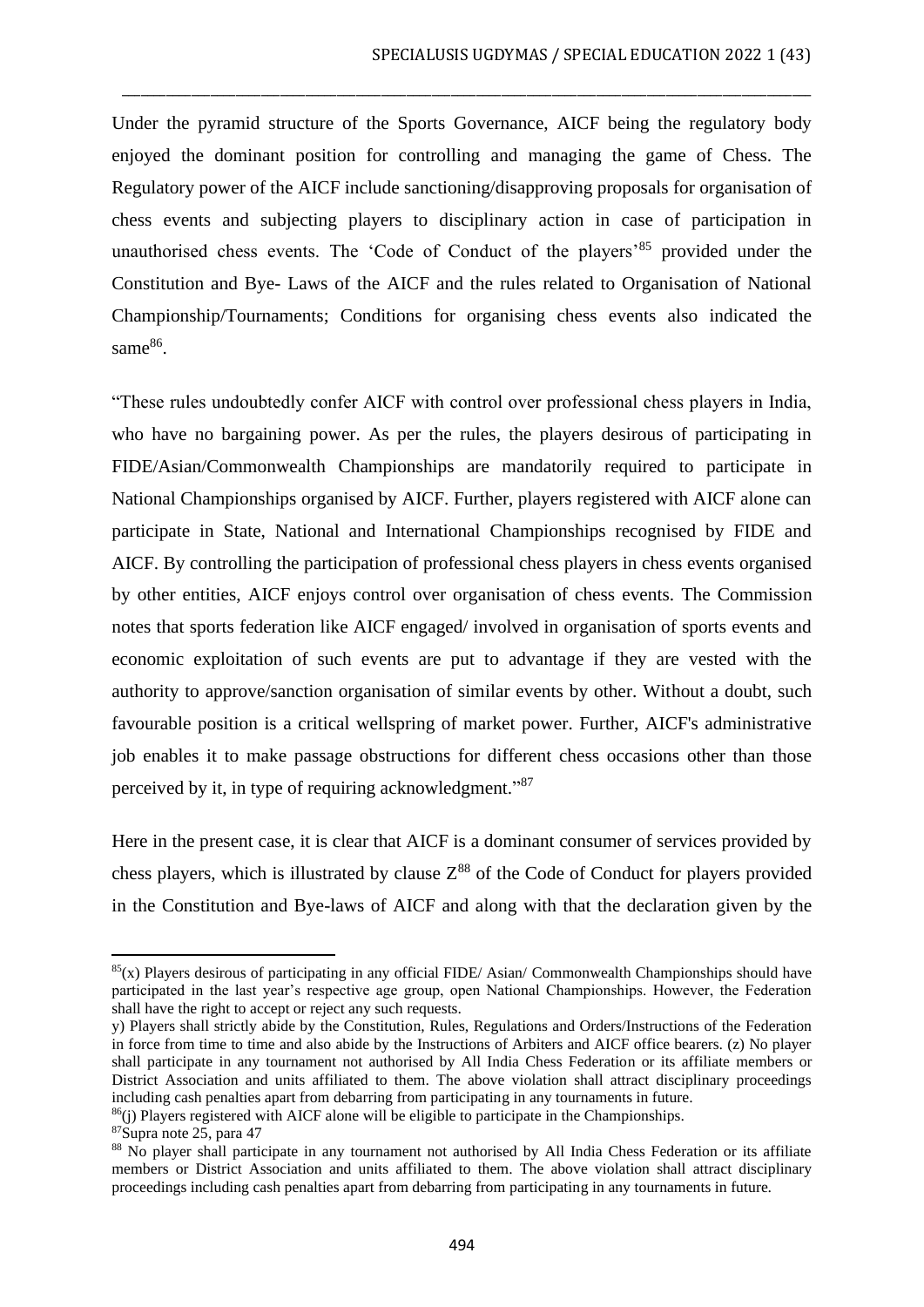players at the time of their registration with AICF for not participating in any event other than organized by AICF. Therefore, subjecting a registered player to disciplinary proceedings, including cash penalties and debarment from participating in any tournaments in future, justified the monopsony power enjoyed by AICF.<sup>89</sup>

\_\_\_\_\_\_\_\_\_\_\_\_\_\_\_\_\_\_\_\_\_\_\_\_\_\_\_\_\_\_\_\_\_\_\_\_\_\_\_\_\_\_\_\_\_\_\_\_\_\_\_\_\_\_\_\_\_\_\_\_\_\_\_\_\_\_\_\_\_\_\_\_\_\_\_\_\_\_\_\_\_\_\_\_\_\_\_\_\_\_\_\_\_\_\_\_\_\_\_\_\_\_\_\_\_\_\_\_\_

Subsequently, the Commission inferred that AICF appreciates prevailing situation in both the significant market for example advertise for association of expert chess competitions/occasions in India and market for administrations of chess players; on the basis of the regulatory power enjoyed by AICF under the pyramid structure of Sports Governance and being the predominant buyer of the services provided by professional chess players.<sup>90</sup>

### **4.4.3.4 Issue 3: Abuse of Dominant Position**

At the beginning, the Commission takes note of that opposition cases identifying with sports affiliations/alliances as a rule emerge because of contention between their administrative capacities and financial exercises embraced by them. The Commission is of the view that arrangement of endorsement under the pyramid structure of sports administration is a typical marvel of sports organization. In any case, rules overseeing the players and the association of game occasions/competitions frequently make a prohibitive situation for the financial exercises that are coincidental to wear. Not at all like other maltreatment cases, could these be supported on the off chance that it is exhibited that the limitation on rivalry is a fundamental prerequisite to serve the improvement of game or safeguard its honesty. Be that as it may, if limitations hinder rivalry without having any conceivable defence, the equivalent would fall foul of rivalry law. In Dhanraj Pillay v. Hockey India (Order dated 31st May, 2013 in Case No. 73 of 2011), the Commission has noticed that "The Commission… … is of the supposition that purpose/reason behind presentation of the rules as put together by FIH identifying with endorsed and unsanctioned occasions should be acknowledged before coming to any end results. Factors, for example, guaranteeing supremacy of national agent rivalry, discourage free riding on the ventures by national affiliations, keeping up the schedule of exercises in a strong way not cutting over the interests of taking an interest of individuals, protecting the honesty of the game, and so forth are intrinsic to the precise improvement of the game, which is the prime target of the games affiliations. Moving further,

<sup>89</sup>Supra note 25, para 49

 $90$  Supra note 25, para 50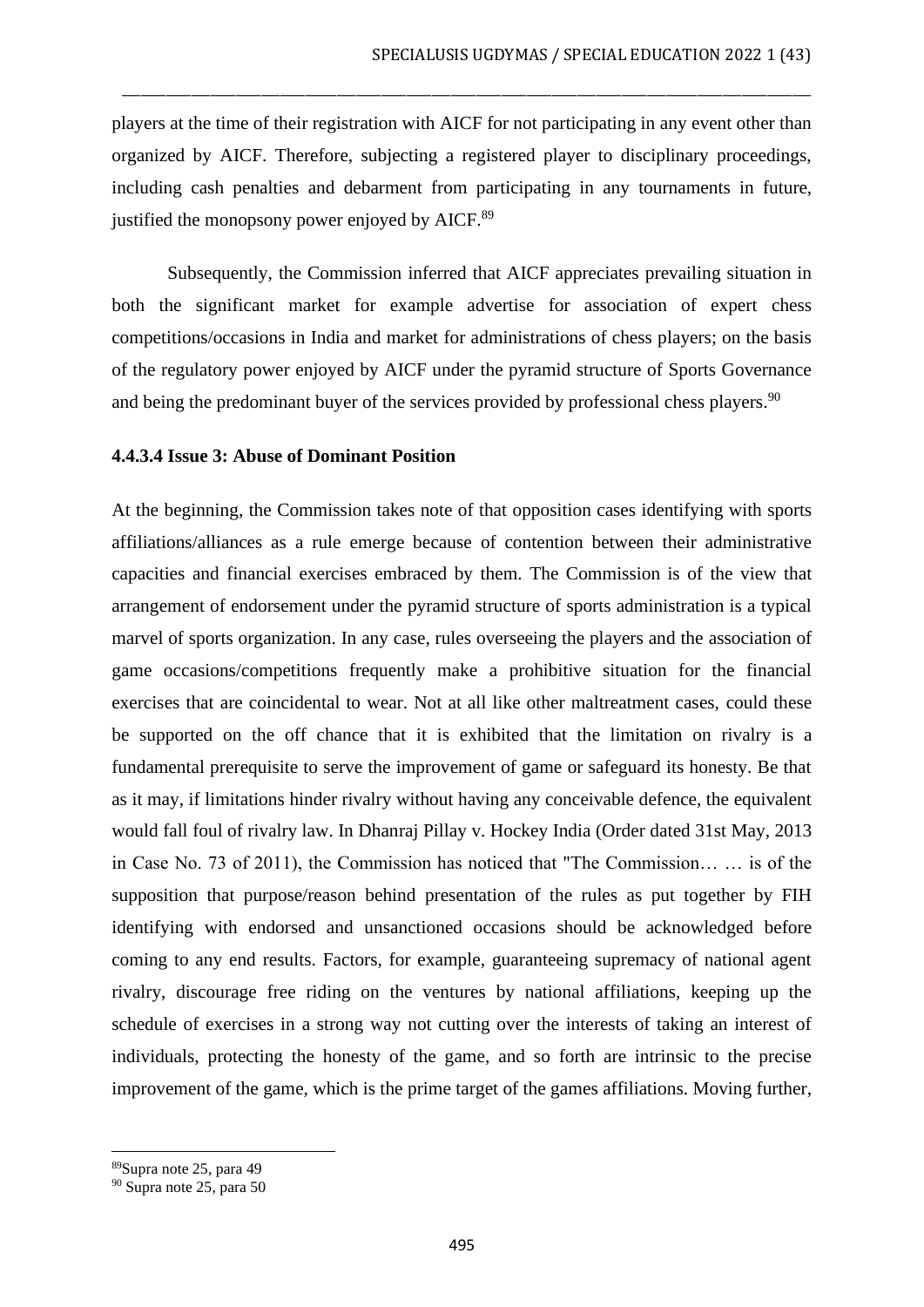on the proportionality viewpoint, the Commission opines that proportionality of the guidelines must be chosen by considering the way in which guidelines are applied.<sup>91</sup>

\_\_\_\_\_\_\_\_\_\_\_\_\_\_\_\_\_\_\_\_\_\_\_\_\_\_\_\_\_\_\_\_\_\_\_\_\_\_\_\_\_\_\_\_\_\_\_\_\_\_\_\_\_\_\_\_\_\_\_\_\_\_\_\_\_\_\_\_\_\_\_\_\_\_\_\_\_\_\_\_\_\_\_\_\_\_\_\_\_\_\_\_\_\_\_\_\_\_\_\_\_\_\_\_\_\_\_\_\_

A comparable methodology has been the act of develop rivalry systems too. The White Paper on Sports gave by the European Commission [COM (2007) 391] states that "... in regard of the administrative parts of game, the evaluation whether a specific brandishing rule is perfect with EU rivalry law must be put forth on a defence by-case premise, as of late affirmed by the European Court of Justice in its Meca-Medina administering [Case C-519/04P, ECR 2006, I-6991]. The Court gave an explanation with respect to the effect of EU law on brandishing rules. It excused the idea of "simply donning rules" as insignificant for the topic of the material ness of EU rivalry rules to the game area… The Court perceived that the particularity of game must be thought about as in prohibitive consequences for rivalry that are characteristic in the association and appropriate lead of serious game are not in break of EU rivalry rules, given that these impacts are proportionate to the real certifiable brandishing interest sought after. The need of a proportionality test suggests the need to consider the individual highlights of each case. It doesn't take into consideration the plan of general rules on the use of rivalry law to the game segment.<sup>92</sup>

AICF puts restraint on the free movement of players by enabling non-participation policy in its registration form. Through this policy, AICF not only provides restraint on the free movement of players, but also forecloses the market for new event/ tournament organizers. Clause Z of the Code of Conduct for players provides for the actions taken against the players participating in an unauthorized event which provides for both pecuniary as well as debarring the participants from future tournaments. This practice of acting against the players have been operative since long.

"Being the de-facto regulator of the game of chess, it is understandable that AICF would have to put in place certain restrictions or some regulatory mechanism that are indispensable to preserve the interest of the game. Such stipulations however have to be proportionate and inherent to preserving the integrity of the sport. Due regard needs to be given to the specificity of the sport while stipulating any conditions. It is important that restrictions imposed by sports federations serve the interest of the sport and at the same time maintain a fine balance between the extent of regulation and its implication on the

<sup>91</sup>Supra note 25, Para 53

<sup>92</sup> Ibid, Para 54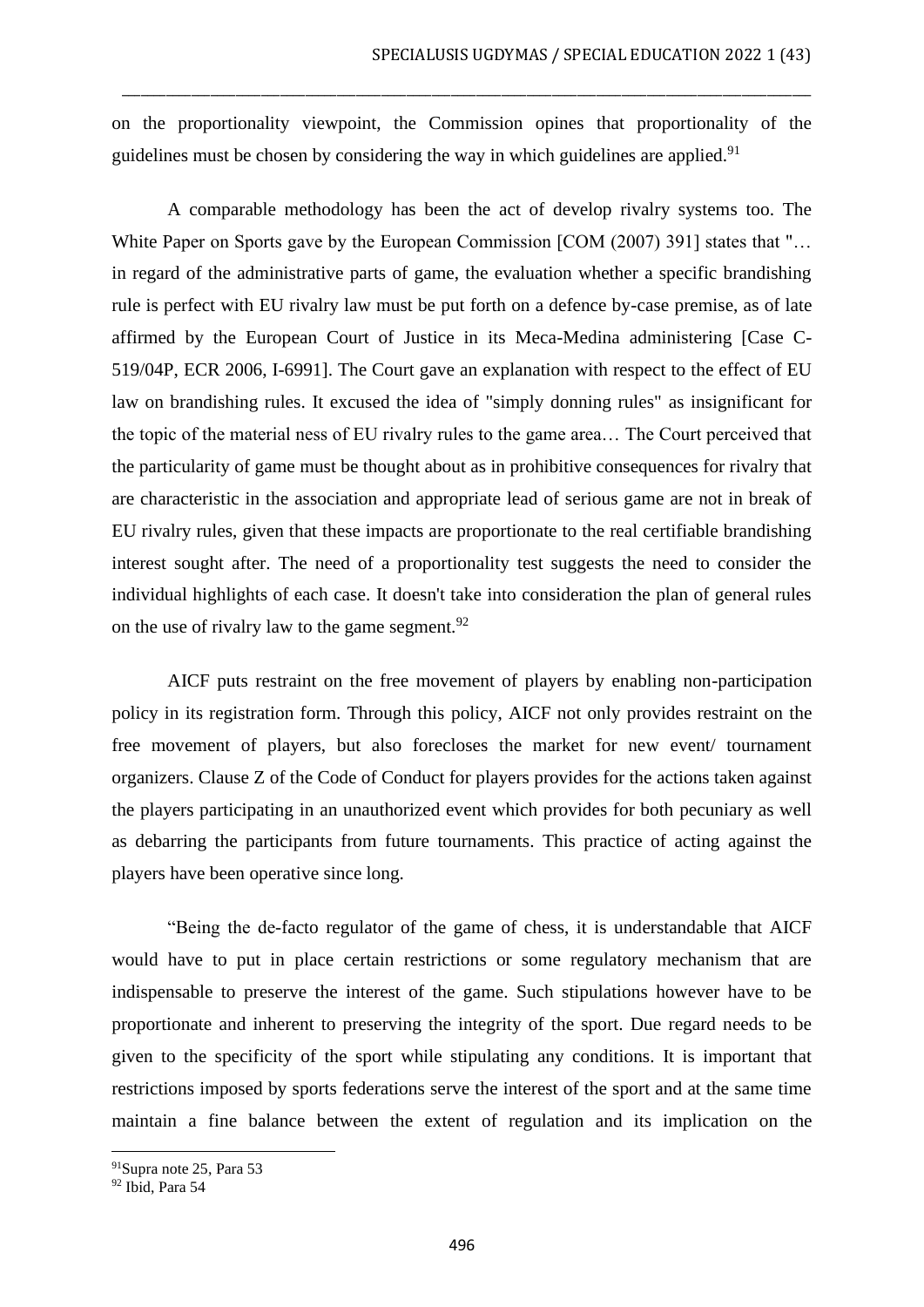competition in the economic activities incidental to the sport. Some of the relevant factors to be considered in this regard are nature of sport, limited professional life and level of opportunities for professional players."<sup>93</sup>

\_\_\_\_\_\_\_\_\_\_\_\_\_\_\_\_\_\_\_\_\_\_\_\_\_\_\_\_\_\_\_\_\_\_\_\_\_\_\_\_\_\_\_\_\_\_\_\_\_\_\_\_\_\_\_\_\_\_\_\_\_\_\_\_\_\_\_\_\_\_\_\_\_\_\_\_\_\_\_\_\_\_\_\_\_\_\_\_\_\_\_\_\_\_\_\_\_\_\_\_\_\_\_\_\_\_\_\_\_

"The Commission also notes that chess unlike other sports does not involve physical stress and is not as popular as cricket etc. in India. Thus the restrictions in the Registration Form, Clause Z of Code of Conduct of the Players and actions such as those taken against the Informants have put the professional chess players and potential organisers at a disproportional disadvantage and are thus found to be unjustified and unfair. Further, the censured presentation/rules and limitations streaming in this way have the article just as the impact of confining free development of chess players and subsequently, dispossessing section of likely coordinators by denying them of the administrations gave by proficient chess players. The Commission observes that entry of rival chess organisations/ federations and participation of chess players in tournaments organised by them cannot be a sufficient reason to restrain competition. In view of the foregoing, the Commission concludes that AICF indulged in practices that result in denial of market access to organisers of chess events/ tournaments."<sup>94</sup>

"At this juncture it is also pertinent to note that an entity which commercially exploits a game and is also vested with the authority to regulate the game, by way of imposing rules and regulations including sanctioning of third party chess events, has incentives to foreclose competition and protect its commercial interest in organizing sports events and competitions. There is thus an inherent conflict of interest due to dual capacity of Regulator and organiser."<sup>95</sup>Thus the Commission concluded that the impugned restrictions were in contravention of Section  $4(2)(b)(i)$  and section  $4(2)(c)$  of the Competition Act.

## **4.4.3.5 Order**

Having discovered the direct of AICF in repudiation of section 4 of the Competition Act, the Commission requested stop this instant from revealing into the previously mentioned lead. Other than this AICF shall lay down the process and parameters governing authorization/ sanctioning of chess tournaments. In doing so, AICF will ensure that those governing parameters should be necessary to serve the interest of the Sport and applied in a

<sup>93</sup>Supra note 25, para 59

<sup>&</sup>lt;sup>94</sup> Supra note 25, para 60

 $95$  ibid, para 61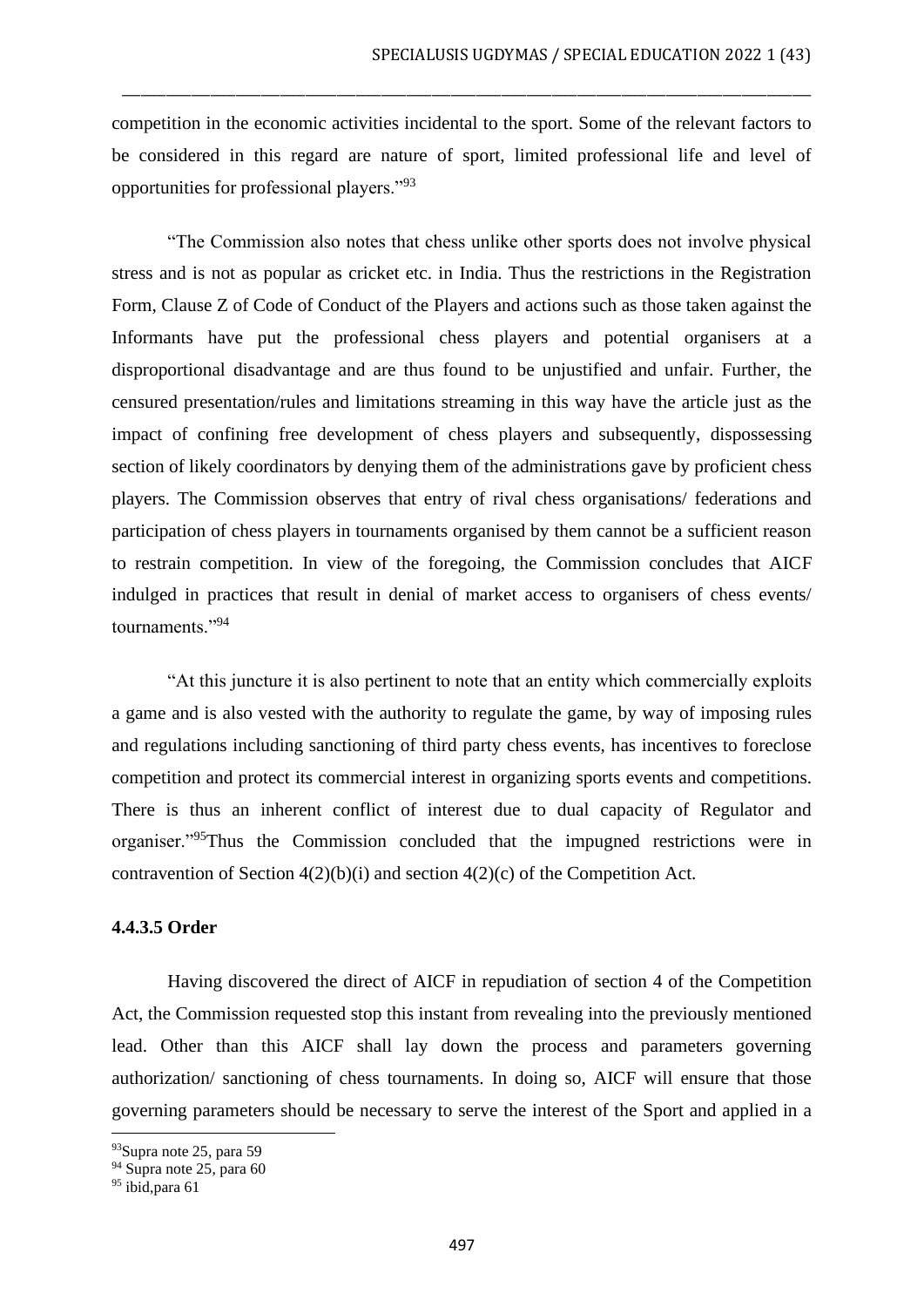fair, transparent and equitable manner. And the disciplinary action to be taken against chess players must be proportional, fair and transparent. The compliance of the aforesaid directions must be reported by AICF within 60 days from the receipt of the order and a penalty of INR 6, 92,350/- only was imposed upon AICF for infringing the provisions of Section 4 of the Competition Act.

\_\_\_\_\_\_\_\_\_\_\_\_\_\_\_\_\_\_\_\_\_\_\_\_\_\_\_\_\_\_\_\_\_\_\_\_\_\_\_\_\_\_\_\_\_\_\_\_\_\_\_\_\_\_\_\_\_\_\_\_\_\_\_\_\_\_\_\_\_\_\_\_\_\_\_\_\_\_\_\_\_\_\_\_\_\_\_\_\_\_\_\_\_\_\_\_\_\_\_\_\_\_\_\_\_\_\_\_\_

### **4.5 Conclusion**

"The character of sports has evolved over a period of time and the organization of sports events generates significant revenues. The commercial dimension of sports is enormous and according to a recent Competition Commission of India A.T. Kearney study of sports teams, leagues and Federations, today's global sports industry is worth between  $\epsilon$ 350 billion and  $E$ 450 billion (\$480-\$620 billion). This includes infrastructure construction, sporting goods, licensed products and live sports events. Sports Federations across the world have opted for a non-profit institutional form, to highlight that revenue forms a secondary consideration and generation of significant qualities, for example, cooperation, solidarity, resistance and reasonable play are primary objectives of the sport. But with surge in revenues, there is every likelihood that preferences and priorities in practice may be different from the original or stated objectives. And it is this possibility of anti-competitive conduct, which has seen substantial increase in case filings with competition agencies across the world against the conduct of sports bodies. The Commission has taken note of increasing cases against sports federations in India also and, therefore, considers it appropriate to first analyse the sports sector as a whole, through the prism of competition regulation."<sup>96</sup>

India follows Pyramid Structure for Sports Governance, whereby there is a solitary national games affiliation per sport working under the umbrella of a solitary mainland organization and a solitary overall league – at the head of the pyramid. "The structure implies that the organizations responsible for regulating the sport and committed to orderly development of the sport are also the organisers of sports or the commercial beneficiaries of sport. As the revenues have soared of late, a new dimension of pyramid structure has surfaced. There are now clear concerns that the pyramid structure can be used to engage into conducts such as infringing the free movements of players by the Federations/Clubs, discrimination and foreclosure of entry of the rival leagues, which may fall foul of the

<sup>96</sup>Sh. Dhanraj Pillay and others v. M/s. Hockey India, case 73/ 2011, (Decided on 31/05/ 2013), Para 10.2, 10.3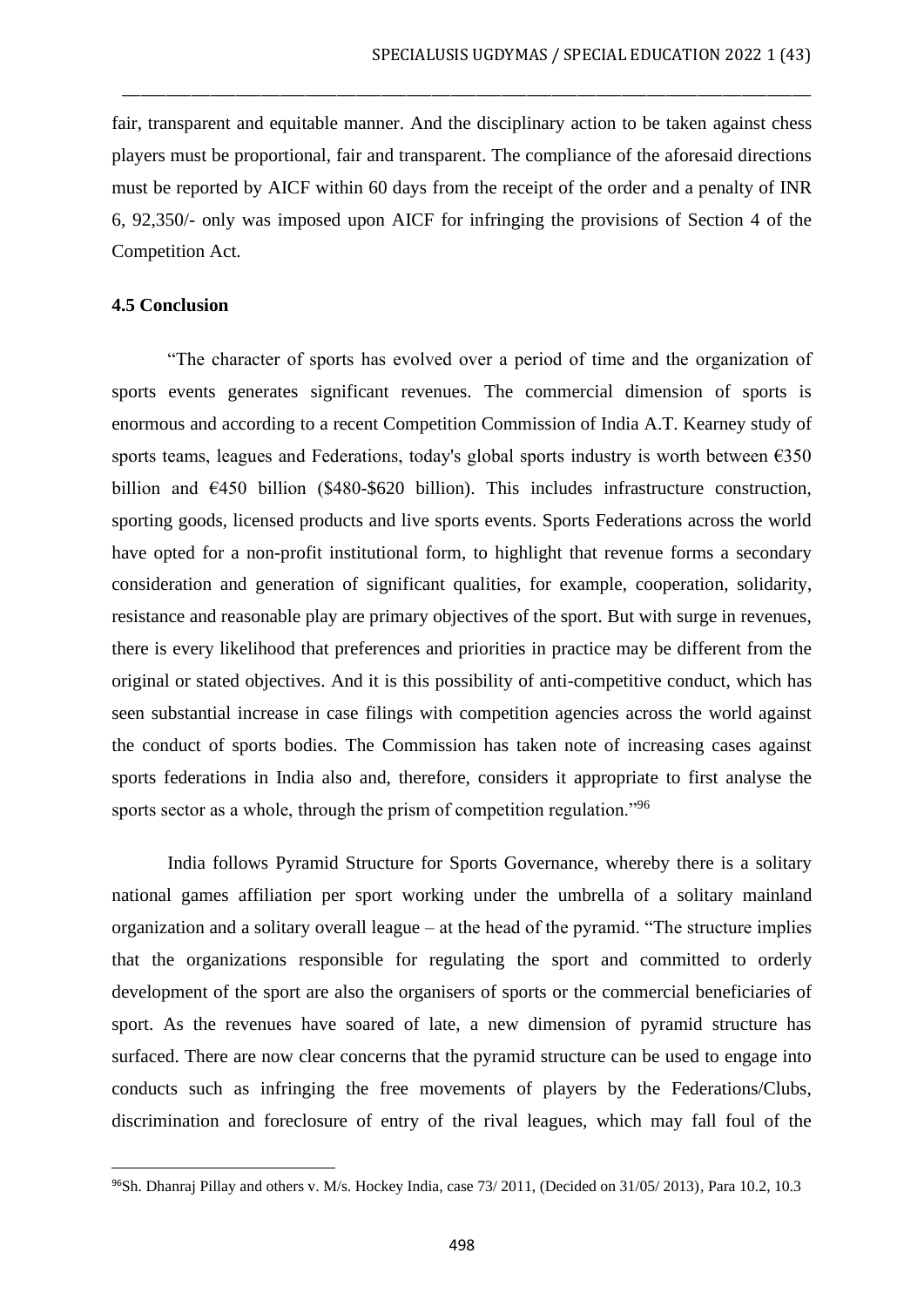competition laws. Thus, we have a model which has been purportedly established for enhancing efficiency, but also has the potential to cause anticompetitive practices."<sup>97</sup>

\_\_\_\_\_\_\_\_\_\_\_\_\_\_\_\_\_\_\_\_\_\_\_\_\_\_\_\_\_\_\_\_\_\_\_\_\_\_\_\_\_\_\_\_\_\_\_\_\_\_\_\_\_\_\_\_\_\_\_\_\_\_\_\_\_\_\_\_\_\_\_\_\_\_\_\_\_\_\_\_\_\_\_\_\_\_\_\_\_\_\_\_\_\_\_\_\_\_\_\_\_\_\_\_\_\_\_\_\_

In spite of the fact that the pyramid structure offers uniform standards and uniform schedule for rivalry, fundamental for association of national titles and the determination of national competitors and national groups for International Competition, basic for implementation of decides that secure the honesty of the game and keep up open certainty. The structure implies orderly development of the sport through regulations laid down by the sports federations under the umbrella of the International Federations, but this structure can be used to engage into conducts such as infringing the free movements of players by the federations/ clubs, discrimination and foreclosure of entry of the rival leagues, which may fall foul of the competition law. "The scope afforded for restricting competition in sports is a strong possibility when the 'power to sanction' an event and the 'organisation' of the event is vested with a single entity namely the designated National Association…Duality of roles assigned or appropriated by the designated National Association also raises concerns about the possible violation of the Competition Act 2002."<sup>98</sup>

Hence, these sports federations clearly fall under the ambit of the Competition Law so far as the economic nature of these sports federations are concerned. The facts may prove that sports alliances might not have the goal to fundamentally make benefit. Nonetheless, the undertaking status as an element doesn't rely on benefit intention alone. The characterizing highlight of the idea 'undertaking' is that it takes part in a monetary movement secured inside the ambit of Section 2(h) of the Act. In the event that an individual is occupied with any such movement, regardless of with or without benefit thought process, it would be viewed as an undertaking as it interfaces with the market and consequently, with different options for the item or administration being referred to. The commitment of sports league in administrative exercises, for example, surrounding rules and undertaking measures to protect the honesty of the game doesn't adjust its status as an endeavour on the off chance that it is seeking after pay creating financial exercises alongside.<sup>99</sup>

## **CHAPTER 6**

## **CONCLUSION AND SUGGESTIONS**

<sup>97</sup> ibid, para 10.5.3

<sup>98</sup> ibid, para 10.1

<sup>99</sup>Surinder Singh Barmi v. The Board of Control for Cricket in India, Case 61/ 2010, (Decided on 27.11.2017- CCI), para 16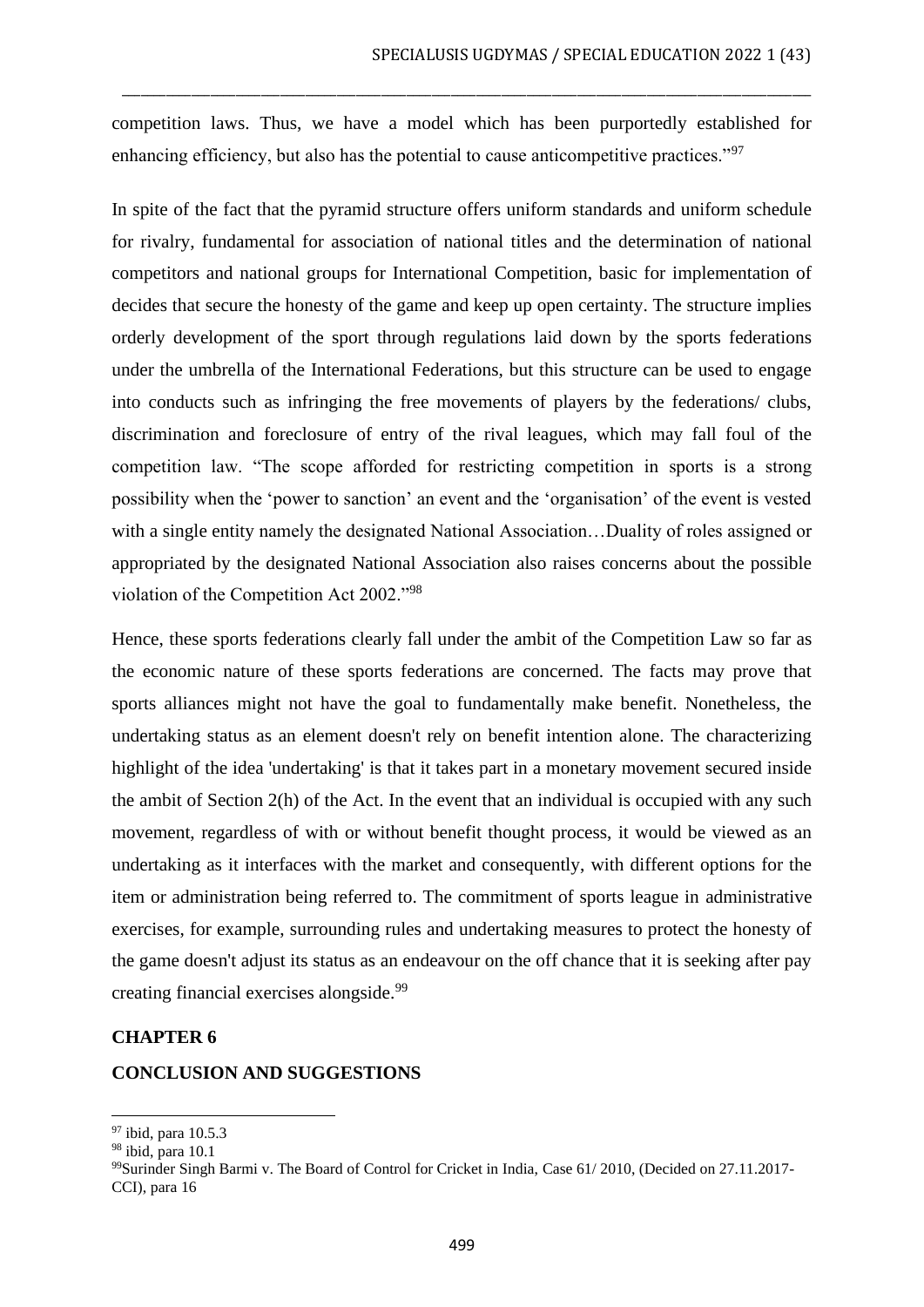### **6.1 Conclusion**

Today sport is not just a means of recreational physical activity, it is regarded as wide global industry in terms of money, employment, business, consumer demand and needs. This business has increased exponentially over past few years and is expanding globally. It has contributed around 2 to 4 percent of total employment in developed countries. A variety of carrier profiles originate from sport sector such as, athlete's coaches, trainers, event managers, public relation officers, coordinators of sports organizations, marketing consultant, program and facility manager, sport equipment and product sales, professional sport promoter, sport event planner and manager and sport sponsorship specialist. The total contribution of sports with respect to employment in India is approximately 0.5% which by the introduction of games like Indian Premier League, Indian Super League, Indian Badminton League, Pro Kabaddi etc. is likely to increase commercial aspect of Sports which involves management and marketing to make money. Sponsorships and media have now significant influences on sports to generate income which helps in making the sport better with more world class facilities.

\_\_\_\_\_\_\_\_\_\_\_\_\_\_\_\_\_\_\_\_\_\_\_\_\_\_\_\_\_\_\_\_\_\_\_\_\_\_\_\_\_\_\_\_\_\_\_\_\_\_\_\_\_\_\_\_\_\_\_\_\_\_\_\_\_\_\_\_\_\_\_\_\_\_\_\_\_\_\_\_\_\_\_\_\_\_\_\_\_\_\_\_\_\_\_\_\_\_\_\_\_\_\_\_\_\_\_\_\_

"The character of sports has evolved over a period of time and the organization of sports events generates significant revenues. The commercial dimension of sports is enormous and according to a recent Competition Commission of India A.T. Kearney study of sports teams, leagues and Federations, today's global sports industry is worth between  $\epsilon$ 350 billion and €450 billion (\$480-\$620 billion). This includes infrastructure construction, sporting goods, licensed products and live sports events. Sports Federations across the world have opted for a non-profit institutional form, to highlight that revenue forms a secondary consideration and generation of important values such as camaraderie, solidarity, resistance and reasonable play are primary objectives of the sport. But with surge in revenues, there is every likelihood that preferences and priorities in practice may be different from the original or stated objectives. And it is this possibility of anti-competitive conduct, which has seen substantial increase in case filings with competition agencies across the world against the conduct of sports bodies. The Commission has taken note of increasing cases against sports federations in India also and, therefore, considers it appropriate to first analyse the sports sector as a whole, through the prism of competition regulation."<sup>100</sup>

<sup>100</sup>Sh. Dhanraj Pillay and others v. M/s. Hockey India, case 73/ 2011, (Decided on 31/05/ 2013), Para 10.2, 10.3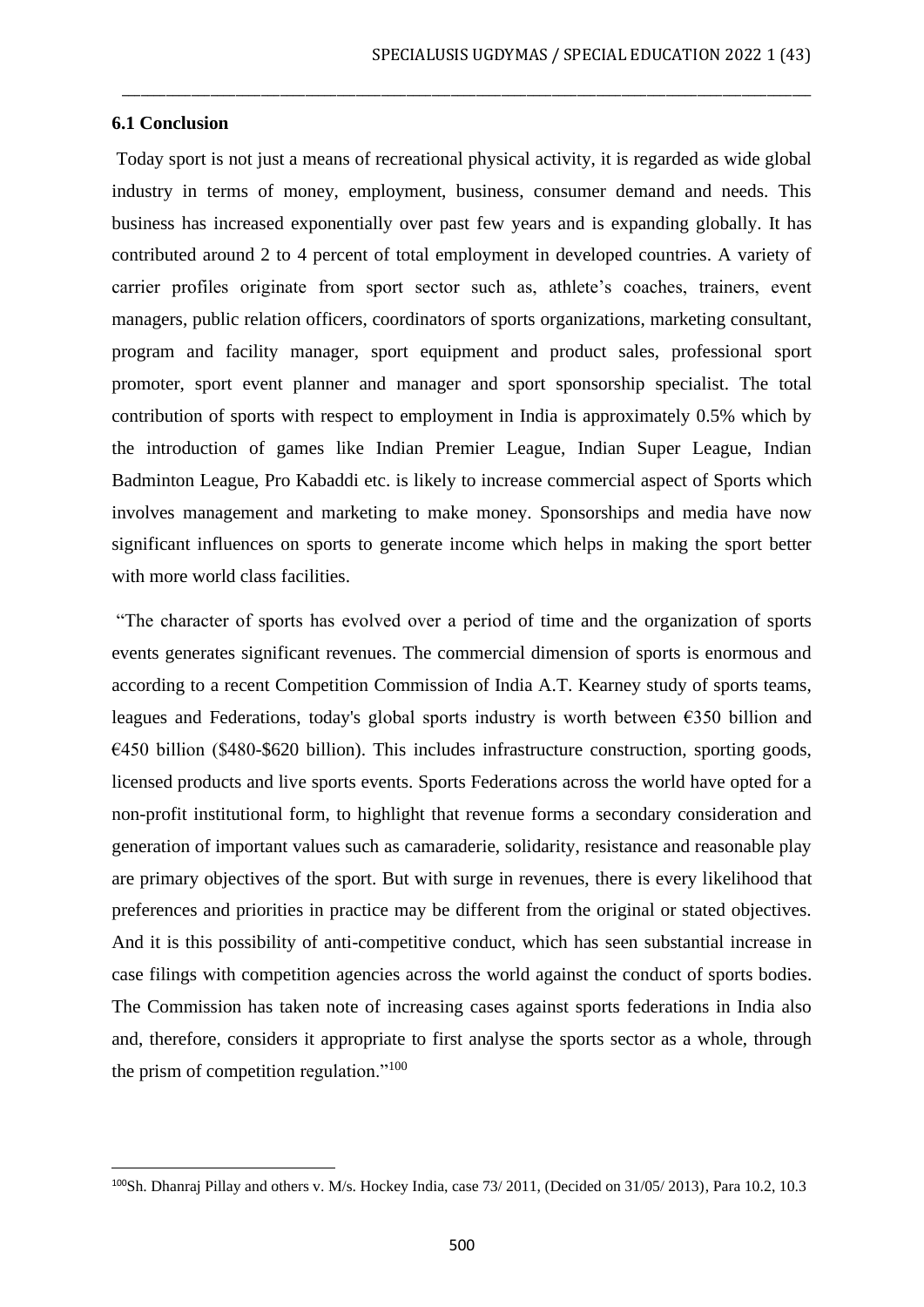India follows Pyramid Structure for Sports Governance, which involves national sports association operating under single continental federation, which is operating under worldwide federation per sport. "The structure implies that the organizations responsible for regulating the sport and committed to orderly development of the sport are also the organisers of sports or the commercial beneficiaries of sport. As the revenues have soared of late, a new dimension of pyramid structure has surfaced. There are now clear concerns that the pyramid structure can be used to engage into conducts such as infringing the free movements of players by the Federations/Clubs, discrimination and foreclosure of entry of the rival leagues, which may fall foul of the competition laws. Thus, we have a model which has been purportedly established for enhancing efficiency, but also has the potential to cause anticompetitive practices."<sup>101</sup> For instance, "The Board is a society registered under the Tamil Nadu Societies Registration Act. It enjoys a monopoly status as regard regulation of the sport of cricket in terms of its Memorandum of Association and Articles of Association. It controls the sport of cricket and lays down the law therefor. It inter alia enjoys benefits by way of tax exemption and right to use stadia at nominal annual rent. It earns a huge revenue not only by selling tickets to the viewers but also selling right to exhibit films live on TV and broadcasting the same. Ordinarily, its full members are the State Associations except, Association of Indian Universities, Railway Sports Control Board and Services Sports Control Board. As a member of ICC, it represents the country in the international fora's. It exercises enormous public functions. It has given authority for selection of players, umpires and other officials representing county at international level. It exercises total control over the players, umpires and other officers. The Rules of the Board clearly demonstrate that without its recognition no competitive cricket can be hosted either within or outside the country. Its control over the sport of competitive cricket is deep pervasive and complete."<sup>102</sup>

\_\_\_\_\_\_\_\_\_\_\_\_\_\_\_\_\_\_\_\_\_\_\_\_\_\_\_\_\_\_\_\_\_\_\_\_\_\_\_\_\_\_\_\_\_\_\_\_\_\_\_\_\_\_\_\_\_\_\_\_\_\_\_\_\_\_\_\_\_\_\_\_\_\_\_\_\_\_\_\_\_\_\_\_\_\_\_\_\_\_\_\_\_\_\_\_\_\_\_\_\_\_\_\_\_\_\_\_\_

Thus, when a particular authority has a complete and total control over a game, just like Board of Cricket Control of India has over Cricket, it is likely to act in a manner such as to exclude other entrants from the market. This is where the competition act comes up. "The primary purpose of competition law is to provide solution for situations where the activities of one firm or two may lead to breakdown of the free market system and also prevent such things by laying down on basis of which rival business can compete with each other. The other object was to curb the negative aspects of competition through such a body namely, the

 $101$  Supra note 1, para 10.5.3

 $102\text{BCCI}$  and Another v. Netaji Cricket Club and others (JT 2005(1) SC 235), para 80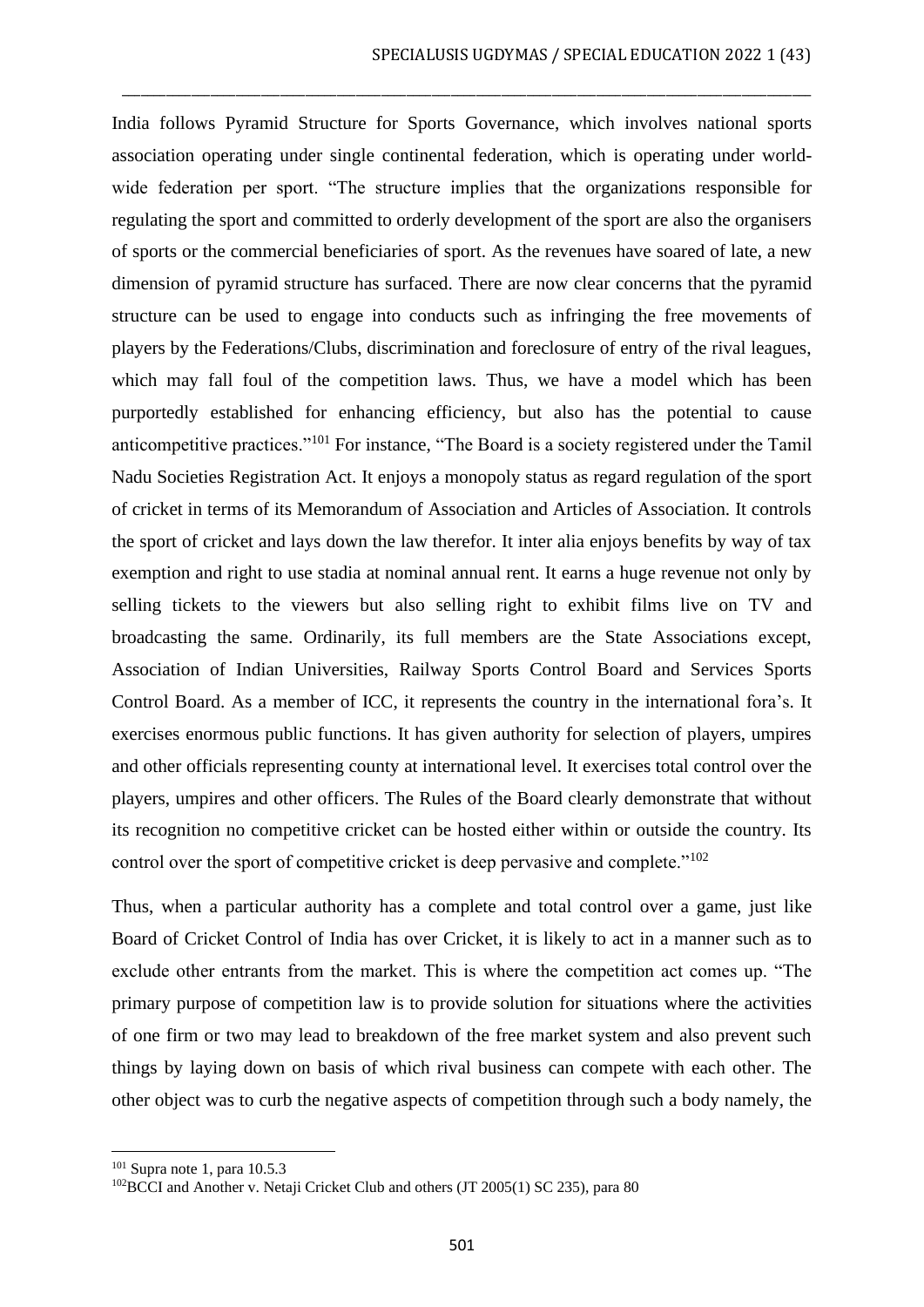`Competition Commission of India' (for short, the `Commission') which decides how to perform various kinds of functions involving passing interim orders and even awarding compensation and imposing penalty."<sup>103</sup>

\_\_\_\_\_\_\_\_\_\_\_\_\_\_\_\_\_\_\_\_\_\_\_\_\_\_\_\_\_\_\_\_\_\_\_\_\_\_\_\_\_\_\_\_\_\_\_\_\_\_\_\_\_\_\_\_\_\_\_\_\_\_\_\_\_\_\_\_\_\_\_\_\_\_\_\_\_\_\_\_\_\_\_\_\_\_\_\_\_\_\_\_\_\_\_\_\_\_\_\_\_\_\_\_\_\_\_\_\_

"The Commission feels it is important to consider the way in which competition laws applies to sports federations, considering sports involving specifications due to pyramidal structure of governance which may make them different from other commercial activities. These specificities involve various aspects like limitation on participation in sports, separate participation for men and women, different categories, competitive spirit, outcomes of games etc. The specificities can also be with respect to a structure notable among them are: pyramidal structure, autonomy, diversity and principles of organisations, federations, sports authorities at various national and international levels.

Although the pyramid structure offers uniform rules and uniform timetable for competition, essential for organising national championships for selecting best athletes and teams for competing at international level, essential for enforcement of rules that protect the integrity of the sport and maintain public confidence. The structure implies orderly development of the sport through regulations laid down by the sports federations under the umbrella of the International Federations, but this structure can be used to engage into conducts such as infringing the free movements of players by the federations/ clubs, discrimination and foreclosure of entry of the rival leagues, which may fall foul of the competition law. "The scope afforded for restricting competition in sports is a strong possibility when the 'power to sanction' an event and the 'organisation' of the event is vested with a single entity namely the designated National Association Duality of roles assigned or appropriated by the designated National Association also raises concerns about the possible violation of the Competition Act 2002."<sup>104</sup>

Although free entry has now become necessary for competition to flourish, but due to specificities of certain sectors, entry may be subjected to regulatory conditions. A case by case evaluation is required for understanding the effects of such entry rules stipulated by the regulator considering legitimate regulatory goals such as quality, safety, orderly growth of the sector etc. In this case, the impugned clause in the IPL Media Rights Agreement and Rule

<sup>&</sup>lt;sup>103</sup>Competition Commission of India v. Steel Authority of India Ltd. and Anr., Civil Appeal No. 7779 of 2010, (Decided on 9/09/2010)

 $104$ Supra note 1, para 10.1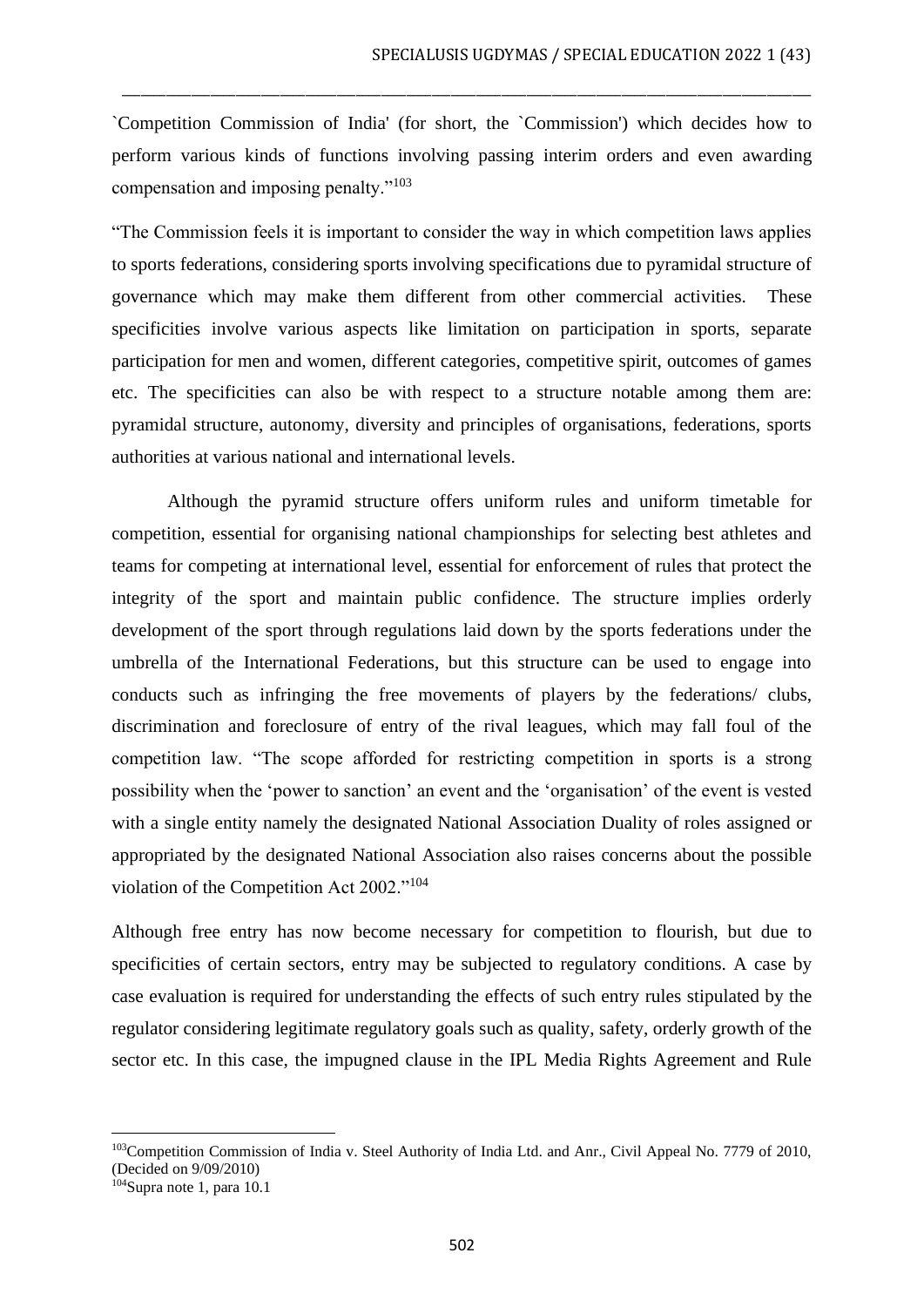$28(b)^{105}$  create an insurmountable entry barrier in the relevant market for organization of domestic professional cricket leagues. The anti-competitive effect of the impugned clause is indubitable in the absence of any plausible regulatory rationale or necessity of the same for promotion of the sport. The Commission has concluded that the representation and warranty given by BCCI in the IPL Media Rights Agreement that "it shall not organize, sanction, recognize, or support during the Rights period another professional domestic Indian T20 competition that is competitive to the league" and Rule  $28(b)^{106}$  of the BCCI Rules, amounts to denial of market access for organization of professional domestic cricket leagues/ events in India, in contravention of Section  $4(2)(c)^{107}$  read with Section  $4(1)^{108}$  of the Act.<sup>109</sup>

\_\_\_\_\_\_\_\_\_\_\_\_\_\_\_\_\_\_\_\_\_\_\_\_\_\_\_\_\_\_\_\_\_\_\_\_\_\_\_\_\_\_\_\_\_\_\_\_\_\_\_\_\_\_\_\_\_\_\_\_\_\_\_\_\_\_\_\_\_\_\_\_\_\_\_\_\_\_\_\_\_\_\_\_\_\_\_\_\_\_\_\_\_\_\_\_\_\_\_\_\_\_\_\_\_\_\_\_\_

"The Commission also notes that chess unlike other sports does not involve physical stress and is not as popular as cricket etc. in India. Thus the restrictions in the Registration Form $110$ . Clause  $Z^{111}$  of Code of Conduct of the Players and actions such as those taken

 $106$  ibid

- (2) There shall be an abuse of dominant position 4 [under sub-section (1), if an enterprise or a group]-
- (a) directly or indirectly, imposes unfair or discriminatory—
	- (i) condition in purchase or sale of goods or service; or
	- (ii)price in purchase or sale (including predatory price) of goods or service.

(b) limits or restricts—

(ii) affect its competitors or consumers or the relevant market in its favour.

 $108$  ibid

 $105$  b) No member or a club affiliated to a member or any other organization shall conduct or organize any tournament or any match/matches in which players/teams from region outside their jurisdiction are participating or are likely to participate without the previous permission of the Board. Permission for conducting or organizing any tournament or match/matches will be accorded only to the members of the Board and will be in accordance with the rules framed by the Board in this regard from time to time.

<sup>&</sup>lt;sup>107</sup>Section 4 of the Competition Act (1) No enterprise or group shall abuse its dominant position.

Explanation -For the purposes of this clause, the unfair or discriminatory condition in purchase or sale of goods or service referred to in sub-clause (i) and unfair or discriminatory price in purchase or sale of goods (including predatory price) or service referred to in sub-clause (ii) shall not include such discriminatory condition or price which may be adopted to meet the competition; or

<sup>(</sup>i) production of goods or provision of services or market therefore; or

<sup>(</sup>ii)technical or scientific development relating to goods or services to the prejudice of consumers; or (c) indulges in practice or practices resulting in denial of market access [in any manner]; or

<sup>(</sup>d) makes conclusion of contracts subject to acceptance by other parties of supplementary obligations which, by their nature or according to commercial usage, have no connection with the subject of such contracts; or

<sup>(</sup>e) uses its dominant position in one relevant market to enter into, or protect, other relevant market. Explanation, -For the purposes of this section, the expression-

<sup>(</sup>a) "dominant position" means a position of strength, enjoyed by an enterprise, in the relevant market, in India, which enables it to-

<sup>(</sup>i) operate independently of competitive forces prevailing in the relevant market; or

<sup>(</sup>b) "predatory price" means the sale of goods or provision of services, at a price which is below the cost, as may be determined by regulations, of production of the goods or provision of services, with a view to reduce competition or eliminate the competitors.

<sup>(</sup>c) "group" shall have the same meaning as assigned to it in clause (b) of the Explanation to section 5.

<sup>&</sup>lt;sup>109</sup>Surinder Singh Barmi v. The Board of Control for Cricket in India, Case 61/2010, (Decided on 27/11/2017), para 49

<sup>&</sup>lt;sup>110</sup> In the present case, while registering with AICF, chess players are made to sign a registration form, which amongst other declarations also contain a declaration to the effect that they will not participate in any unauthorised tournament/ championship. Relevant portion of the Registration Form reads as follows: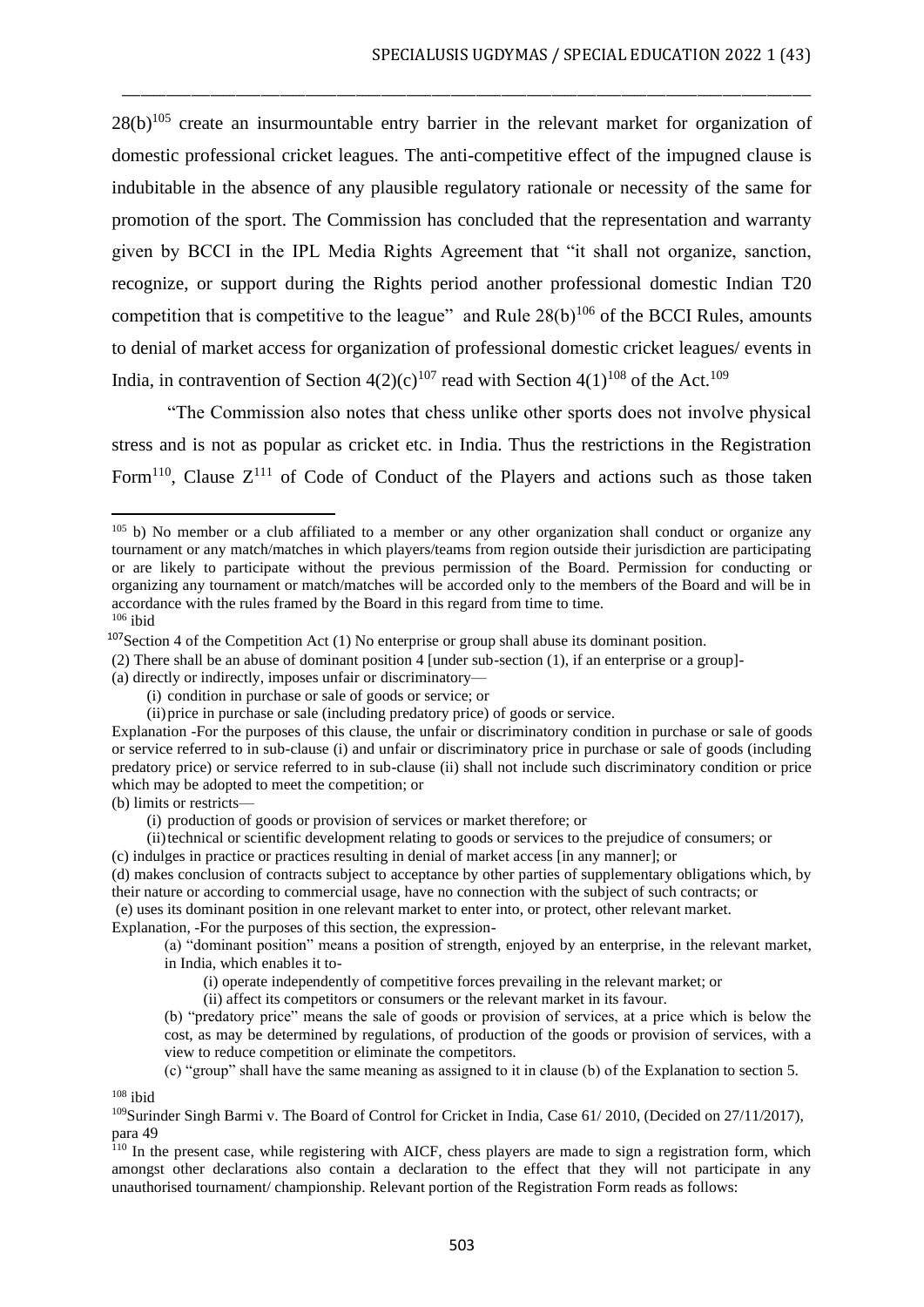against the Informants<sup>112</sup> have put the professional chess players and potential organisers at a disproportional disadvantage and are thus found to be unjustified and unfair. Further, the impugned declaration/rules and restrictions flowing therefrom have the object as well as the effect of restricting free movement of chess players and thereby, foreclosing entry of potential organisers by depriving them of the services provided by professional chess players. The Commission observes that entry of rival chess organisations/ federations and participation of chess players in tournaments organised by them cannot be a sufficient reason to restrain competition. In view of the foregoing, the Commission concludes that  $AICF<sup>113</sup>$ indulged in practices that result in denial of market access to organisers of chess events/ tournaments."<sup>114</sup>

\_\_\_\_\_\_\_\_\_\_\_\_\_\_\_\_\_\_\_\_\_\_\_\_\_\_\_\_\_\_\_\_\_\_\_\_\_\_\_\_\_\_\_\_\_\_\_\_\_\_\_\_\_\_\_\_\_\_\_\_\_\_\_\_\_\_\_\_\_\_\_\_\_\_\_\_\_\_\_\_\_\_\_\_\_\_\_\_\_\_\_\_\_\_\_\_\_\_\_\_\_\_\_\_\_\_\_\_\_

The aforesaid are the instances of the restrictions imposed by the sports regulators who act under the pyramid structure. Although the restrictive practices are necessary for regulating

<sup>&</sup>quot;I also declare that I will not participate in any un-authorised tournament/ championship".

It is noted that the restriction is absolute and does not leave any scope for players to participate in any tournament not authorised by AICF. Further, neither the Bye laws nor the constitution of AICF define what is an unauthorised tournament.

<sup>&</sup>lt;sup>111</sup>Clause Z of the Code of Conduct for the Players further stipulates that players participating in unauthorised chess tournaments may be subjected to disciplinary action including cash penalties apart from debarring them in participating in any tournaments in future. The text of this provision reads as follows: "No player shall participate in any tournament not authorised by All India Chess Federation or its affiliate members or District Association and units affiliated to them. The above violation shall attract disciplinary proceedings including cash penalties apart from debarring from participating in any tournaments in future."

<sup>112</sup>The information in the case of Hemant Sharma and Ors. v. All India Chess Federation, was brought by Mr. Hemant Sharma ('Informant No.1'), Mr. Devendra Bajpai ('Informant No.2'), Mr. Gurpreet Pal Singh ('Informant No.3') and Mr. Karun Duggal ('Informant No.4') (All collectively referred to as the 'Informants') against All India Chess Federation (the 'OP'/ 'AICF'), alleging, inter-alia, contravention of the provisions of Sections 3 and 4 of the Competition Act.The Informants are chess players registered with AICF on an annual basis. The Informants have contended that the registration form, inter-alia, contains a declaration which states that the player will not participate in any tournament / championship that is not authorised by AICF. It has been further contended that such registration is necessary if the players want to be selected for National or International events. The Informants have alleged that if any player participates in any tournament not authorised by AICF, he/she will be banned for a period of one (1) year from participating in the National Chess Championships and other events. Further, such player would have to surrender fifty (50) percent of the prize money to AICF, if any, from such unauthorised events and tender an unconditional apology along with an undertaking that he/she will not participate in any unauthorised tournament in future. The Informants submitted that chess players all over the world are given International ELO ratings by FIDE according to their playing strength in various tournaments, ELO rating is an important benchmark for all chess players. Being the benchmark, this rating is essential for any professional chess player. It has been alleged that the ELO rating points of the Informants were removed by AICF without giving any prior notice due to their participation in the chess tournament sponsored by the Chess Association of India ("CAI"), which was not authorised by AICF. In addition to Informants, AICF also removed ratings of 151 chess players on the ground.According to the Informants, the above conduct and practices of AICF are in contravention of the provisions of the Sections 3 and 4 of the Act.

<sup>&</sup>lt;sup>113</sup> AICF is a society registered under the Tamil Nadu Societies Registration Act, 1975 as the National Sports Federation ('NSF') for the sport of chess. AICF is also recognised by and affiliated to, Federation Internationale des Echecs ('FIDE'), which is the apex International body governing the sport of chess.

<sup>&</sup>lt;sup>114</sup> Hemant Sharma and Ors. v. All India Chess Federation, Case No. 79 of 2011 (Decided on 12/07/2018), para 60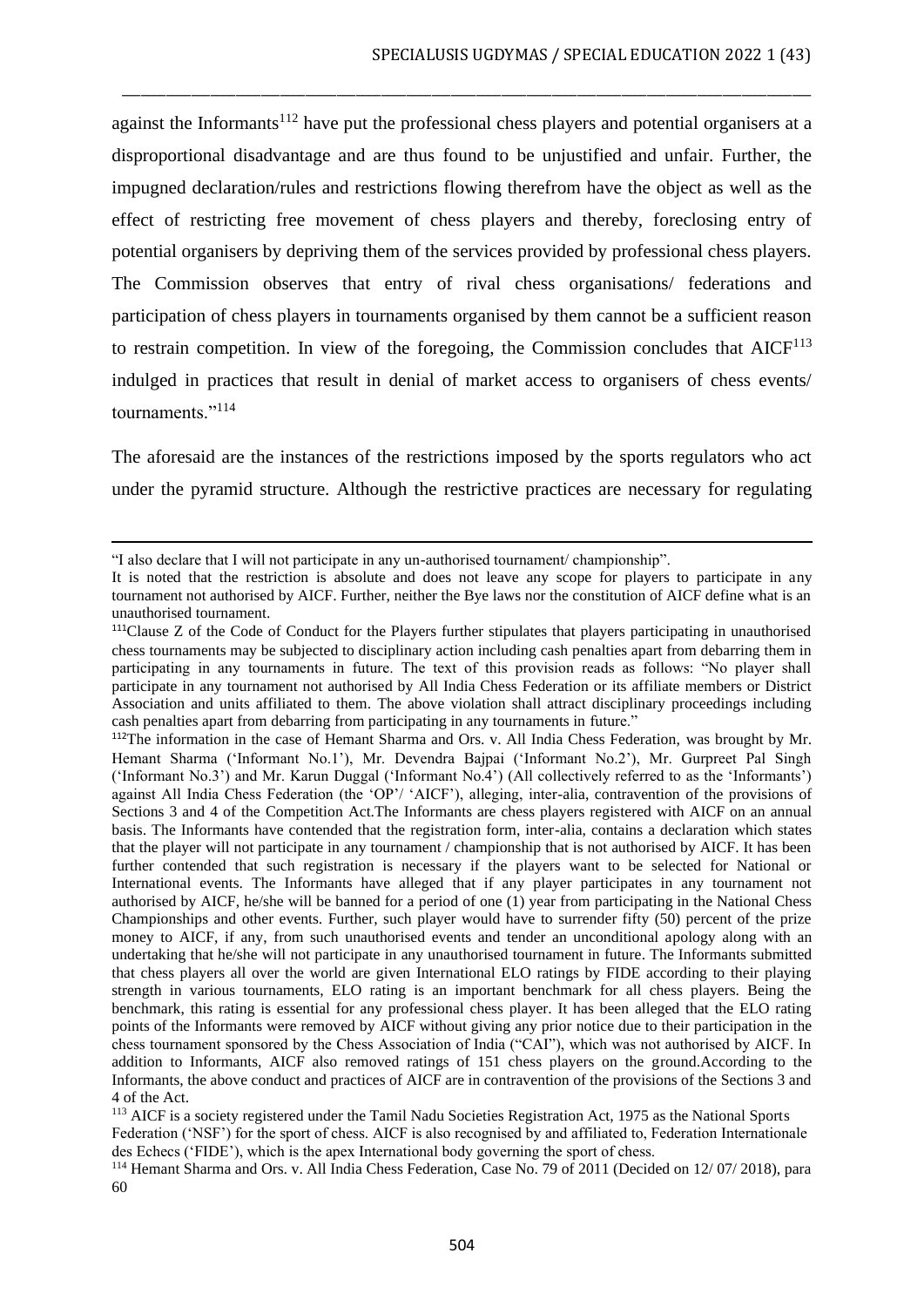sports and maintaining the integrity of it, but they cannot be given complete defence under the umbrella of "specificity of sports" from the application of the competition law. The test to decide whether a particular restriction imposed by sports regulator is against the letter and spirit of the competition  $law - is$  the Inherence proportionality test laid down in the Meca-Medina case<sup>115</sup>.

\_\_\_\_\_\_\_\_\_\_\_\_\_\_\_\_\_\_\_\_\_\_\_\_\_\_\_\_\_\_\_\_\_\_\_\_\_\_\_\_\_\_\_\_\_\_\_\_\_\_\_\_\_\_\_\_\_\_\_\_\_\_\_\_\_\_\_\_\_\_\_\_\_\_\_\_\_\_\_\_\_\_\_\_\_\_\_\_\_\_\_\_\_\_\_\_\_\_\_\_\_\_\_\_\_\_\_\_\_

**"**The decisions of EC in cases such as Walrave ( Case 36/74 Walrave and Koch [1974] ECR 1405) , Deliege ( Case C191/97 Deliège[2000] ECR), Meca Medina (Case C-519/04 P, David Meca Medina and Igor Majcen V. Commission of the European Communities), which have considered that competition laws should not stop sports Federations issuing regulations required for proper organization and conduct of the sport, so long as the restrictive side effects of those regulations are inherent in and proportionate to the achievement of that objective."<sup>116</sup>

The inherence-proportionality test which is right now considered as the fitting way to deal with address the opposition issues in sports area gives that if the supposed prohibitive conditions is characteristic to the goals of the games organization and the impact of prohibitive condition on monetary rivalry among partners or on free development of players is proportionate to authentic donning interest scrutinized, the equivalent may not be seen as hostile to serious. This test might be applied to all standards, without expecting to group them as simply donning or something else. In the beginning phases of utilization of rivalry law to sports, there was an idea that "simply donning rules" must be excluded from Competition laws, however now all guidelines whether on the hierarchical/basic/administrative job might be decided on case to case premise thinking about their inherence and proportionality.<sup>117</sup>

Thus, summing it up, when it comes to the application of the Competition Law to the Sports sector, the foremost thing is whether the Competition Commission of India has jurisdiction over the issues of abusing dominance arising in sports sector. Although, the Sports federations are non- profit organizations, however, they conduct activities for example, award of franchisee rights, media rights, TV rights, sponsorship rights and every single other right, that include age of income and has a business part in it. Such activities have to be seen differently from the 'not-for-profit' nature of certain other activities of the sports federations. These activities have a prime objective of maximizing revenue and are executed through

<sup>115</sup> Meca- Medina and Majcen v. Commission Case C-519/04 P, Meca-Medina and Majcen v. Comm'n, 2006 E.C.R. I06991.

<sup>116</sup> Supra note 1, Para 8.2.3

<sup>117</sup> Ibid, para 10.6.5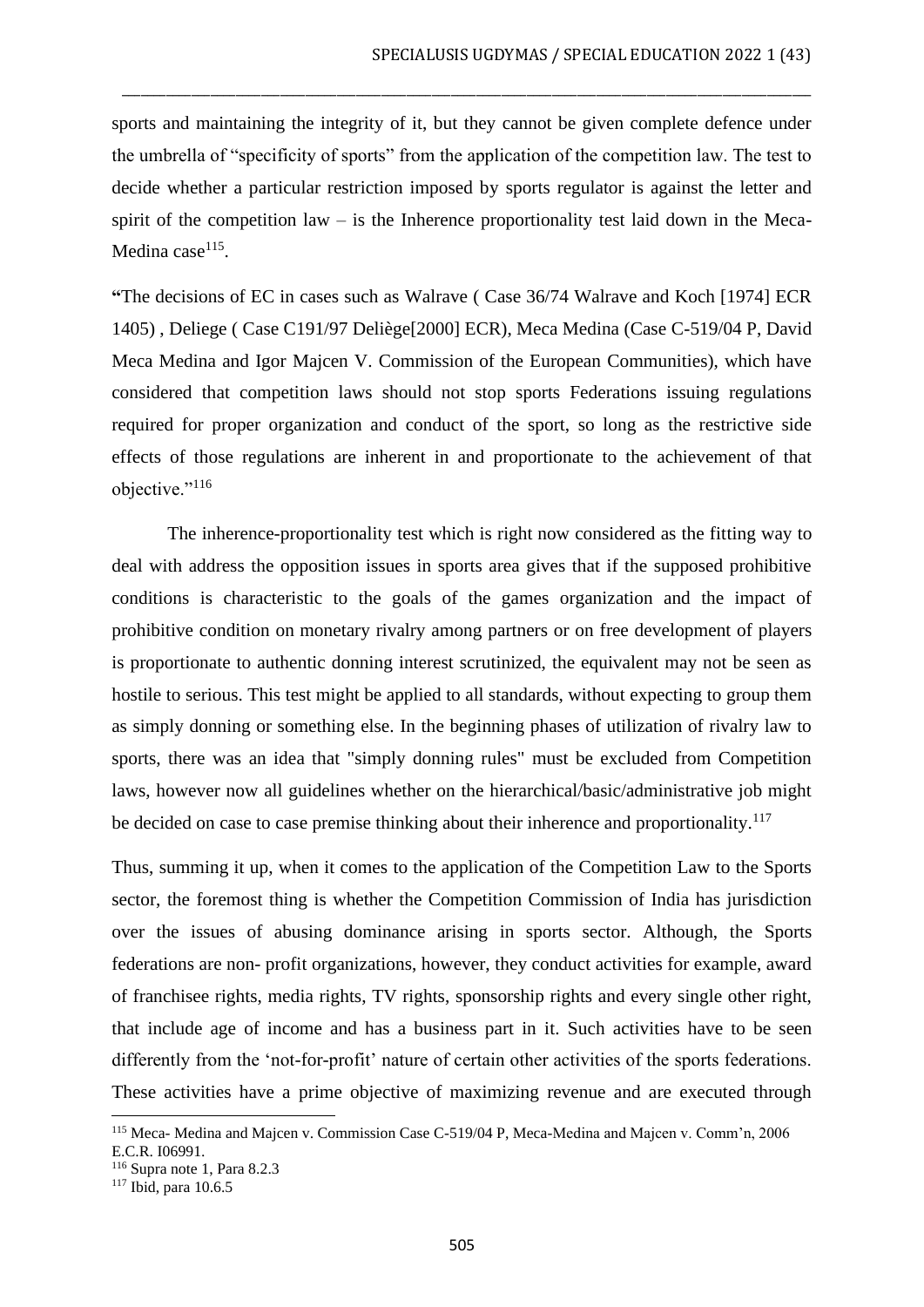agreements that are commercial. Hence, these federations are covered within the meaning of the inclusive definition of the "person" contained in the Competition Act- as these federations are registered as co-operative societies under the Co-operative Societies Act. Moreover, the activities in which these federations are involved are not covered under the exceptions provided under section 2(h) of the Competition Act. Hence, these sports federations clearly fall under the ambit of the Competition Law so far as the economic nature of these sports federations are concerned. Even though the sports federations do not operate to make profit alone, but the involvement of the sports federations in the economic activities make them subject matter of the competition law. So it, is said that even if entities operate with a primary objective of regulating Sports in order to preserve the integrity of sports, the so called nature of the sports federation of conducting economic activity will not change. Thereby, making the sports federation a subject matter of competition law.<sup>118</sup>

\_\_\_\_\_\_\_\_\_\_\_\_\_\_\_\_\_\_\_\_\_\_\_\_\_\_\_\_\_\_\_\_\_\_\_\_\_\_\_\_\_\_\_\_\_\_\_\_\_\_\_\_\_\_\_\_\_\_\_\_\_\_\_\_\_\_\_\_\_\_\_\_\_\_\_\_\_\_\_\_\_\_\_\_\_\_\_\_\_\_\_\_\_\_\_\_\_\_\_\_\_\_\_\_\_\_\_\_\_

And as to the role played by the Sports federations of that being the sole regulators of the concerned sport under the pyramid structure of governance; such regulatory nature of sports federations cannot be controlled by the Competition Law. Thus, clearing out the picture that the Competition Law does not hinder the Sports federations so far as their regulatory nature is concerned. It is only when the regulation concerned adversely affects the competition in the market and is not inherent and proportional to the objective- the Sports federations aims to achieve i.e. ensuring development and protecting the integrity of Sports. Thus, keeping the regulatory role of the sports federations intact. Thus, the dual nature of a sports federation is a reason for conflict as to the applicability of the competition law to sports federations. The way out to the underlying conflict is the test of reasonability. If a rule laid down by sports federation stands the test of reasonability aimed at maintaining the integrity of sports, it is allowed to stand else not. $119$ 

## **6.2 Testing of the Hypothesis**

The Researcher truly agrees with the hypothesis as it stands proved that the provisions in the Competition Act, 2002 are either inadequate or silent regarding the issues arising in Sports sector so far as the economic activities are concerned. The Competition Act is not clear as to the extent to which this Act shall apply to the activities conducted by Sports Federations. Sports Sector cannot be equated to other industries; therefore, the Act must clearly state the

<sup>118</sup>Surinder Singh Barmi v. The Board of Control for Cricket in India, Case 61/ 2010, (Decided on 27/11/2017), para 16  $119$ Ibid, para 42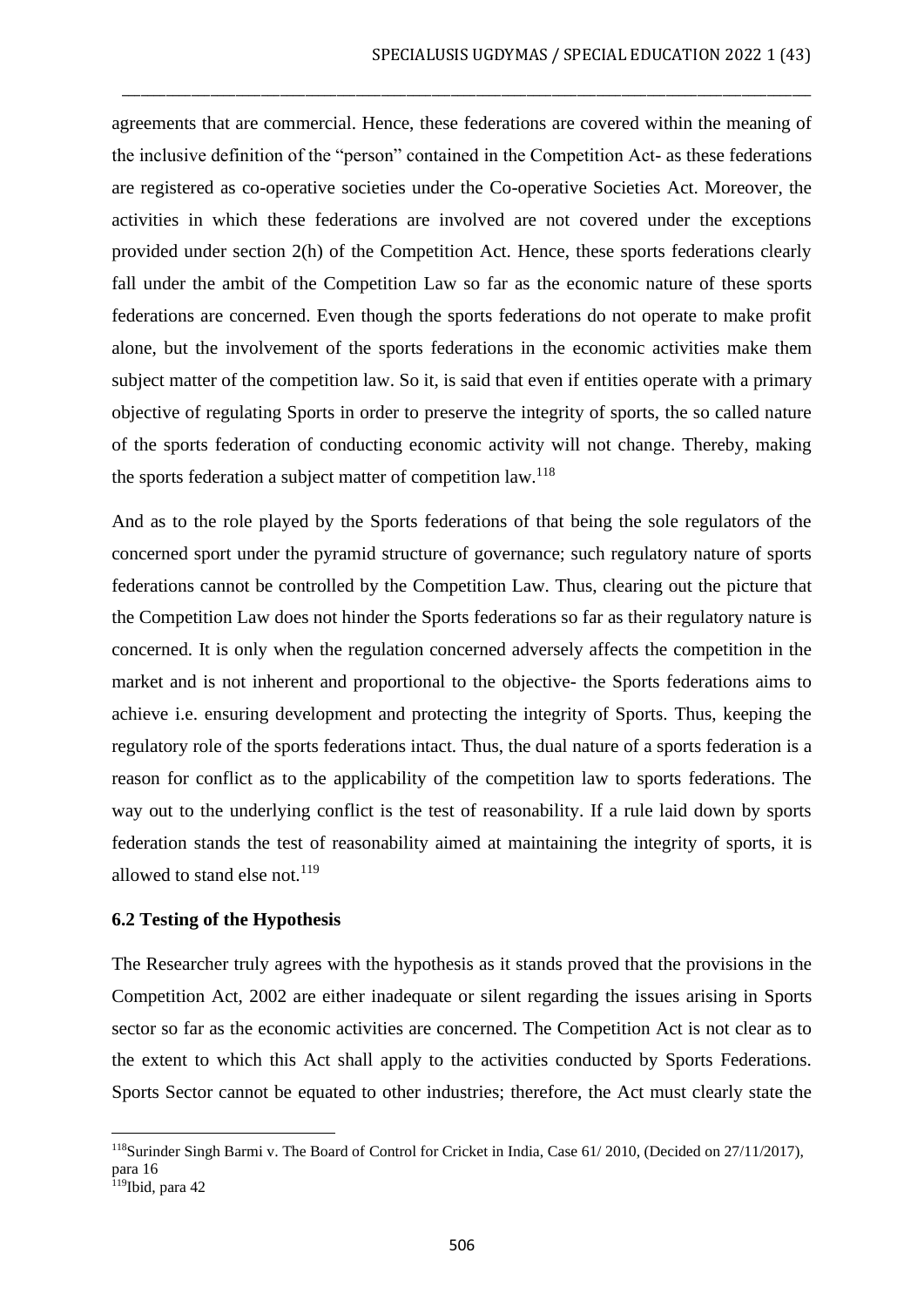extent to which the Competition Act must encroach upon activities conducted by the Sports sector. Although laying down a formula for all sports federation is not possible, because every case involves its own peculiarities. But there has to be somewhat clarity in the provisions so far as its applicability to sports sector is concerned. This is so because, the Sports Federations operate as regulators of that particular sport with which it deals, for proper organization and conduct of the sport; and now with advent of time they have started earning revenue through sale of tickets, issuing of broadcasting rights, issuance of sponsorship rights, etc. Thus, keeping the specificities of Sports in mind, the Competition Law must be applied to the Sports sector with sufficient flexibility after taking into account the unique features inherent in sports that distinguish it from other sectors.

\_\_\_\_\_\_\_\_\_\_\_\_\_\_\_\_\_\_\_\_\_\_\_\_\_\_\_\_\_\_\_\_\_\_\_\_\_\_\_\_\_\_\_\_\_\_\_\_\_\_\_\_\_\_\_\_\_\_\_\_\_\_\_\_\_\_\_\_\_\_\_\_\_\_\_\_\_\_\_\_\_\_\_\_\_\_\_\_\_\_\_\_\_\_\_\_\_\_\_\_\_\_\_\_\_\_\_\_\_

The involvement of sports federations in revenue gaining exercise such as grant of franchisee rights, media rights, television rights, sponsorship rights and other rights add a commercial component to the non-profit making nature of Sports Federations. Such activities have to be seen differently from the 'not-for-profit' nature of certain other activities of the Sports federations. These activities have a prime objective of maximising revenue and are executed through agreements that are commercial. Hence these federations are covered within the meaning of the inclusive definition of the "person"<sup>120</sup> contained in the Competition Act- as these federations are registered as co-operative societies under the Co-operative Societies Act. Moreover, the activities in which these federations are involved are not covered under the exceptions provided under section  $2(h)^{12}$  of the Competition Act. Therefore, the

<sup>120</sup>(1) "person" includes-

(iv) a firm;

(vii) any body corporate incorporated by or under the laws of a country outside India;

(ix) a local authority;

<sup>(</sup>i) an individual;

<sup>(</sup>ii) a Hindu undivided family;

<sup>(</sup>iii) a company;

<sup>(</sup>v) an association of persons or a body of individuals, whether incorporated or not, in India or outside India;

<sup>(</sup>vi) any corporation established by or under any Central, State or Provincial Act or a Government company as defined in section 617 of the Companies Act, 1956 (1 of 1956);

<sup>(</sup>viii) a co-operative society registered under any law relating to co-operative societies;

<sup>(</sup>x) every artificial juridical person, not falling within any of the preceding sub-clauses;

<sup>&</sup>lt;sup>121"</sup>enterprise" means a person or a department of the Government, who or which is, or has been, engaged in any activity, relating to the production, storage, supply, distribution, acquisition or control of articles or goods, or the provision of services, of any kind, or in investment, or in the business of acquiring, holding, underwriting or dealing with shares, debentures or other securities of any other body corporate, either directly or through one or more of its units or divisions or subsidiaries, whether such unit or division or subsidiary is located at the same place where the enterprise is located or at a different place or at different places, but does not include any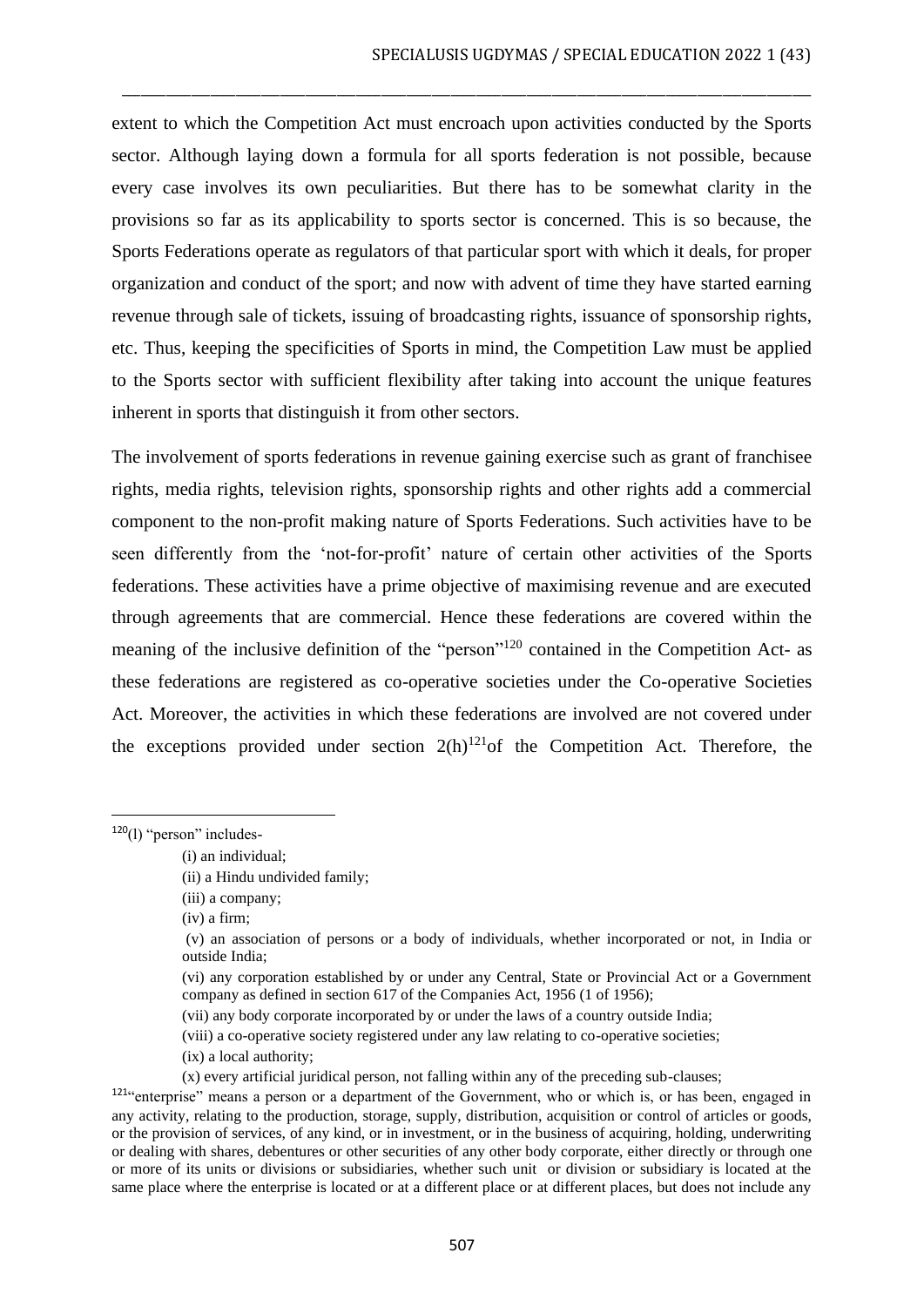economic activities carried out to organize the game in which the sports federations deal cannot be excluded from the definition of an "enterprise"<sup>122</sup>as contained in the Competition Act. When the Competition Act can intervene in the functioning of the Sports Federations so far as the economic activities are conducted by them. The economic culture followed by sports federations by grant of rights like franchisee, media, television and sponsorship rights proves out the hypothesis of the research, even though competition act remains silent on the same.

\_\_\_\_\_\_\_\_\_\_\_\_\_\_\_\_\_\_\_\_\_\_\_\_\_\_\_\_\_\_\_\_\_\_\_\_\_\_\_\_\_\_\_\_\_\_\_\_\_\_\_\_\_\_\_\_\_\_\_\_\_\_\_\_\_\_\_\_\_\_\_\_\_\_\_\_\_\_\_\_\_\_\_\_\_\_\_\_\_\_\_\_\_\_\_\_\_\_\_\_\_\_\_\_\_\_\_\_\_

### **6.3 Suggestions**

The suggestive approach in these types of research could be formulation of new policies or new laws to handle the issues and controversies of sports sector. This sector has a lot of potential to change the economic profile of a country as well as to gain identity in international games where our players represent India. But we have been ignoring this sector from time immemorial and treating it casually; whereas we need to change our perception and devote some time and resources towards this section to enlighten it and to enjoy the tremendous outcome of this section. Therefore, this all could be possible by ensuring transparency in this section in order to hold the benefit of players and associations simultaneously. The only way out is a comprehensive sports law which must comprise of provisions for all sections of sports. The complete detailed and comprehensive law, rather than this scattered approach which ignores the specificity of the sports sector. Because, although this research concerns only as to the applicability of competition law on sports sector, but suggesting amendments to competition law would not be a complete solution. Because the Sports sector has faced many issues from time to time like matters of sexual harassment, use of drugs by players, non- transparency issue while selection of players, lack of proper facilities and arrangements for players, lack of proper funding, etc. Along these issues, the other set of issues concerning this research are treating sports industry like any other industry gaining profit under the realms of competition law; when the sports sector has

(b) "article" includes a new article and "service" includes a new service;

 $122$  Ibid.

activity of the Government relatable to the sovereign functions of the Government including all activities carried on by the departments of the Central Government dealing with atomic energy, currency, defence and space.

Explanation. -For the purposes of this clause, -

<sup>(</sup>a) "activity" includes profession or occupation;

<sup>(</sup>c) "unit" or "division", in relation to an enterprise, includes

<sup>(</sup>i) a plant or factory established for the production, storage, supply, distribution, acquisition or control of any article or goods;

<sup>(</sup>ii) any branch or office established for the provision of any service;